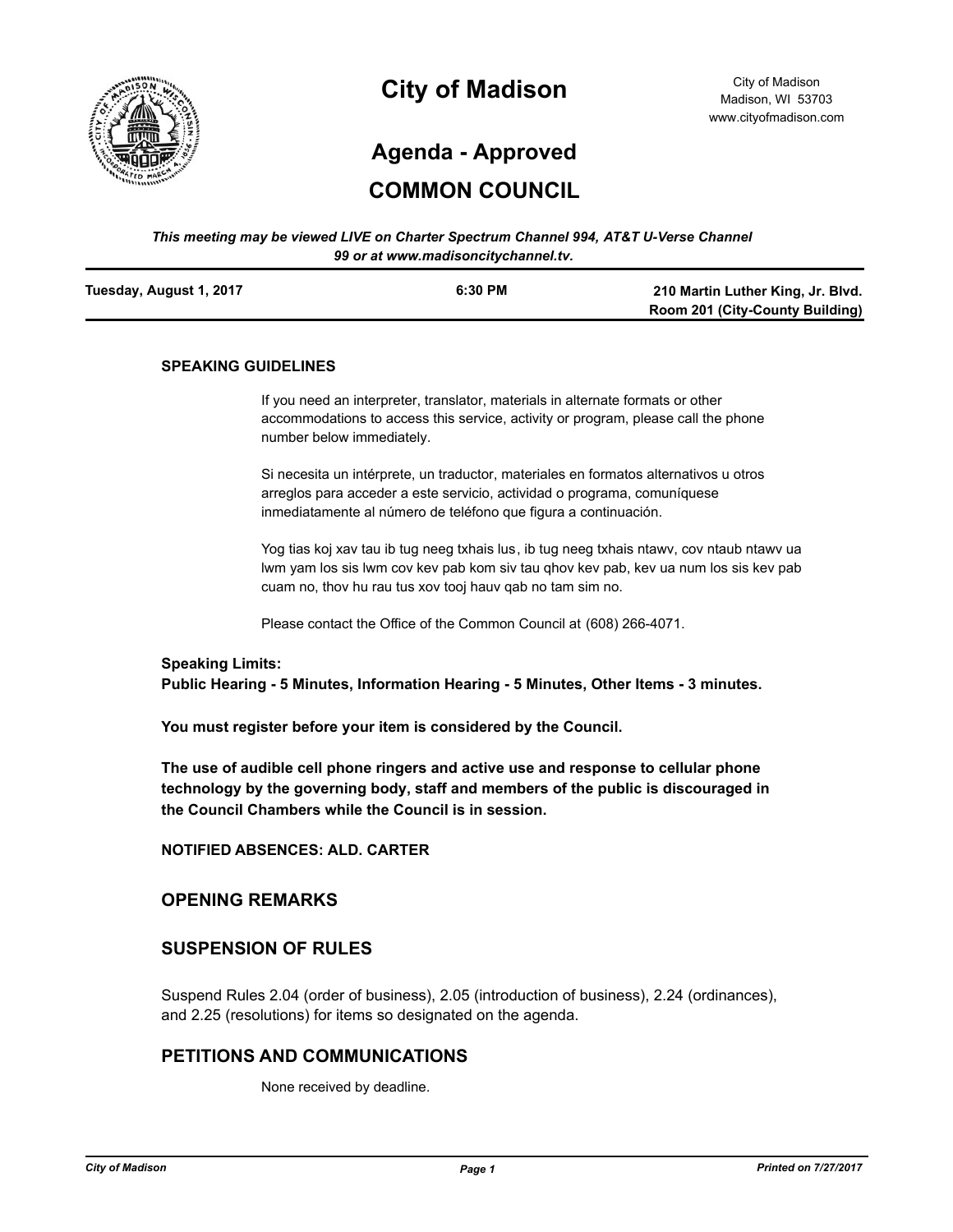# **EARLY PUBLIC COMMENT**

# **SPECIAL ORDER OF BUSINESS AT 6:45 PM**

# **PRESENTATION OF CONSENT AGENDA**

At this time, a consent agenda will be moved with the recommended action listed for each item EXCEPT:

1) items which have registrants wishing to speak. 2) items which require an extraordinary (roll call) vote and are not included on the consent agenda by unanimous consent. 3) items which alderperson(s) have separated out for discussion/debate purposes.

# **RECESSED PUBLIC HEARINGS - BEGIN AT 6:45 PM**

### **REPORT OF ALCOHOL REVIEW COMMITTEE**

- **1. [47349](http://madison.legistar.com/gateway.aspx?m=l&id=/matter.aspx?key=51329)** Public Hearing New License Dominique L Johnson • dba Faded Kitchen 1738 Fordem Avenue • Estimated Capacity: 180 Class B Combination Liquor & Beer • 15% alcohol, 75% food, 10% other Aldermanic District 2 (Alder Zellers) • Police Sector 409
	- [Dominique L Johnson Public Hearing.pdf](http://madison.legistar.com/gateway.aspx?M=F&ID=b209bb6d-37e3-4953-9579-ca81fafd45c4.pdf) [LICLIB-2017-00458 Supplemental.pdf](http://madison.legistar.com/gateway.aspx?M=F&ID=3ca753df-bfbe-42af-857f-3d3d39314e54.pdf) [1738 Fordem Ave Map.pdf](http://madison.legistar.com/gateway.aspx?M=F&ID=c4251f9f-af43-4f28-ae4d-0ed994b62c91.pdf) *Attachments:*

#### *Legislative History*

| 5/16/17 | Clerk's Office<br>Alcohol License Review Committee Public Hearing | Referred for Introduction                                                                       |
|---------|-------------------------------------------------------------------|-------------------------------------------------------------------------------------------------|
| 6/6/17  | <b>COMMON COUNCIL</b>                                             | Refer For Public Hearing to the ALCOHOL<br>LICENSE REVIEW COMMITTEE                             |
| 6/21/17 | ALCOHOL LICENSE<br><b>REVIEW COMMITTEE</b>                        | RECOMMEND TO COUNCIL TO RE-REFER<br>- PUBLIC HEARING to the ALCOHOL<br>LICENSE REVIEW COMMITTEE |
| 7/11/17 | COMMON COUNCIL                                                    | Re-refer for Recessed Public Hearing to the<br>ALCOHOL LICENSE REVIEW COMMITTEE                 |
| 7/19/17 | ALCOHOL LICENSE<br><b>REVIEW COMMITTEE</b>                        | RECOMMEND TO COUNCIL TO GRANT<br>WITH CONDITIONS - RECESSED PUBLIC<br><b>HEARING</b>            |
|         | The conditions are:<br>nights.                                    | 1. Patio close by 9:00 pm Sunday - Thursday nights and 10:00 pm Friday and Saturday             |

2. No alcohol outside of defined patio area and inside restaurant.

3. No amplified sound/music outside the restaurant.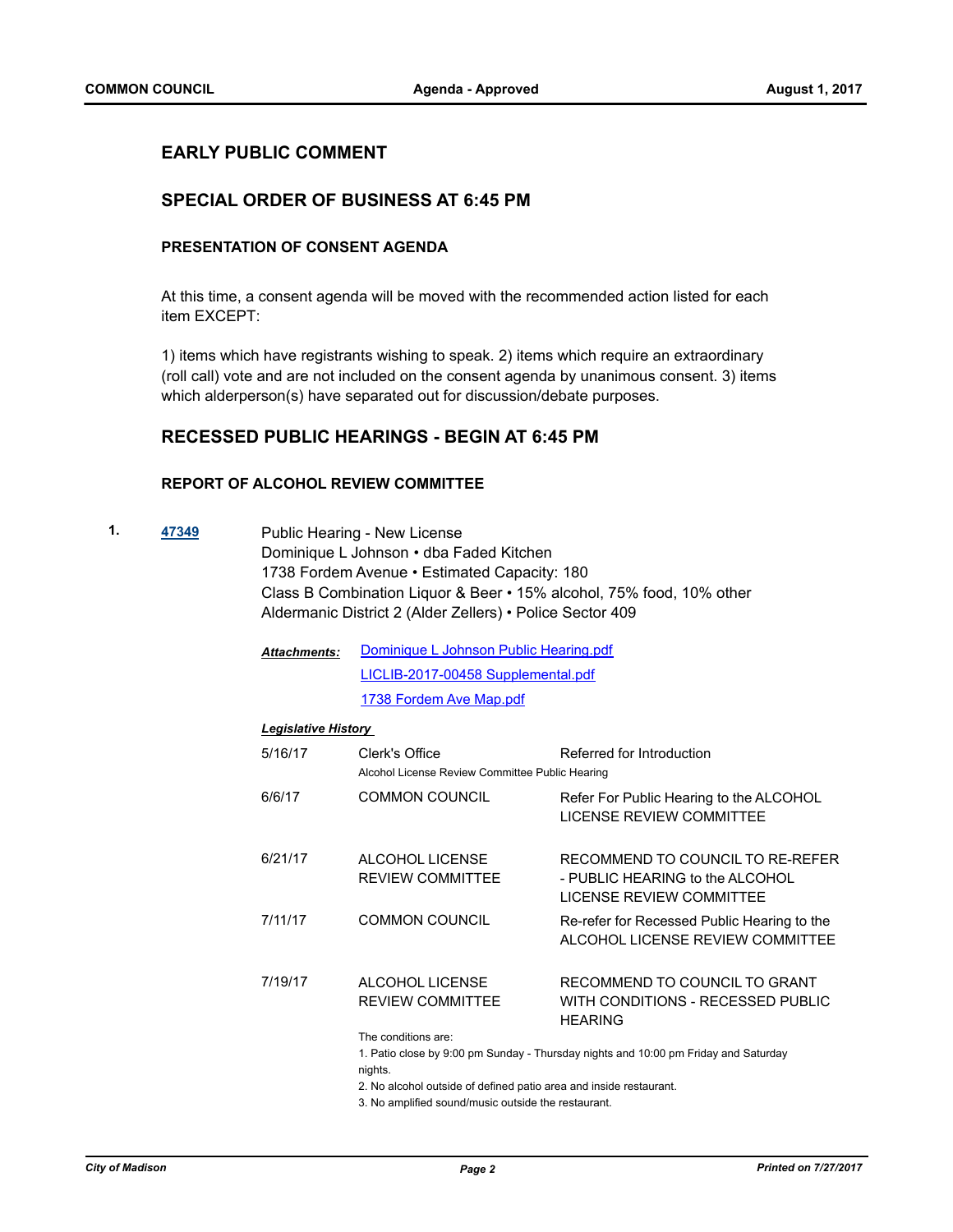# **REPORT OF PLAN COMMISSION**

**2. [45036](http://madison.legistar.com/gateway.aspx?m=l&id=/matter.aspx?key=49156)** Creating Sections 28.022 - 00260 and 28.022 - 00261 of the Madison General Ordinances to amend a Planned Development District to approve an Amended General Development Plan and Specific Implementation Plan, at 1004-1032 South Park Street, 13th Aldermanic District

| Sponsors:<br><b>Attachments:</b> | <b>Planning Division</b><br>6 24 17 UDC Eskrich.pdf |  |  |
|----------------------------------|-----------------------------------------------------|--|--|
|                                  | Maps&Plans.pdf                                      |  |  |
|                                  | Plans cont.pdf                                      |  |  |
|                                  | Staff Comments.pdf                                  |  |  |
|                                  | Comments.pdf                                        |  |  |
|                                  | Link UDC File 46483                                 |  |  |
|                                  | Staff Comment Addendum 071017.pdf                   |  |  |
|                                  | PelotonComments071017.pdf                           |  |  |

# *Legislative History*

| 11/3/16  | Attorney's Office<br>Plan Commission; Public Hearings: 12/12/16, Common Council 1/3/17 | Referred for Introduction                                                                                                                                                                                                                                                                                                                                                                                                                                                                                                                                                                                                                                                                                                                                                                                                                                                                                                                                                                                                                                                                                                                                                                                      |
|----------|----------------------------------------------------------------------------------------|----------------------------------------------------------------------------------------------------------------------------------------------------------------------------------------------------------------------------------------------------------------------------------------------------------------------------------------------------------------------------------------------------------------------------------------------------------------------------------------------------------------------------------------------------------------------------------------------------------------------------------------------------------------------------------------------------------------------------------------------------------------------------------------------------------------------------------------------------------------------------------------------------------------------------------------------------------------------------------------------------------------------------------------------------------------------------------------------------------------------------------------------------------------------------------------------------------------|
| 11/22/16 | <b>COMMON COUNCIL</b>                                                                  | Refer For Public Hearing to the PLAN<br><b>COMMISSION</b>                                                                                                                                                                                                                                                                                                                                                                                                                                                                                                                                                                                                                                                                                                                                                                                                                                                                                                                                                                                                                                                                                                                                                      |
| 12/12/16 | <b>PLAN COMMISSION</b>                                                                 | RECOMMEND TO COUNCIL TO RE-REFER<br>- PUBLIC HEARING to the PLAN<br><b>COMMISSION</b>                                                                                                                                                                                                                                                                                                                                                                                                                                                                                                                                                                                                                                                                                                                                                                                                                                                                                                                                                                                                                                                                                                                          |
|          | recommend re-referral to the Plan Commission passed by voice vote/ other.              | On a motion by Berger, seconded by Oeth, the Plan Commission recommended re-referral<br>of the amended planned development to January 23, 2017 (February 7, 2016 Common<br>Council) pending a recommendation by the Urban Design Commission. The motion to                                                                                                                                                                                                                                                                                                                                                                                                                                                                                                                                                                                                                                                                                                                                                                                                                                                                                                                                                     |
| 1/3/17   | <b>COMMON COUNCIL</b>                                                                  | Re-refer for Recessed Public Hearing to the<br><b>PLAN COMMISSION</b>                                                                                                                                                                                                                                                                                                                                                                                                                                                                                                                                                                                                                                                                                                                                                                                                                                                                                                                                                                                                                                                                                                                                          |
| 7/10/17  | <b>PLAN COMMISSION</b>                                                                 | RECOMMEND TO COUNCIL TO RE-REFER<br>- RECESSED PUBLIC HEARING to the<br><b>PLAN COMMISSION</b>                                                                                                                                                                                                                                                                                                                                                                                                                                                                                                                                                                                                                                                                                                                                                                                                                                                                                                                                                                                                                                                                                                                 |
|          | regarding a meeting.                                                                   | On a motion by Cantrell, seconded by Rewey, the Plan Commission voted to recommend<br>this item be referred to the July 24, 2017 meeting. That motion passed by voice vote /<br>other. In the discussion on the motion, the Plan Commission specified several items that<br>should be addressed prior to this item returning to the Plan Commission. This included<br>plans showing revised building details related to adjusted setbacks, having plans modified<br>to accommodate a minimum six foot sidewalk on Park Street and Fish Hatchery Road with<br>an additional three foot building setback on both streets, more specific commitments for<br>underground utilities, further information on the bike elevator, further information on street<br>cross sections from staff, shadow studies including studies on the internal courtyard,<br>information on on-site dog waste and grooming facilities, review of options to increase<br>height in order to provide greater setbacks and on-site-parking, incorporation of the<br>specific comments in the correspondence of Alds. Eskrich and Zellers, and an<br>encouragement that the applicant further coordinate with the neighborhood association |
| 7/18/17  | <b>COMMON COUNCIL</b>                                                                  | Re-refer for Recessed Public Hearing to the                                                                                                                                                                                                                                                                                                                                                                                                                                                                                                                                                                                                                                                                                                                                                                                                                                                                                                                                                                                                                                                                                                                                                                    |

PLAN COMMISSION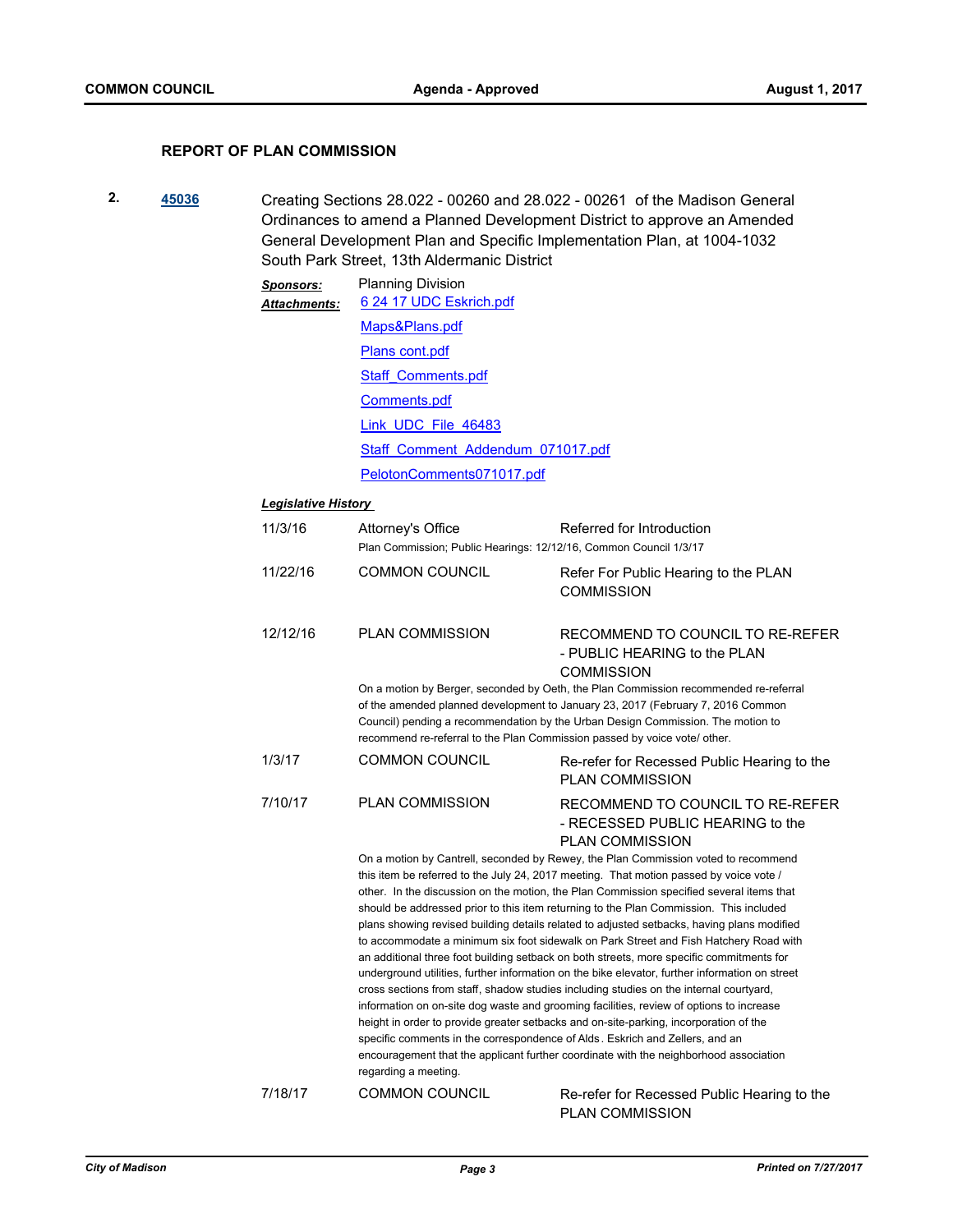7/24/17 PLAN COMMISSION RECOMMEND TO COUNCIL TO RE-REFER

- RECESSED PUBLIC HEARING to the PLAN COMMISSION

On a motion by Cantrell, seconded by Ald. Carter, the Plan Commission recommended re-referral of the amended Planned Development DIstrict to August 14, 2017 (September 5, 2017 Common Council) at the request of the applicant. The motion to recommend re-referral passed by voice vote/ other.

# **PUBLIC HEARINGS - BEGIN AT 6:45 PM**

#### **REPORT OF ALCOHOL LICENSE REVIEW COMMITTEE**

**3. [47816](http://madison.legistar.com/gateway.aspx?m=l&id=/matter.aspx?key=51764)** Public Hearing - New License Soga Shabu Shabu Inc. • dba Soga Shabu Shabu 515 State Street • Agent: Yan Shan Zhou • Estimated Capacity: 130 Class B Beer, Class C Wine • 20% alcohol, 80% food Aldermanic District 4 (Alder Verveer) • Police Sector 403

|    |       | <b>Attachments:</b>        | LICLIB-2017-00606.pdf                                                                                                                                                                                                                                                                                 |                                                                                                                                                              |
|----|-------|----------------------------|-------------------------------------------------------------------------------------------------------------------------------------------------------------------------------------------------------------------------------------------------------------------------------------------------------|--------------------------------------------------------------------------------------------------------------------------------------------------------------|
|    |       |                            | LICLIB-2017-00606 Supplemental.pdf                                                                                                                                                                                                                                                                    |                                                                                                                                                              |
|    |       |                            | 515 State St Map.pdf                                                                                                                                                                                                                                                                                  |                                                                                                                                                              |
|    |       | <b>Legislative History</b> |                                                                                                                                                                                                                                                                                                       |                                                                                                                                                              |
|    |       | 6/27/17                    | Clerk's Office<br>Alcohol License Review Committee Public Hearing                                                                                                                                                                                                                                     | Referred for Introduction                                                                                                                                    |
|    |       | 7/11/17                    | <b>COMMON COUNCIL</b>                                                                                                                                                                                                                                                                                 | Referred for Public Hearing to the ALCOHOL<br>LICENSE REVIEW COMMITTEE                                                                                       |
|    |       | 7/19/17                    | ALCOHOL LICENSE<br><b>REVIEW COMMITTEE</b><br>The conditions are:<br>General Ordinance 38.02.<br>2. Food will be available at all times the establishment is open.<br>3. Only background music and karaoke are allowed.<br>4. Shall cease alcohol sales at 10pm on weekdays and midnight on weekends. | RECOMMEND TO COUNCIL TO GRANT<br>WITH CONDITIONS - PUBLIC HEARING<br>1. The establishment will continue to meet the definition of a restaurant under Madison |
| 4. | 47819 | Class A Beer               | Public Hearing - New License<br>Santa Maria Grocery Inc . dba Santa Maria Grocery<br>1326 S Midvale Boulevard • Agent: Maricela Mendoza<br>Aldermanic District 10 (Alder Cheeks) • Police Sector 106                                                                                                  |                                                                                                                                                              |
|    |       | <b>Attachments:</b>        | 20170627154146523.pdf<br>LICLIA-2017-00562 Supplemental.pdf<br>1326 S Midvale Blvd Map.pdf                                                                                                                                                                                                            |                                                                                                                                                              |

#### *Legislative History*

6/27/17 Clerk's Office Referred for Introduction Alcohol License Review Committee Public Hearing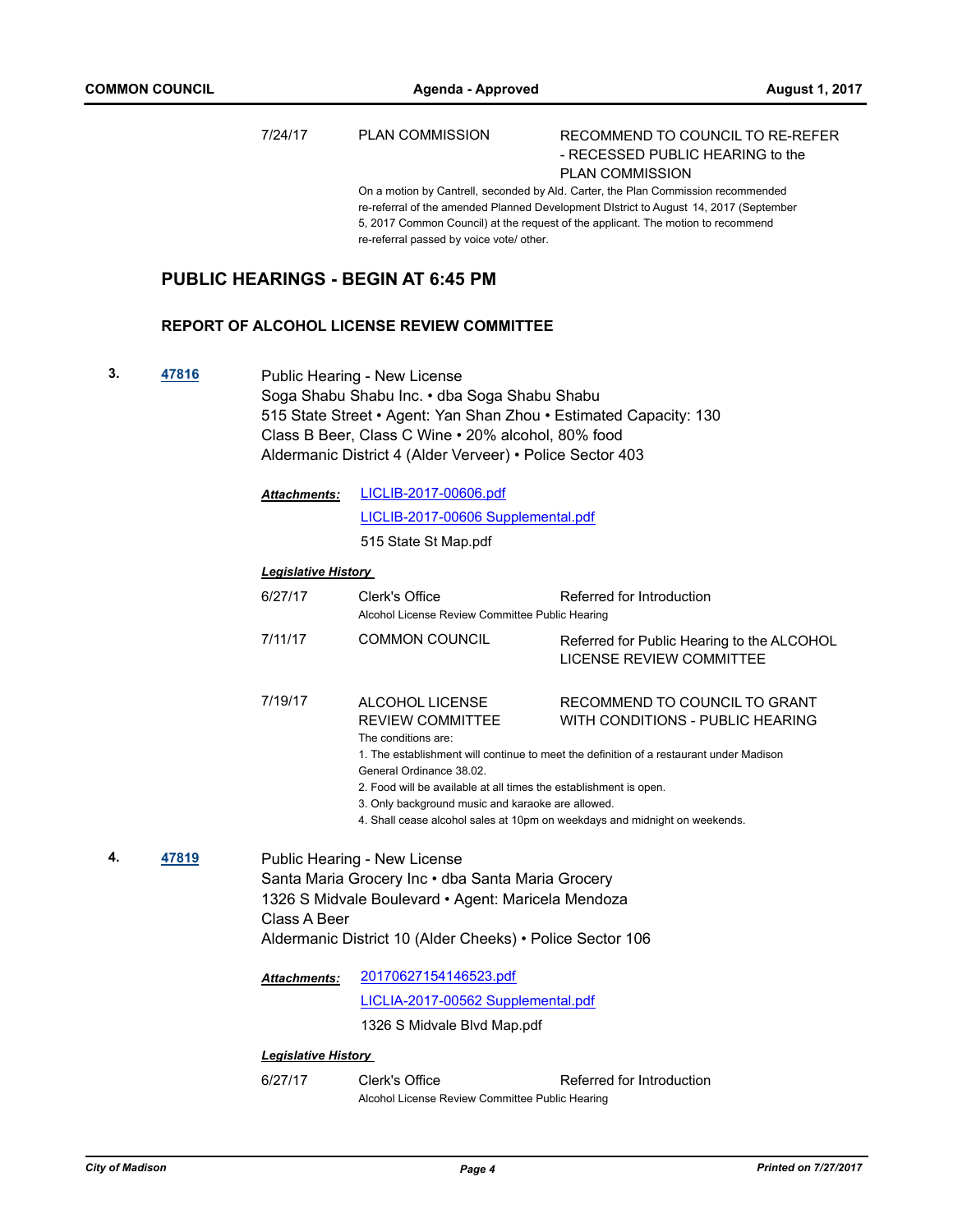| <b>COMMON COUNCIL</b> |       | <b>Agenda - Approved</b>       |                                                                                                                                                                                                                                                           | <b>August 1, 2017</b>                                                                                                                                     |
|-----------------------|-------|--------------------------------|-----------------------------------------------------------------------------------------------------------------------------------------------------------------------------------------------------------------------------------------------------------|-----------------------------------------------------------------------------------------------------------------------------------------------------------|
|                       |       | 7/11/17                        | <b>COMMON COUNCIL</b>                                                                                                                                                                                                                                     | Referred for Public Hearing to the ALCOHOL<br>LICENSE REVIEW COMMITTEE                                                                                    |
|                       |       | 7/19/17                        | ALCOHOL LICENSE<br><b>REVIEW COMMITTEE</b>                                                                                                                                                                                                                | RECOMMEND TO COUNCIL TO GRANT -<br>PUBLIC HEARING                                                                                                         |
| 5.<br>47820           |       |                                | Public Hearing - New License<br>Class B Beer • 40% alcohol, 55% food, 5% other<br>Aldermanic District 4 (Alder Verveer) • Police Sector 403                                                                                                               | Burritos & Tacos Madison Mexican Grill LLC • dba Taqueria 3 Amigos<br>309 N Henry Street • Agent: Juan Cazares • Estimated Capacity: 18                   |
|                       |       | <b>Attachments:</b>            | LICLIB-2017-00564 Supplemental.pdf                                                                                                                                                                                                                        |                                                                                                                                                           |
|                       |       |                                | 20170627161146672.pdf                                                                                                                                                                                                                                     |                                                                                                                                                           |
|                       |       |                                | 309 N Henry St Map.pdf                                                                                                                                                                                                                                    |                                                                                                                                                           |
|                       |       | <b>Legislative History</b>     |                                                                                                                                                                                                                                                           |                                                                                                                                                           |
|                       |       | 6/27/17                        | Clerk's Office<br>Alcohol License Review Committee Public Hearing                                                                                                                                                                                         | Referred for Introduction                                                                                                                                 |
|                       |       | 7/11/17                        | <b>COMMON COUNCIL</b>                                                                                                                                                                                                                                     | Referred for Public Hearing to the ALCOHOL<br>LICENSE REVIEW COMMITTEE                                                                                    |
|                       |       | 7/19/17                        | ALCOHOL LICENSE<br><b>REVIEW COMMITTEE</b>                                                                                                                                                                                                                | RECOMMEND TO COUNCIL TO GRANT<br>WITH CONDITIONS - PUBLIC HEARING<br>The condition: 1. Shall cease beer sales at 10 pm on weekdays and 11 pm on weekends. |
| 6.                    | 47824 | <b>Estimated Capacity: 450</b> | Public Hearing - New License<br>Shekar & Oinos LLC . dba Noah's Madison<br>5020 American Family Drive • Agent: Alyshia Thompson<br>Class B Combination Liquor & Beer • 100% alcohol, 0% food<br>Aldermanic District 17 (Alder Baldeh) • Police Sector 520 |                                                                                                                                                           |
|                       |       | Attachments:                   | 20170628091514071.pdf<br>LICLIB-2017-00579 Supplemental.pdf                                                                                                                                                                                               |                                                                                                                                                           |
|                       |       |                                | 5020 American Family Dr Map.pdf                                                                                                                                                                                                                           |                                                                                                                                                           |
|                       |       | <b>Legislative History</b>     |                                                                                                                                                                                                                                                           |                                                                                                                                                           |
|                       |       | 6/28/17                        | Clerk's Office                                                                                                                                                                                                                                            | Referred for Introduction                                                                                                                                 |
|                       |       |                                | Alcohol License Review Committee Public Hearing                                                                                                                                                                                                           |                                                                                                                                                           |
|                       |       | 7/11/17                        | <b>COMMON COUNCIL</b>                                                                                                                                                                                                                                     | Referred for Public Hearing to the ALCOHOL<br><b>LICENSE REVIEW COMMITTEE</b>                                                                             |
|                       |       | 7/19/17                        | ALCOHOL LICENSE<br><b>REVIEW COMMITTEE</b>                                                                                                                                                                                                                | RECOMMEND TO COUNCIL TO GRANT -<br>PUBLIC HEARING                                                                                                         |
|                       |       | 7/19/17                        | ALCOHOL LICENSE<br>REVIEW COMMITTEE                                                                                                                                                                                                                       | Reconsider                                                                                                                                                |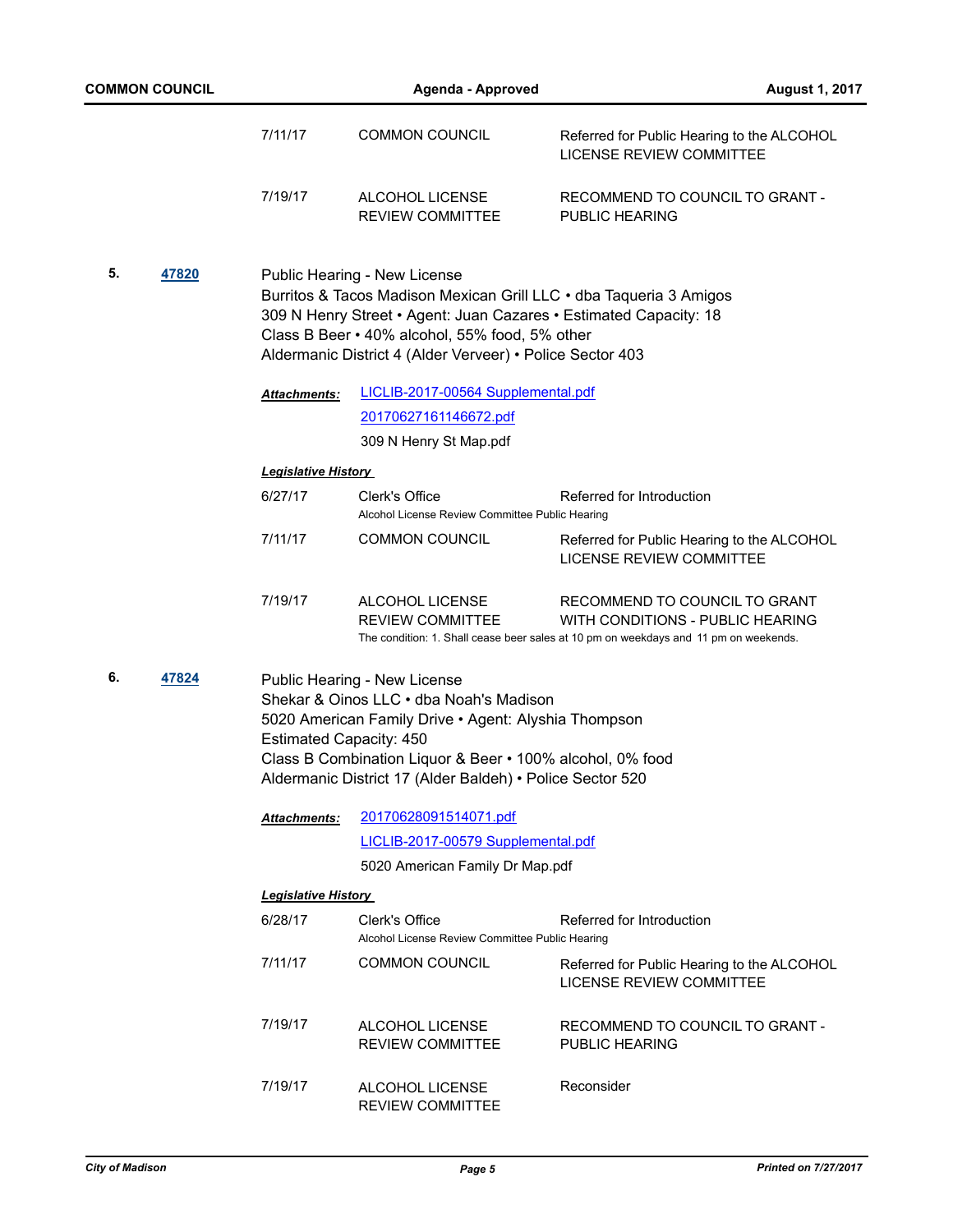|    |       | 7/19/17                        | <b>ALCOHOL LICENSE</b><br>REVIEW COMMITTEE                                                                                                                                                                                                                 | RECOMMEND TO COUNCIL TO RE-REFER<br>- RECESSED PUBLIC HEARING to the<br>ALCOHOL LICENSE REVIEW COMMITTEE |
|----|-------|--------------------------------|------------------------------------------------------------------------------------------------------------------------------------------------------------------------------------------------------------------------------------------------------------|----------------------------------------------------------------------------------------------------------|
| 7. | 47827 | <b>Estimated Capacity: 200</b> | Public Hearing - New License<br>Arts & Literature Laboratory, Inc. • dba Arts + Literature Laboratory<br>2021 Winnebago Street • Agent: Jolynne Roorda<br>Class B Beer . 100% alcohol, 0% food<br>Aldermanic District 6 (Alder Rummel) • Police Sector 410 |                                                                                                          |
|    |       | Attachments:                   | LICLIB-2017-00563 Supplemental.pdf                                                                                                                                                                                                                         |                                                                                                          |
|    |       |                                | 20170628125134104.pdf                                                                                                                                                                                                                                      |                                                                                                          |
|    |       |                                | 2021 Winnebago St Map.pdf                                                                                                                                                                                                                                  |                                                                                                          |
|    |       | <b>Legislative History</b>     |                                                                                                                                                                                                                                                            |                                                                                                          |
|    |       | 6/28/17                        | Clerk's Office<br>Alcohol License Review Committee Public Hearing                                                                                                                                                                                          | Referred for Introduction                                                                                |
|    |       | 7/11/17                        | <b>COMMON COUNCIL</b>                                                                                                                                                                                                                                      | Referred for Public Hearing to the ALCOHOL<br><b>LICENSE REVIEW COMMITTEE</b>                            |
|    |       | 7/19/17                        | ALCOHOL LICENSE<br><b>REVIEW COMMITTEE</b>                                                                                                                                                                                                                 | RECOMMEND TO COUNCIL TO GRANT -<br><b>PUBLIC HEARING</b>                                                 |
| 8. | 47845 |                                | Public Hearing - New License<br>Farnsworth Technologies LLC . dba Bodega<br>2334 Atwood Avenue · Agent: Joshua M. Swentzel<br>Class A Beer, Class A Liquor<br>Aldermanic District 6 (Alder Rummel) · Police Sector 601                                     |                                                                                                          |
|    |       | Attachments:                   | LICLIA-2017-00551 Supplemental.pdf                                                                                                                                                                                                                         |                                                                                                          |
|    |       |                                | 20170629133011964.pdf                                                                                                                                                                                                                                      |                                                                                                          |
|    |       |                                | 2334 Atwood Ave Map.pdf                                                                                                                                                                                                                                    |                                                                                                          |
|    |       | <b>Legislative History</b>     |                                                                                                                                                                                                                                                            |                                                                                                          |
|    |       | 6/29/17                        | Clerk's Office<br>Alcohol License Review Committee Public Hearing                                                                                                                                                                                          | Referred for Introduction                                                                                |
|    |       | 7/11/17                        | COMMON COUNCIL                                                                                                                                                                                                                                             | Referred for Public Hearing to the ALCOHOL<br>LICENSE REVIEW COMMITTEE                                   |
|    |       | 7/19/17                        | ALCOHOL LICENSE                                                                                                                                                                                                                                            | RECOMMEND TO COUNCIL TO GRANT -                                                                          |

PUBLIC HEARING

REVIEW COMMITTEE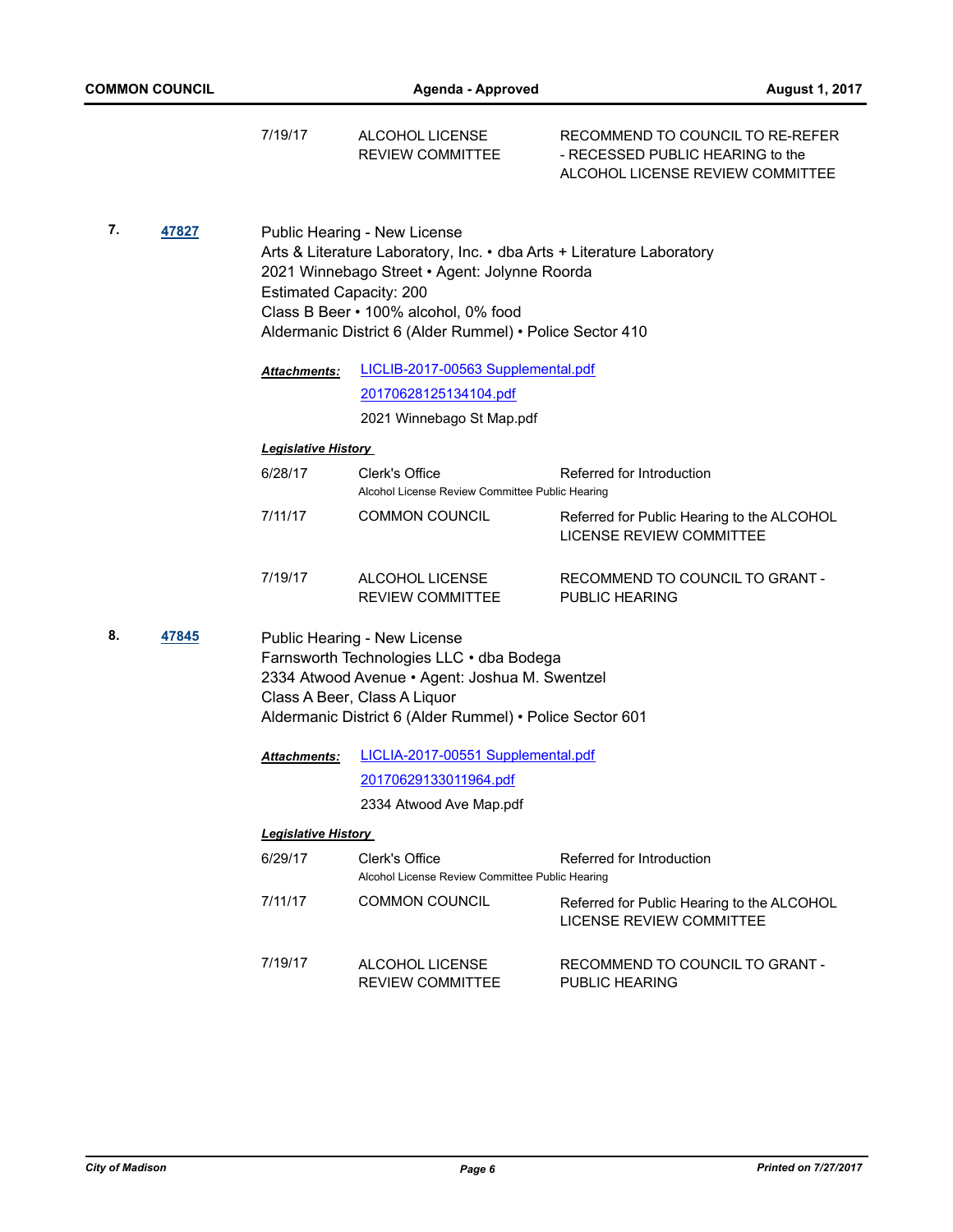**9. [47846](http://madison.legistar.com/gateway.aspx?m=l&id=/matter.aspx?key=51794)** Public Hearing - New License TJAB Holdings LLC • dba Fair Trade Coffee House 418 State Street • Agent: Thomas Beckwith • Estimated Capacity: 65 Class B Beer, Class C Wine • 15% alcohol, 80% food, 5% other Aldermanic District 4 (Alder Verveer) • Police Sector 403 [20170703104742156.pdf](http://madison.legistar.com/gateway.aspx?M=F&ID=cbb8d153-5690-4be2-8f5f-2f02d17129cd.pdf) [LICLIB-2017-00594 Supplemental.pdf](http://madison.legistar.com/gateway.aspx?M=F&ID=b5224e47-7c7f-426f-8725-ae34d05879f8.pdf) 418 State St Map.pdf *Attachments: Legislative History*  7/3/17 Clerk's Office Referred for Introduction Alcohol License Review Committee Public Hearing 7/11/17 COMMON COUNCIL Referred for Public Hearing to the ALCOHOL LICENSE REVIEW COMMITTEE 7/19/17 ALCOHOL LICENSE REVIEW COMMITTEE RECOMMEND TO COUNCIL TO GRANT WITH CONDITIONS - PUBLIC HEARING The condition: 1. Shall cease alcohol sales at 10 pm, daily. **10. [47882](http://madison.legistar.com/gateway.aspx?m=l&id=/matter.aspx?key=51830)** Public Hearing - New License Village Pizza LLC • dba Village Pizza 616 University Avenue • Agent: Arturo Ruiz • Estimated Capacity: 40 Class B Beer, Class C Wine • 30% alcohol, 60% food, 10% other Aldermanic District 4 (Alder Verveer) • Police Sector 403 [20170703110222847.pdf](http://madison.legistar.com/gateway.aspx?M=F&ID=6a1edb7a-fff8-4521-b259-46cc04d0eb1c.pdf) [LICLIB-2017-00612 Supplemental.pdf](http://madison.legistar.com/gateway.aspx?M=F&ID=a37c0cf8-9255-4c14-9da5-34027a78a423.pdf) 616 University Ave Map.pdf *Attachments: Legislative History*  7/3/17 Clerk's Office Referred for Introduction Alcohol License Review Committee Public Hearing 7/11/17 COMMON COUNCIL Referred for Public Hearing to the ALCOHOL LICENSE REVIEW COMMITTEE 7/19/17 ALCOHOL LICENSE REVIEW COMMITTEE RECOMMEND TO COUNCIL TO GRANT WITH CONDITIONS - PUBLIC HEARING The conditions are: 1. The establishment will continue to meet the definition of a restaurant under Madison General Ordinance 38.02. 2. Food will be available at all times the establishment is open.

3. Shall cease alcohol sales at 10 pm, daily.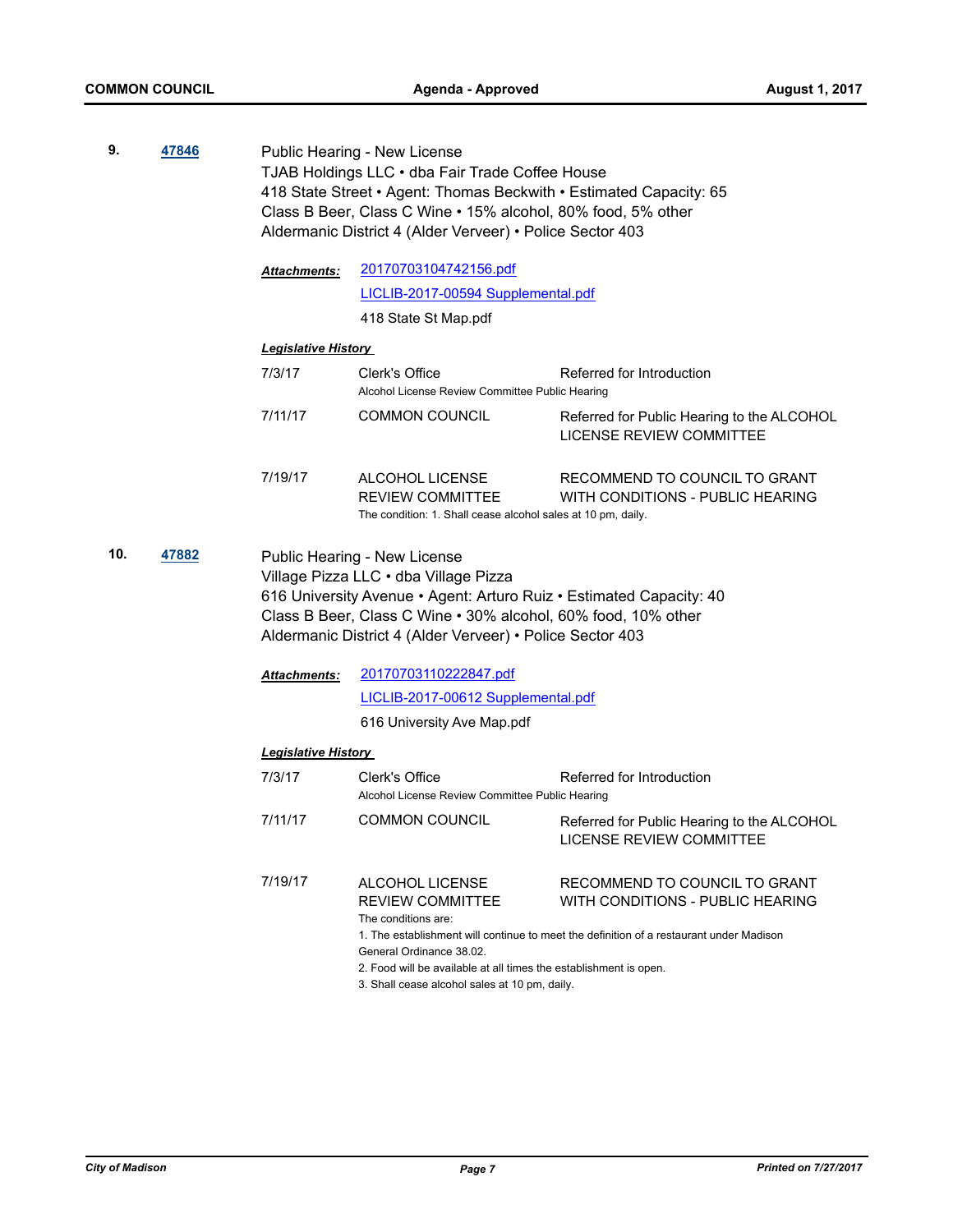**11. [47883](http://madison.legistar.com/gateway.aspx?m=l&id=/matter.aspx?key=51831)** Public Hearing - New License Vishnu, Inc. • dba TBD 6717 Odana Road, Suite 1 • Agent: Tarsinder Kaur Class A Beer Aldermanic District 19 (Alder Clear) • Police Sector 113 [20170703115050828.pdf](http://madison.legistar.com/gateway.aspx?M=F&ID=f118b246-c258-42b0-8ac9-af050c1345ff.pdf) [6717 Odana Rd STE 1 Map.pdf](http://madison.legistar.com/gateway.aspx?M=F&ID=f2632434-7598-4c49-b2e7-3623c246a1f6.pdf) *Attachments: Legislative History*  7/3/17 Clerk's Office Referred for Introduction Alcohol License Review Committee Public Hearing 7/11/17 COMMON COUNCIL Referred for Public Hearing to the ALCOHOL LICENSE REVIEW COMMITTEE 7/19/17 ALCOHOL LICENSE REVIEW COMMITTEE RECOMMEND TO COUNCIL TO GRANT - PUBLIC HEARING **12. [47888](http://madison.legistar.com/gateway.aspx?m=l&id=/matter.aspx?key=51836)** Public Hearing - New License Haldi Masala, Inc. • dba Haldi Masala 7475 Mineral Point Road, Suite 12 • Agent: Tarsinder Kaur Estimated Capacity: 90 Class B Beer, Class C Wine • 10% alcohol, 90% food Aldermanic District 9 (Alder Skidmore) • Police Sector 124 [20170703134706836.pdf](http://madison.legistar.com/gateway.aspx?M=F&ID=735d72e5-b541-481a-aefe-0969a84faab1.pdf) [LICLIB-2017-00608 Supplemental.pdf](http://madison.legistar.com/gateway.aspx?M=F&ID=f61592e8-2f6d-4c4b-9db9-fa99704f0f7a.pdf) 7475 Mineral Point Rd STE 12 Map.pdf *Attachments: Legislative History*  7/3/17 Clerk's Office Referred for Introduction Alcohol License Review Committee Public Hearing 7/11/17 COMMON COUNCIL Referred for Public Hearing to the ALCOHOL LICENSE REVIEW COMMITTEE 7/19/17 ALCOHOL LICENSE REVIEW COMMITTEE RECOMMEND TO COUNCIL TO GRANT - PUBLIC HEARING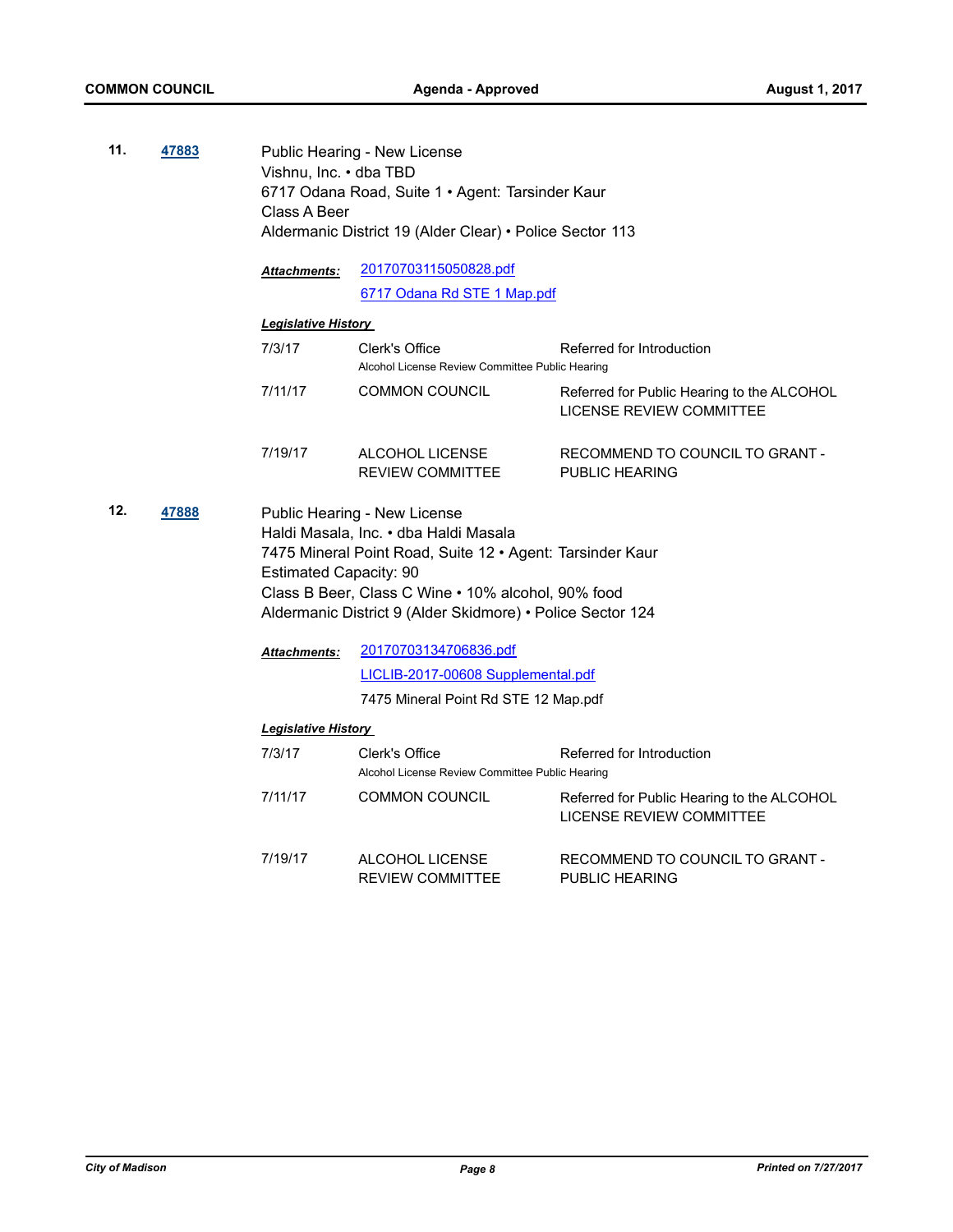**13. [47910](http://madison.legistar.com/gateway.aspx?m=l&id=/matter.aspx?key=51855)** Public Hearing - New License Bird Dog Hospitality IV LLC • dba Best Western East Towne Suites 4801 Annamark Drive • Agent: Tanya Prchal • Estimated Capacity: 244 Class B Combination Liquor & Beer • 1% alcohol, 0% food, 99% other Aldermanic District 17 (Alder Baldeh) • Police Sector 632

> [LICLIB-2017-00602 Supplemental.pdf](http://madison.legistar.com/gateway.aspx?M=F&ID=57bb989b-4cc5-4ed6-b7ba-40501ebc62bb.pdf) [20170705101900192.pdf](http://madison.legistar.com/gateway.aspx?M=F&ID=06ebdd60-412c-4d3c-95fb-8b34b7fa1645.pdf) *Attachments:*

> > 4801 Annamark Dr Map.pdf

#### *Legislative History*

| 7/5/17  | Clerk's Office<br>Alcohol License Review Committee Public Hearing | Referred for Introduction                                              |
|---------|-------------------------------------------------------------------|------------------------------------------------------------------------|
| 7/11/17 | <b>COMMON COUNCIL</b>                                             | Referred for Public Hearing to the ALCOHOL<br>LICENSE REVIEW COMMITTEE |
| 7/19/17 | ALCOHOL LICENSE<br><b>REVIEW COMMITTEE</b>                        | RECOMMEND TO COUNCIL TO GRANT -<br>PUBLIC HEARING                      |

**14. [47926](http://madison.legistar.com/gateway.aspx?m=l&id=/matter.aspx?key=51868)** Public Hearing - New License Brews Taphouse Junction Road, LLC dba Mr. Brews Taphouse Junction Road 610 Junction Road • Agent: Ozzie Clemmons • Estimated Capacity: 66 Class B Beer, Class C Wine • 40% alcohol, 60% food Aldermanic District 9 (Alder Skidmore) • Police Sector 128

> [20170705142857639.pdf](http://madison.legistar.com/gateway.aspx?M=F&ID=8fcd0346-04e9-4e58-b4fd-1b6f44eaafb1.pdf) [LICLIB-2017-00599 Supplemental.pdf](http://madison.legistar.com/gateway.aspx?M=F&ID=e7be15fa-c99b-469d-a79d-793c604b8191.pdf) 610 Junction Rd Map.pdf *Attachments:*

| 7/5/17  | Clerk's Office<br>Alcohol License Review Committee Public Hearing | Referred for Introduction                                              |
|---------|-------------------------------------------------------------------|------------------------------------------------------------------------|
| 7/11/17 | <b>COMMON COUNCIL</b>                                             | Referred for Public Hearing to the ALCOHOL<br>LICENSE REVIEW COMMITTEE |
| 7/19/17 | ALCOHOL LICENSE<br><b>REVIEW COMMITTEE</b>                        | RECOMMEND TO COUNCIL TO GRANT -<br>PUBLIC HEARING                      |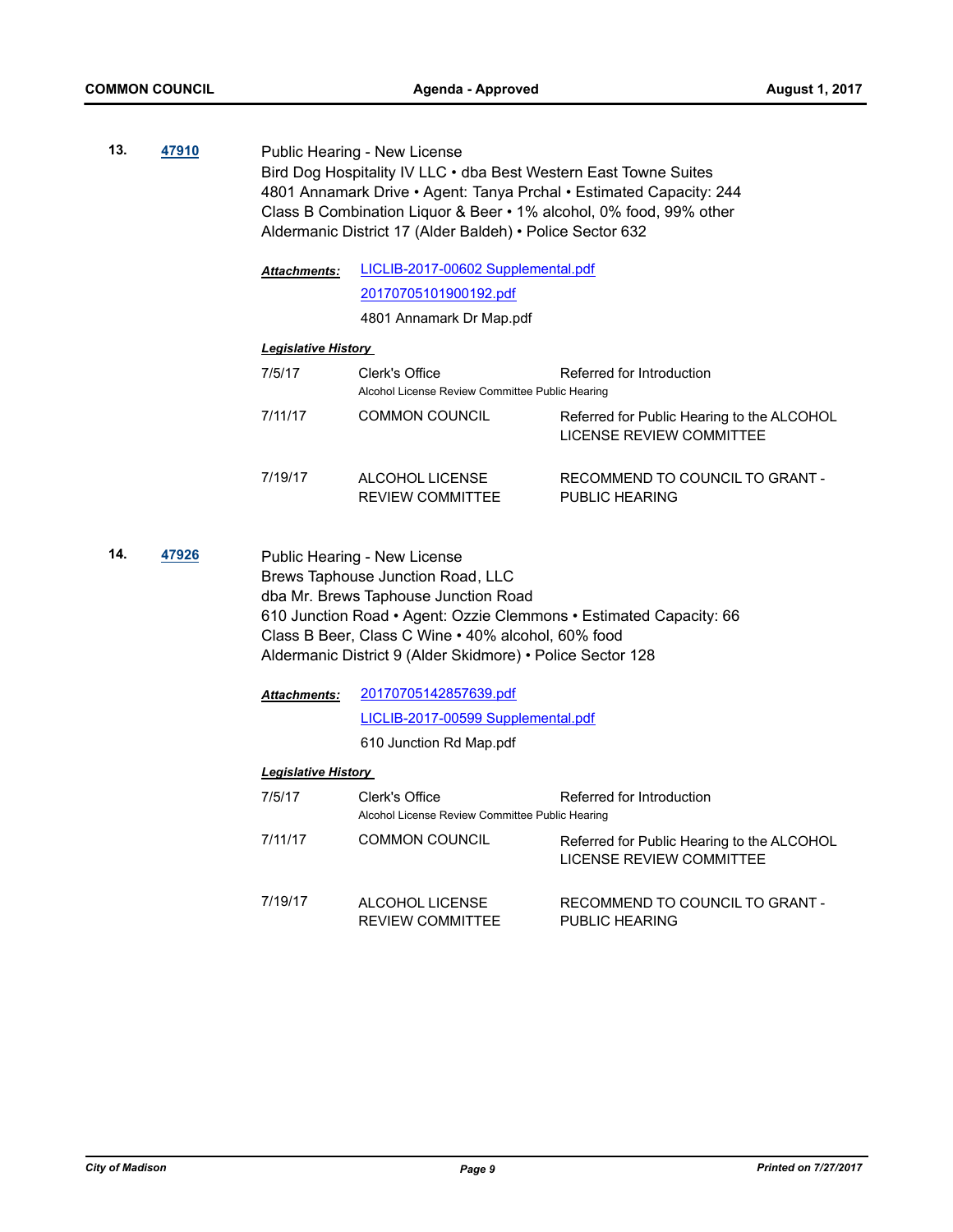**15. [47928](http://madison.legistar.com/gateway.aspx?m=l&id=/matter.aspx?key=51870)** Public Hearing - New License Four Pond LLC • dba MintMark 1929 Winnebago Street • Agent: Chad Vogel • Estimated Capacity: 46 Class B Combination Liquor & Beer • 45% alcohol, 55% food Aldermanic District 6 (Alder Rummel) • Police Sector 410

> [20170705151127532.pdf](http://madison.legistar.com/gateway.aspx?M=F&ID=5b263c80-5e3b-482d-96f2-23efb3966f69.pdf) [LICLIB-2017-00598 Supplemental.pdf](http://madison.legistar.com/gateway.aspx?M=F&ID=cd0f316d-9b7b-4d37-884a-8ec68e984516.pdf) 1929 Winnebago St Map.pdf [47928 Chawla Support.pdf](http://madison.legistar.com/gateway.aspx?M=F&ID=f22b56f9-645f-4715-b24b-3d07d634779c.pdf) *Attachments:*

#### *Legislative History*

| 7/5/17  | Clerk's Office<br>Alcohol License Review Committee Public Hearing | Referred for Introduction                                              |
|---------|-------------------------------------------------------------------|------------------------------------------------------------------------|
| 7/11/17 | <b>COMMON COUNCIL</b>                                             | Referred for Public Hearing to the ALCOHOL<br>LICENSE REVIEW COMMITTEE |
| 7/19/17 | ALCOHOL LICENSE<br><b>REVIEW COMMITTEE</b>                        | RECOMMEND TO COUNCIL TO GRANT -<br>PUBLIC HEARING                      |

#### **REPORT OF BOARD OF PUBLIC WORKS**

**16. [47858](http://madison.legistar.com/gateway.aspx?m=l&id=/matter.aspx?key=51806)** Approving plans, specifications, and schedule of assessments for the installation of traffic signals at Colony Drive and South Gammon Road Traffic Signal Assessment District, and for installation of a westbound right turn lane for signal operation, and rescinding RES-17-00349, ID No. 46761, adopted May 2, 2017. (9th and 19th AD)

> *Sponsors:* BOARD OF PUBLIC WORKS, Mark Clear and Paul E. Skidmore [BPW Hearing Notice for BPW 07 19 2017.pdf](http://madison.legistar.com/gateway.aspx?M=F&ID=f29fedfe-0e5c-42ee-a4f5-f3ffbf8e04ae.pdf) [Colony-Gammon Assess Schedule \(2\).pdf](http://madison.legistar.com/gateway.aspx?M=F&ID=45219605-9024-4029-9586-1c995e93382e.pdf) [Cover Ltr-Colony Gammon.pdf](http://madison.legistar.com/gateway.aspx?M=F&ID=f9675fa4-4745-4529-9367-d4e13627d174.pdf) [Report of CTE-Colony Gammon.pdf](http://madison.legistar.com/gateway.aspx?M=F&ID=01b86427-39b8-47da-a7df-679868ed1e6e.pdf) [Rob Phillips BPW Registration-Colony Gammon.pdf](http://madison.legistar.com/gateway.aspx?M=F&ID=68cacdb1-2ec0-4d94-8615-a80951ac21cc.pdf) [Mailing Affidavit BPW.pdf](http://madison.legistar.com/gateway.aspx?M=F&ID=943c8d46-2d3a-4ad2-bfc7-bf4085ffffea.pdf) *Attachments: Legislative History*  6/30/17 Engineering Division Refer to the BOARD OF PUBLIC WORKS

| 7/19/17 | BOARD OF PUBLIC | RECOMMEND TO COUNCIL TO ADOPT      |
|---------|-----------------|------------------------------------|
|         | <b>WORKS</b>    | UNDER SUSPENSION OF RULES 2.04.    |
|         |                 | 2.05, 2.24 & 2.25 - PUBLIC HEARING |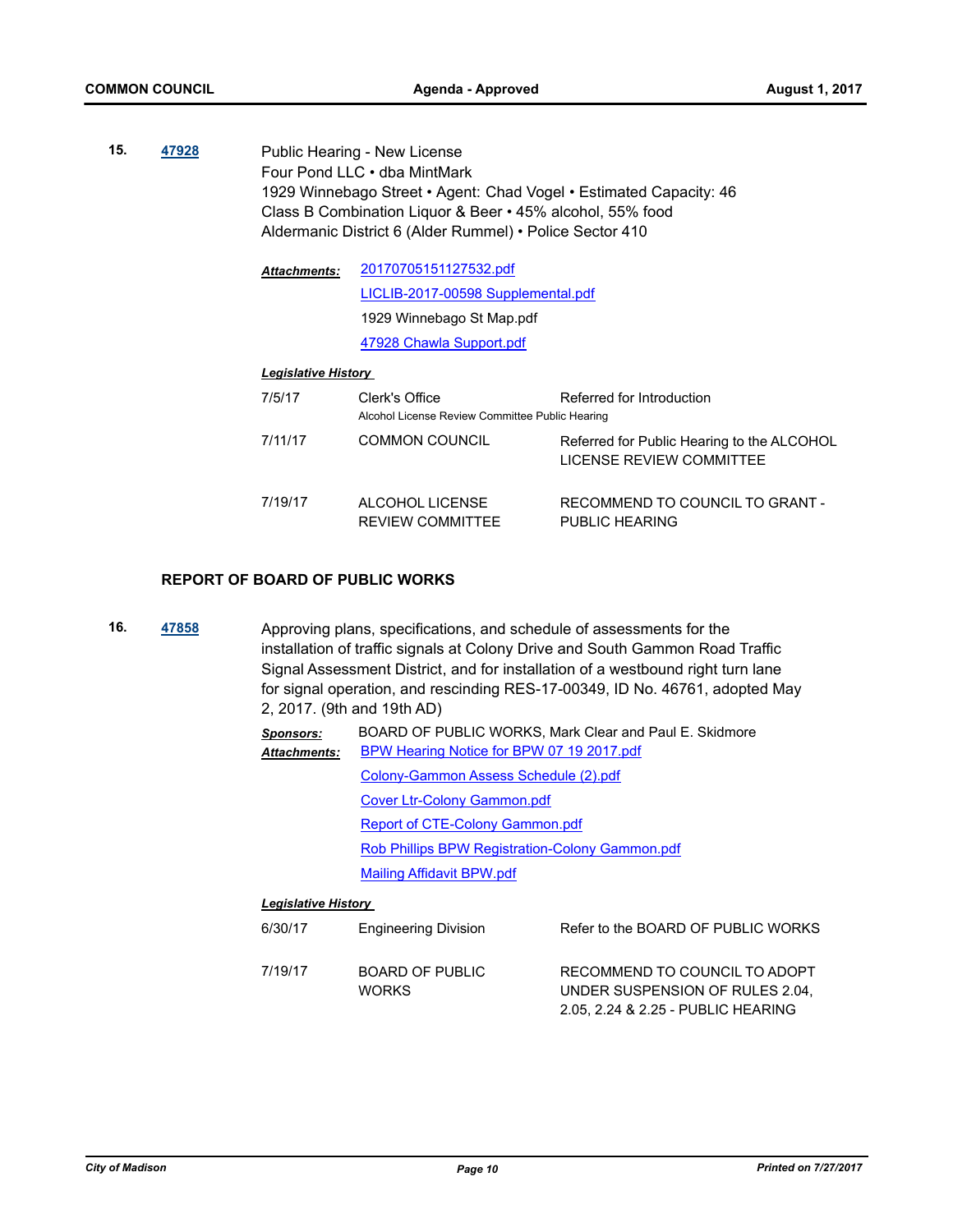| 17.<br>47991 |  | Approving Plans, Specifications, And Schedule Of Assessments For Chippewa<br>Drive Sidewalk Assessment District - 2017. |                                                       |                                                                                                                                                                                     |
|--------------|--|-------------------------------------------------------------------------------------------------------------------------|-------------------------------------------------------|-------------------------------------------------------------------------------------------------------------------------------------------------------------------------------------|
|              |  | Sponsors:<br><b>Attachments:</b>                                                                                        | <b>BOARD OF PUBLIC WORKS</b><br>11571 BPW Mailing.pdf |                                                                                                                                                                                     |
|              |  |                                                                                                                         | Chippewa Drive Sidewalk Letter.pdf                    |                                                                                                                                                                                     |
|              |  |                                                                                                                         | Chippewa SW BPW Plans.pdf                             |                                                                                                                                                                                     |
|              |  |                                                                                                                         | <b>Public Hearing Submission.pdf</b>                  |                                                                                                                                                                                     |
|              |  |                                                                                                                         | <b>CC Hearing Notice.pdf</b>                          |                                                                                                                                                                                     |
|              |  |                                                                                                                         | 11571 Chippewa Dr Revised SoA.pdf                     |                                                                                                                                                                                     |
|              |  |                                                                                                                         | 40001 Chippewa Dr.pdf                                 |                                                                                                                                                                                     |
|              |  | <b>Legislative History</b>                                                                                              |                                                       |                                                                                                                                                                                     |
|              |  | 7/10/17                                                                                                                 | <b>Engineering Division</b>                           | Refer to the BOARD OF PUBLIC WORKS                                                                                                                                                  |
|              |  | 7/19/17                                                                                                                 | <b>BOARD OF PUBLIC</b><br><b>WORKS</b>                | RECOMMEND TO COUNCIL TO ADOPT<br>UNDER SUSPENSION OF RULES 2.04.<br>2.05, 2.24 & 2.25 - PUBLIC HEARING                                                                              |
|              |  |                                                                                                                         |                                                       | Proceed with construction of sidewalk on the north side of the street with 3' terrace and<br>to defer the south side sidewalk and have staff follow up with Traffic Engineering and |

Pedestrian/Bicycle and Motor Vehicle Commission.

# **END OF PUBLIC HEARINGS**

# **BUSINESS PRESENTED BY THE MAYOR**

| 18. | 48237 |                                                                                                             | Equity in Music and Entertainment.                             | Report of the Mayor submitting committee appointments to the Task Force on                           |
|-----|-------|-------------------------------------------------------------------------------------------------------------|----------------------------------------------------------------|------------------------------------------------------------------------------------------------------|
|     |       | Sponsors:                                                                                                   | Paul R. Soglin                                                 |                                                                                                      |
|     |       | <b>Legislative History</b>                                                                                  |                                                                |                                                                                                      |
|     |       | 7/26/17                                                                                                     | Mayor's Office                                                 | RECOMMEND TO COUNCIL TO ADOPT<br>UNDER SUSPENSION OF RULES 2.04,<br>2.05, 2.24, & 2.25 - MISC. ITEMS |
|     |       |                                                                                                             | Confirm 8/1/2017                                               |                                                                                                      |
| 19. | 48238 | Report of the Mayor submitting resident committee appointments (introduction<br>8/1/2017; action 9/5/2017). |                                                                |                                                                                                      |
|     |       | <b>Sponsors:</b>                                                                                            | Paul R. Soglin                                                 |                                                                                                      |
|     |       | <b>Legislative History</b>                                                                                  |                                                                |                                                                                                      |
|     |       | 7/26/17                                                                                                     | Mayor's Office<br>Confirm 9/5/2017                             | Referred for Introduction                                                                            |
| 20. | 48239 |                                                                                                             | Report of the Mayor submitting an alder committee appointment. |                                                                                                      |
|     |       | <b>Sponsors:</b>                                                                                            | Paul R. Soglin                                                 |                                                                                                      |
|     |       | <b>Legislative History</b>                                                                                  |                                                                |                                                                                                      |
|     |       | 7/26/17                                                                                                     | Mayor's Office<br>Confirm 8/1/2017                             | RECOMMEND TO COUNCIL TO CONFIRM                                                                      |
|     |       |                                                                                                             |                                                                |                                                                                                      |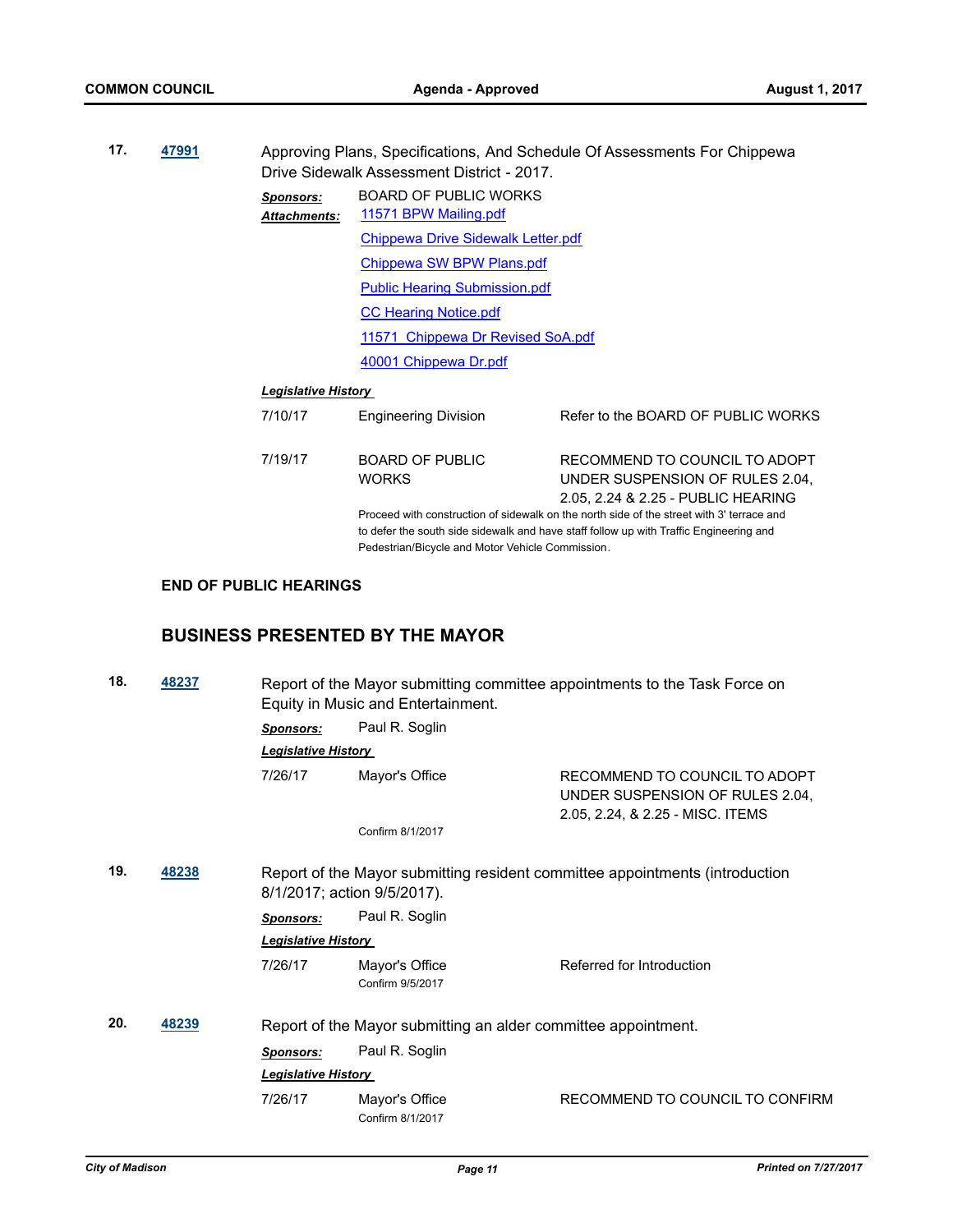# **REPORTS OF OFFICERS**

#### **REPORT OF ALCOHOL LICENSE REVIEW COMMITTEE**

**21. [36475](http://madison.legistar.com/gateway.aspx?m=l&id=/matter.aspx?key=39424)** Change of Agent Capitol Lakes Inc • dba Capitol Lakes • 333 W Main St New Agent: Ami Shimanek Class B Beer & Class C Wine Aldermanic District 4 (Alder Verveer)

#### *Legislative History*

| 7/19/17 | ALCOHOL LICENSE         | RECOMMEND TO COUNCIL TO GRANT - |
|---------|-------------------------|---------------------------------|
|         | <b>REVIEW COMMITTEE</b> | REPORT OF OFFICER               |

**22. [47708](http://madison.legistar.com/gateway.aspx?m=l&id=/matter.aspx?key=51658)** Amending Sections 38.06(11)(c) and 38.06(12)(c) of the Madison General Ordinances to require establishments to obtain entertainment licenses for karaoke performances.

> *Sponsors:* Michael E. Verveer, Denise DeMarb and Paul E. Skidmore *Legislative History*

| 6/22/17 | Attorney's Office/Approval<br>Group<br>Alcohol License Review Committee                | Referred for Introduction                                                                                                                       |
|---------|----------------------------------------------------------------------------------------|-------------------------------------------------------------------------------------------------------------------------------------------------|
| 7/11/17 | <b>COMMON COUNCIL</b>                                                                  | Refer to the ALCOHOL LICENSE REVIEW<br><b>COMMITTEE</b>                                                                                         |
| 7/19/17 | ALCOHOL LICENSE<br><b>REVIEW COMMITTEE</b>                                             | Table                                                                                                                                           |
| 7/19/17 | ALCOHOL LICENSE<br><b>REVIEW COMMITTEE</b>                                             | Take Off The Table                                                                                                                              |
| 7/19/17 | ALCOHOL LICENSE<br><b>REVIEW COMMITTEE</b><br>Fletcher, Skidmore; Abstention: Donnelly | RECOMMEND TO COUNCIL TO ADOPT -<br>REPORT OF OFFICER<br>Motion to Adopt Failed: 2:4:1 - Ayes: Grady, Verveer; Noes: Cano Ospina, Bidar-Sielaff, |
| 7/19/17 | ALCOHOL LICENSE<br><b>REVIEW COMMITTEE</b>                                             | RECOMMEND TO COUNCIL TO PLACE ON<br>FILE - REPORT OF OFFICER                                                                                    |

Agenda note: The orginal motion to adopt failed, the recommendation is to place on file.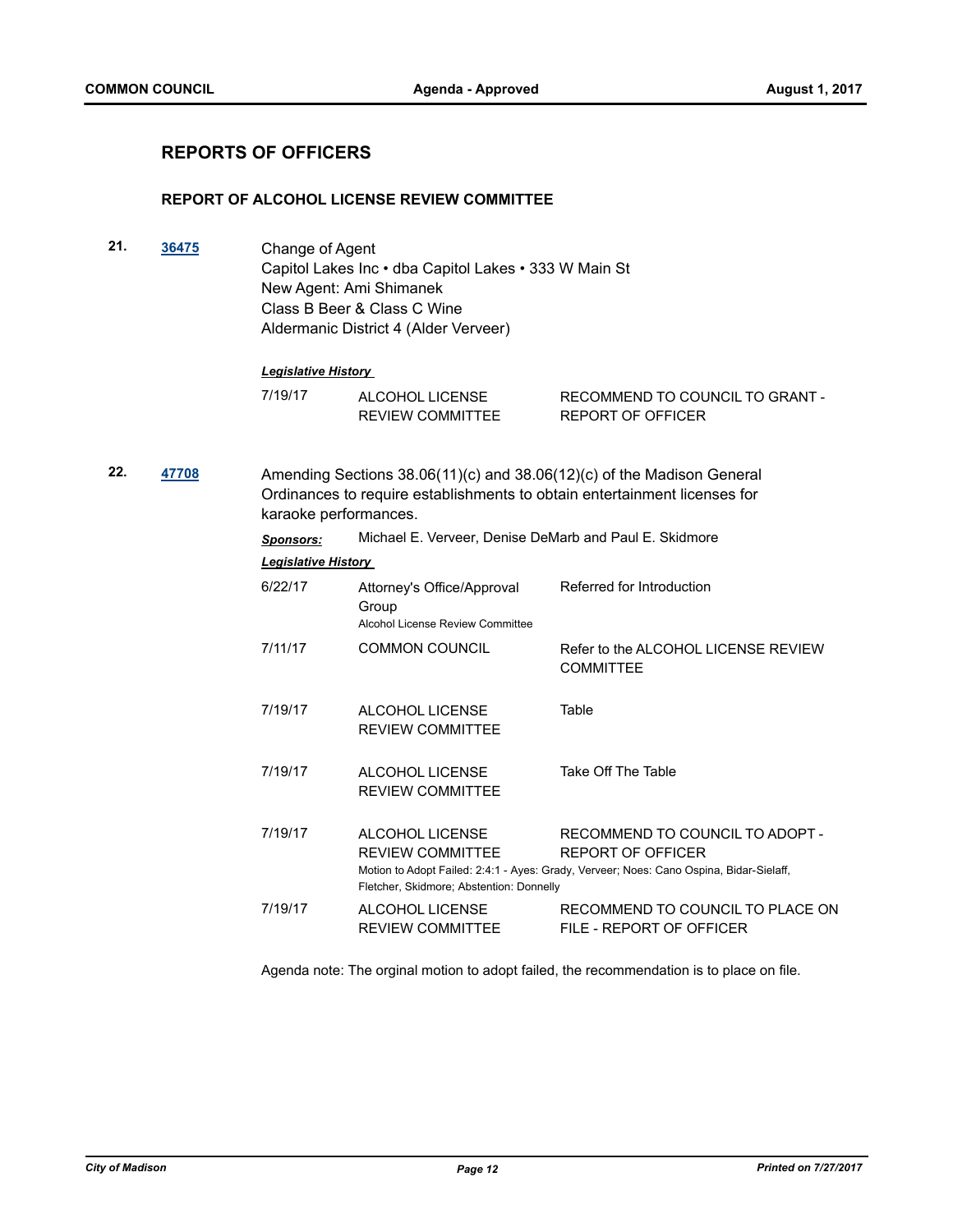**23. [47850](http://madison.legistar.com/gateway.aspx?m=l&id=/matter.aspx?key=51798)** Change of Licensed Premise Apple Hospitality Group LLC • dba Applebee's Neighborhood Grill & Bar Capacity: 177 indoors/500-750 proposed outdoors 660 S Whitney Way • Agent: Jesse Rogers Class B Combination Liquor & Beer • 15% alcohol, 85% food Aldermanic District 19 (Alder Clear) • Police Sector 113 Expand premises to include parking lot areas for special events.

> [Map and Description of Parking Lot.pdf](http://madison.legistar.com/gateway.aspx?M=F&ID=60e16428-80f7-43c0-a193-cefa7d71e7b7.pdf) [47850 APP.pdf](http://madison.legistar.com/gateway.aspx?M=F&ID=ae1d99bc-ae17-4448-a5ca-7ebf3f58df9b.pdf) *Attachments:*

#### *Legislative History*

| 7/19/17 | ALCOHOL LICENSE         | RECOMMEND TO COUNCIL TO GRANT - |  |
|---------|-------------------------|---------------------------------|--|
|         | <b>REVIEW COMMITTEE</b> | REPORT OF OFFICER               |  |

**24. [47946](http://madison.legistar.com/gateway.aspx?m=l&id=/matter.aspx?key=51886)** Change of Licensed Conditions TK Restaurant LLC • dba Tavernakaya 27 E Main Street • Agent: Jan-Min Michael Ding Class B Combination Liquor & Beer • 30% alcohol, 70% food Aldermanic District 4 (Alder Verveer) • Police Sector 405 Request to remove entertainment license condition 3: Entertainment is limited to Friday and Saturday evenings.

#### *Attachments:* [47946 APP.pdf](http://madison.legistar.com/gateway.aspx?M=F&ID=9f19e0bb-058e-4f4a-b3ba-764966cf6fbf.pdf)

#### *Legislative History*

| 7/19/17 | ALCOHOL LICENSE         | RECOMMEND TO COUNCIL TO GRANT - |
|---------|-------------------------|---------------------------------|
|         | <b>REVIEW COMMITTEE</b> | REPORT OF OFFICER               |

- **25. [47947](http://madison.legistar.com/gateway.aspx?m=l&id=/matter.aspx?key=51887)** Change of Licensed Premise Fuegos Steak & Tapas LLC • dba Fuegos Steak Tapas Vegan Current Capacity: 136 • Proposed Capacity: 176 (12 outdoor) 904 Williamson Street • Agent: Sandra Wegner Class B Combination Liquor & Beer • 25% alcohol, 75% food Aldermanic District 6 (Alder Rummel) • Police Sector 408 Moving outdoor seating around & zoned for more parking.
	- [LICPCH-2017-00506 App.pdf](http://madison.legistar.com/gateway.aspx?M=F&ID=fb06a0fd-694e-4a85-9bf4-3af32e1f56f8.pdf) [LICPCH-2017-00506 Floor Plans.pdf](http://madison.legistar.com/gateway.aspx?M=F&ID=04af4626-92df-4cdb-915b-daf5aefe3b94.pdf) *Attachments:*

| 7/19/17 | ALCOHOL LICENSE         | RECOMMEND TO COUNCIL TO GRANT - |
|---------|-------------------------|---------------------------------|
|         | <b>REVIEW COMMITTEE</b> | REPORT OF OFFICER               |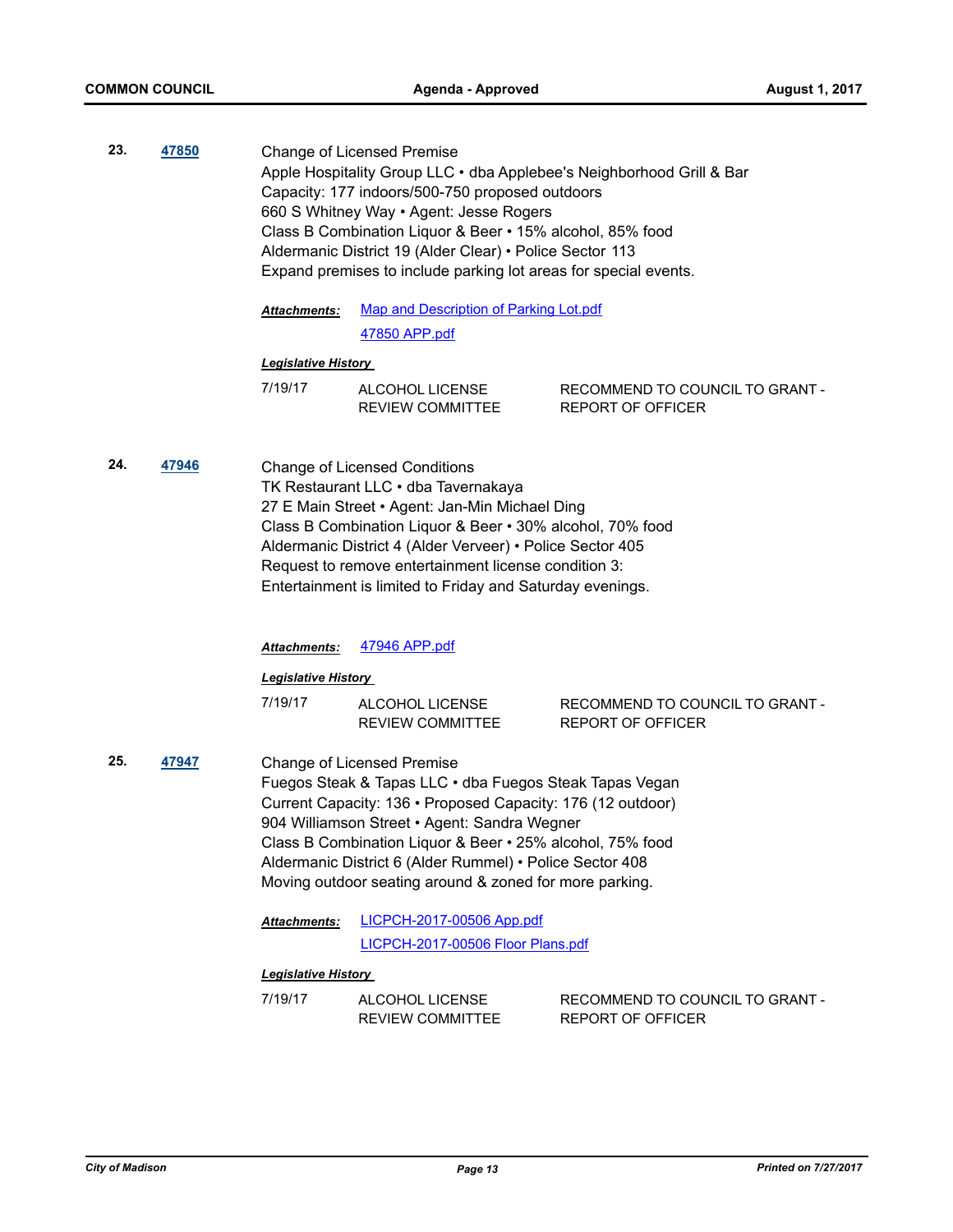- **26. [47948](http://madison.legistar.com/gateway.aspx?m=l&id=/matter.aspx?key=51888)** Change of Licensed Conditions East Washington Liquor Inc • dba Rocky's Liquor West 4217 W Beltline Highway • Agent: Gurpreet K Ghuman Class A Liquor, Class A Beer Aldermanic District 10 (Alder Cheeks) • Police Sector 104
	- [LICPCH-2017-00666 App.pdf](http://madison.legistar.com/gateway.aspx?M=F&ID=ed820bff-340d-47d3-8852-012d4f541c78.pdf) [47948 Kaur Letter.pdf](http://madison.legistar.com/gateway.aspx?M=F&ID=d9c5c0c9-271a-4896-ab37-ab85ce347111.pdf) [LICPCH-2017-00666 Signatures from Applicant.pdf](http://madison.legistar.com/gateway.aspx?M=F&ID=0a93beda-5271-475c-9a12-57c93bca0224.pdf) *Attachments:*

#### *Legislative History*

7/19/17 ALCOHOL LICENSE REVIEW COMMITTEE RECOMMEND TO COUNCIL TO PLACE ON FILE - REPORT OF OFFICER Request to remove conditions 1 & 5.

> 1. The establishment shall not sell, dispense or give away intoxicating liquor in the original container in amounts of two hundred (200) milliliters or less in volume. 'Intoxicating liquor' shall not include wine in the original container with an alcohol content of 15% or less by volume.

5. The establishment shall meet with the Dunn's Marsh Neighborhood Association once every three months.

**27. [47950](http://madison.legistar.com/gateway.aspx?m=l&id=/matter.aspx?key=51890)** Change of Licensed Premise Table Wine LLC • dba Table Wine Current Capacity: 13 • Proposed Capacity: 14 2045 Atwood Avenue • Agent: Molly Moran Class B Combination Liquor & Beer • 99% alcohol, 1% food Aldermanic District 6 (Alder Rummel) • Police Sector 410 Add small cafe seating area outside.

*Attachments:* [LICPCH-2017-00600 App.pdf](http://madison.legistar.com/gateway.aspx?M=F&ID=6704d2b6-47bd-42ff-8154-4471d61b0480.pdf)

#### *Legislative History*

| 7/19/17 | ALCOHOL LICENSE         | RECOMMEND TO COUNCIL TO GRANT - |
|---------|-------------------------|---------------------------------|
|         | <b>REVIEW COMMITTEE</b> | REPORT OF OFFICER               |

**28. [47962](http://madison.legistar.com/gateway.aspx?m=l&id=/matter.aspx?key=51900)** Change of Licensed Premise La Taguara LLC • dba La Taguara Proposed Outdoor Capacity: 7 827 E Johnson Street • Agent: Jeykell Badell Class B Beer, Class C Wine • 20% alcohol, 80% food Aldermanic District 2 (Alder Zellers) • Police Sector 407 Addition of sidewalk cafe.

*Attachments:* [LICPCH-2017-00510 App.pdf](http://madison.legistar.com/gateway.aspx?M=F&ID=3288af7f-7978-4e7f-8468-5eeff2790e15.pdf)

| 7/19/17 | ALCOHOL LICENSE         | RECOMMEND TO COUNCIL TO GRANT - |  |  |
|---------|-------------------------|---------------------------------|--|--|
|         | <b>REVIEW COMMITTEE</b> | REPORT OF OFFICER               |  |  |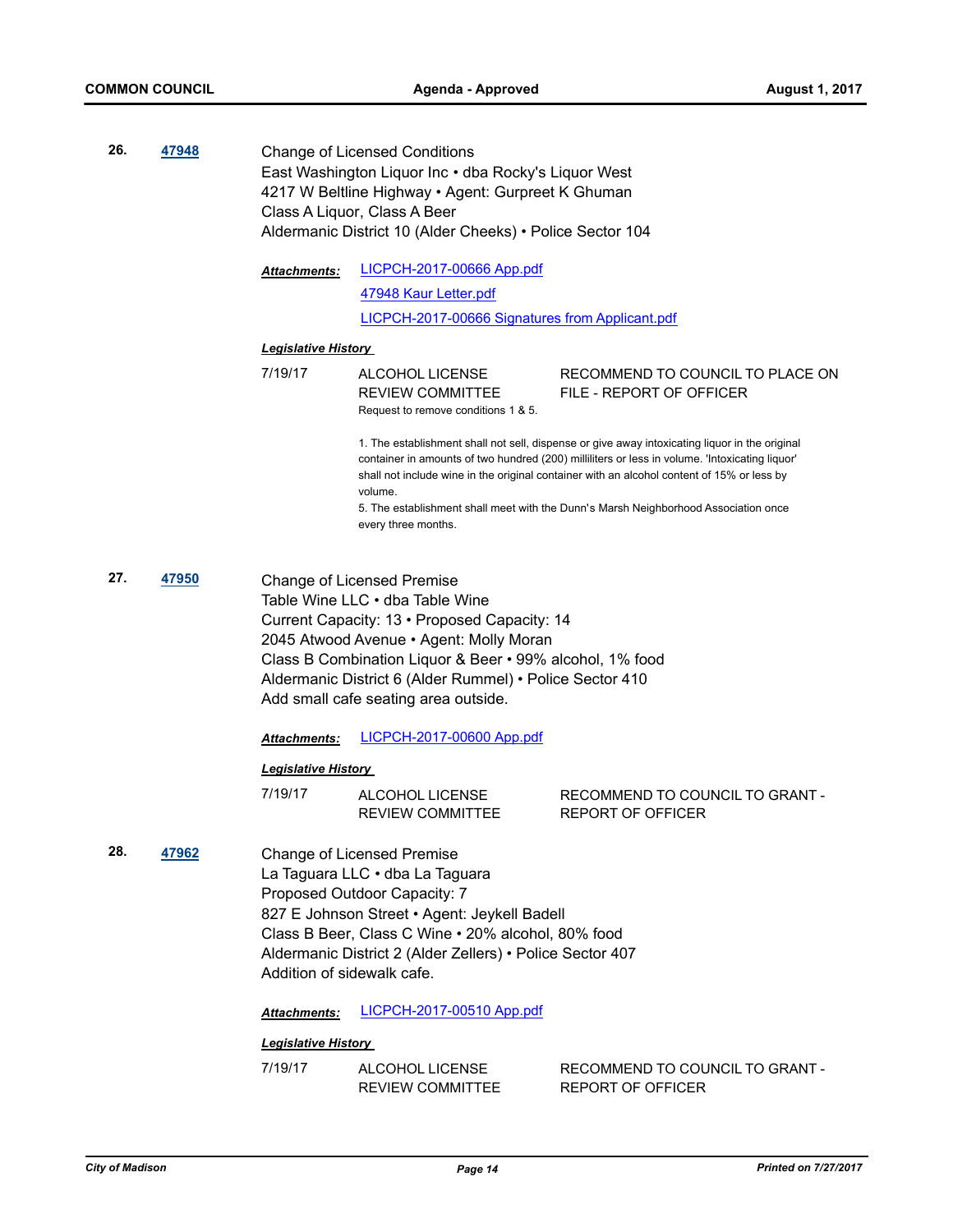| 29. | 47968 |                                                                       | Change of Licensed Premise<br>Regent Market Coop · dba Regent Market Co-op<br>Proposed Outdoor Capacity: 8<br>2136 Regent Street • Agent: John Wendt<br>Class B Combination Liquor & Beer • 15% alcohol, 85% food<br>Aldermanic District 5 (Alder Bidar-Sielaff) • Police Sector 301<br>Addition of outdoor seating. |                                                             |
|-----|-------|-----------------------------------------------------------------------|----------------------------------------------------------------------------------------------------------------------------------------------------------------------------------------------------------------------------------------------------------------------------------------------------------------------|-------------------------------------------------------------|
|     |       | <b>Attachments:</b>                                                   | LICPCH-2017-00474 App.pdf                                                                                                                                                                                                                                                                                            |                                                             |
|     |       | <b>Legislative History</b>                                            |                                                                                                                                                                                                                                                                                                                      |                                                             |
|     |       | 7/19/17                                                               | ALCOHOL LICENSE<br><b>REVIEW COMMITTEE</b>                                                                                                                                                                                                                                                                           | RECOMMEND TO COUNCIL TO GRANT -<br><b>REPORT OF OFFICER</b> |
| 30. | 47973 | Change of Agent                                                       | Charleys of Madison LLC · dba The Fountain · 122 State Street<br>New Agent: Harold Langhammer<br>Class B Combination Liquor & Beer<br>Aldermanic District 4 (Alder Verveer)                                                                                                                                          |                                                             |
|     |       | <b>Legislative History</b>                                            |                                                                                                                                                                                                                                                                                                                      |                                                             |
|     |       | 7/19/17                                                               | ALCOHOL LICENSE<br><b>REVIEW COMMITTEE</b>                                                                                                                                                                                                                                                                           | RECOMMEND TO COUNCIL TO GRANT -<br><b>REPORT OF OFFICER</b> |
| 31. | 47975 | <b>Entity Reorganization</b>                                          | Select Hotels Group LLC . dba Hyatt Place Madison<br>333 W Washington Avenue<br>Class B Combination Liquor & Beer<br>Aldermanic District 4 (Alder Verveer)<br>Add three officers, remove two                                                                                                                         |                                                             |
|     |       | <b>Legislative History</b>                                            |                                                                                                                                                                                                                                                                                                                      |                                                             |
|     |       | 7/19/17                                                               | ALCOHOL LICENSE<br>REVIEW COMMITTEE                                                                                                                                                                                                                                                                                  | RECOMMEND TO COUNCIL TO GRANT -<br>REPORT OF OFFICER        |
| 32. | 47976 | <b>Tenant Resource Center</b><br>Police District: 410<br>Attachments: | Temporary Class B Retailer License<br><b>Concurrent with Street Use Permit</b><br>Event Location: 1900 Atwood Avenue<br>Event Date: August 18 (4pm - 10pm) & 19 (2pm - 10pm)<br>Aldermanic District 6 (Alder Rummel)<br>Event: Schenks Corner Block Party<br>PERCPB-2017-00235 App.pdf                               |                                                             |
|     |       | PERCPB-2017-00235 Updated App.pdf                                     |                                                                                                                                                                                                                                                                                                                      |                                                             |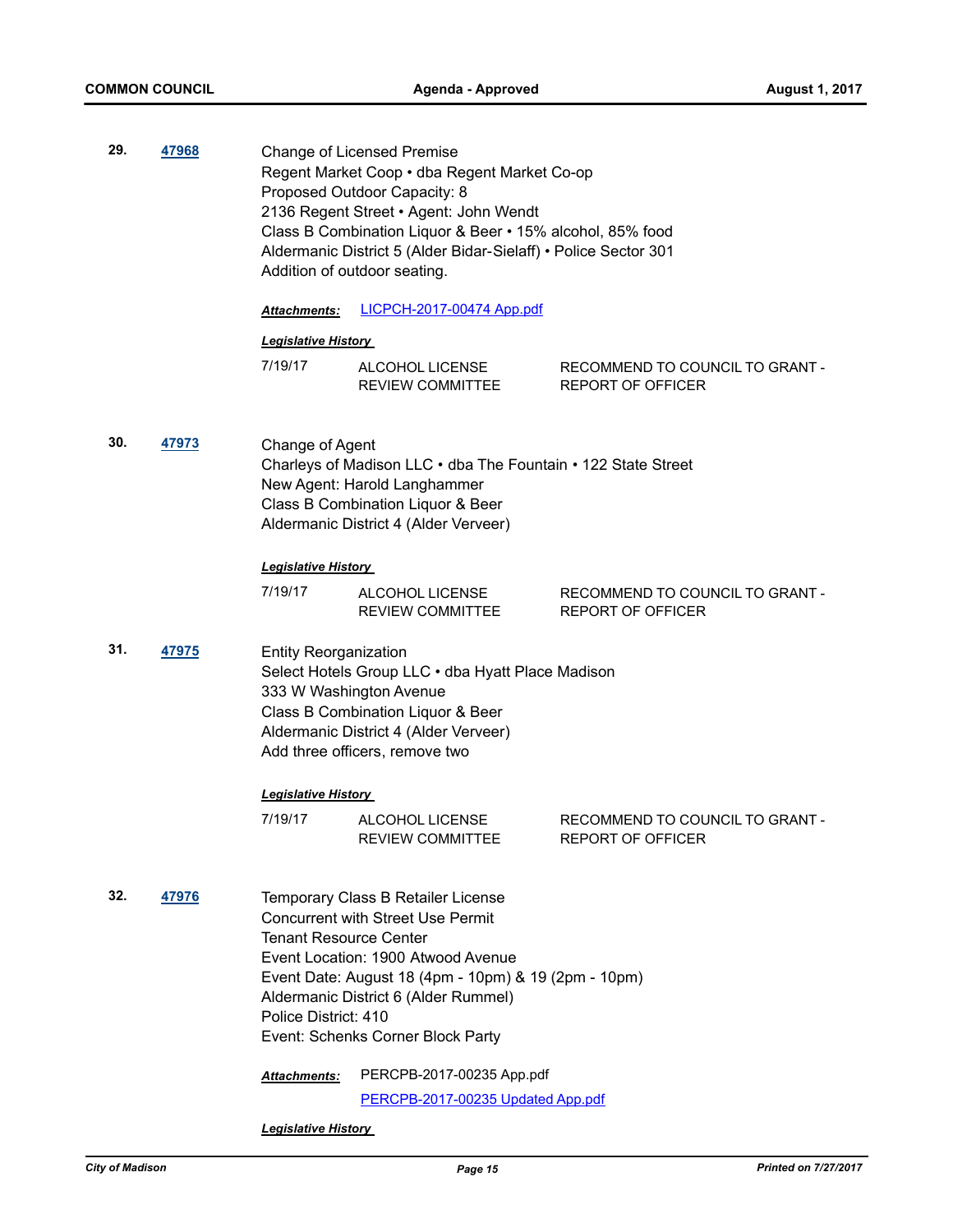|     |       | 7/19/17                                                              | ALCOHOL LICENSE<br><b>REVIEW COMMITTEE</b>                                                                                                                                                                                    | RECOMMEND TO COUNCIL TO GRANT -<br><b>REPORT OF OFFICER</b>             |
|-----|-------|----------------------------------------------------------------------|-------------------------------------------------------------------------------------------------------------------------------------------------------------------------------------------------------------------------------|-------------------------------------------------------------------------|
| 33. | 47978 | <b>DLS Events LLC</b><br>Event Date: 9/23/17<br>Police District: 405 | Temporary Class B Retailer License<br><b>Concurrent with Street Use Permit</b><br>Event Location: 200 Block of State Street<br>Aldermanic District 4 (Alder Verveer)<br>Event: The Orpheum Presents Local Brews Local Grooves |                                                                         |
|     |       | <b>Legislative History</b>                                           |                                                                                                                                                                                                                               |                                                                         |
|     |       | 7/19/17                                                              | ALCOHOL LICENSE<br>REVIEW COMMITTEE                                                                                                                                                                                           | RECOMMEND TO COUNCIL TO PLACE ON<br>FILE - REPORT OF OFFICER            |
| 34. | 47981 |                                                                      | <b>Operator License Application</b>                                                                                                                                                                                           | Lazaro De Vicente - Establishment where employed: Cuco's Mexican Fusion |
|     |       | <b>Legislative History</b>                                           |                                                                                                                                                                                                                               |                                                                         |
|     |       | 7/19/17                                                              | ALCOHOL LICENSE<br><b>REVIEW COMMITTEE</b>                                                                                                                                                                                    | RECOMMEND TO COUNCIL TO GRANT -<br><b>REPORT OF OFFICER</b>             |
| 35. | 47984 |                                                                      | <b>Operator License Application</b><br>Stacey L. Listol - Establishment where employed: Party Port                                                                                                                            |                                                                         |
|     |       | <b>Legislative History</b>                                           |                                                                                                                                                                                                                               |                                                                         |
|     |       | 7/19/17                                                              | ALCOHOL LICENSE<br><b>REVIEW COMMITTEE</b>                                                                                                                                                                                    | RECOMMEND TO COUNCIL TO GRANT -<br><b>REPORT OF OFFICER</b>             |
| 36. | 48046 | <b>Brenda Howe</b>                                                   | <b>Operator License Application</b>                                                                                                                                                                                           |                                                                         |
|     |       | <b>Legislative History</b>                                           |                                                                                                                                                                                                                               |                                                                         |
|     |       | 7/19/17                                                              | ALCOHOL LICENSE<br>REVIEW COMMITTEE                                                                                                                                                                                           | RECOMMEND TO COUNCIL TO GRANT -<br><b>REPORT OF OFFICER</b>             |
|     |       |                                                                      | <b>REPORT OF BOARD OF PUBLIC WORKS</b>                                                                                                                                                                                        |                                                                         |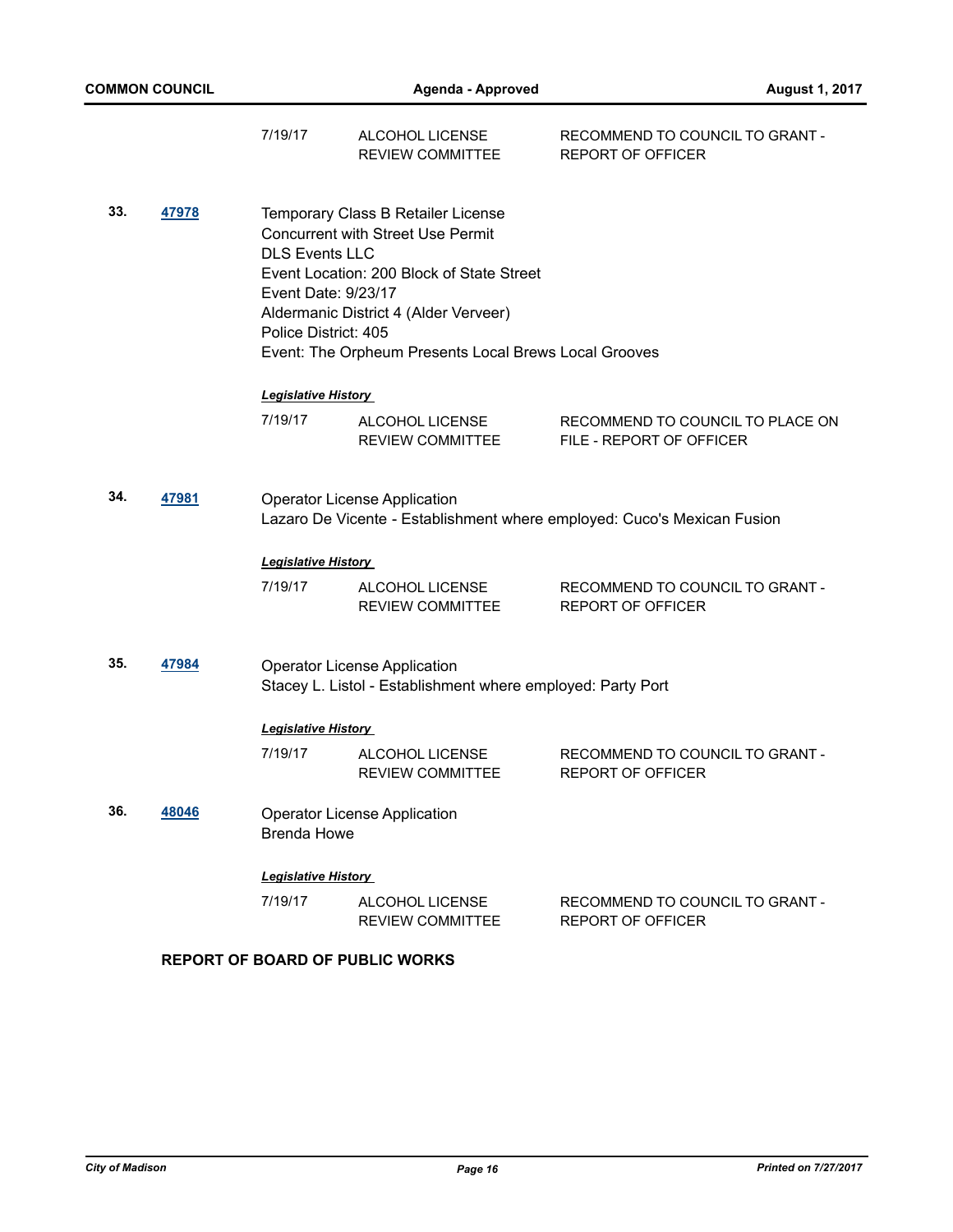**37. [47782](http://madison.legistar.com/gateway.aspx?m=l&id=/matter.aspx?key=51732)** Approving temporary construction work with associated noise impacts between the hours of 7:00 PM and 7:00 AM for work associated with City of Madison cured in place lining project #11473.

| Sponsors:    | Zach Wood                                       |  |  |  |
|--------------|-------------------------------------------------|--|--|--|
| Attachments: | 11473 P12 State.pdf                             |  |  |  |
|              | 11473 P21 Emil.pdf                              |  |  |  |
|              | 7851 public hearing letter BPW July 19 2017.pdf |  |  |  |

#### *Legislative History*

| 6/23/17 | <b>Engineering Division</b><br>Board of Public Works | Referred for Introduction                            |
|---------|------------------------------------------------------|------------------------------------------------------|
| 7/11/17 | <b>COMMON COUNCIL</b>                                | Refer to the BOARD OF PUBLIC WORKS                   |
| 7/19/17 | <b>BOARD OF PUBLIC</b><br><b>WORKS</b>               | RECOMMEND TO COUNCIL TO ADOPT -<br>REPORT OF OFFICER |

**38. [47859](http://madison.legistar.com/gateway.aspx?m=l&id=/matter.aspx?key=51807)** Accepting a Permanent Limited Easement for Public Sidewalk Purposes from Board of Regents of the University of Wisconsin System across the Witte Residence Hall property located at 615 West Johnson Street.

| Sponsors:           | Zach Wood |
|---------------------|-----------|
| <b>Attachments:</b> | 11295.pdf |

# *Legislative History*

| 6/30/17 | Economic Development<br>Division<br>Board of Public Works, Plan Commission | Referred for Introduction                                                                     |
|---------|----------------------------------------------------------------------------|-----------------------------------------------------------------------------------------------|
| 7/11/17 | <b>COMMON COUNCIL</b><br>Additional referral to Plan Commission.           | Refer to the BOARD OF PUBLIC WORKS                                                            |
| 7/11/17 | <b>BOARD OF PUBLIC</b><br><b>WORKS</b>                                     | Refer to the PLAN COMMISSION                                                                  |
| 7/19/17 | BOARD OF PUBLIC<br><b>WORKS</b>                                            | RECOMMEND TO COUNCIL TO ADOPT -<br>REPORT OF OFFICER                                          |
| 7/24/17 | <b>PLAN COMMISSION</b>                                                     | Return to Lead with the Recommendation for<br>Approval to the BOARD OF PUBLIC<br><b>WORKS</b> |

**39. [47867](http://madison.legistar.com/gateway.aspx?m=l&id=/matter.aspx?key=51815)** Accepting a Permanent Limited Easement for Sanitary Sewer Purposes from Jeffrey Simon and Mariel Simon across the property located at 4930 Lake Mendota Drive.

| Sponsors:           | Mark Clear |                     |  |
|---------------------|------------|---------------------|--|
| <b>Attachments:</b> |            | 11351 Exhibit A.pdf |  |

# *Legislative History*

6/30/17 Economic Development Division Referred for Introduction Board of Public Works, Plan Commission.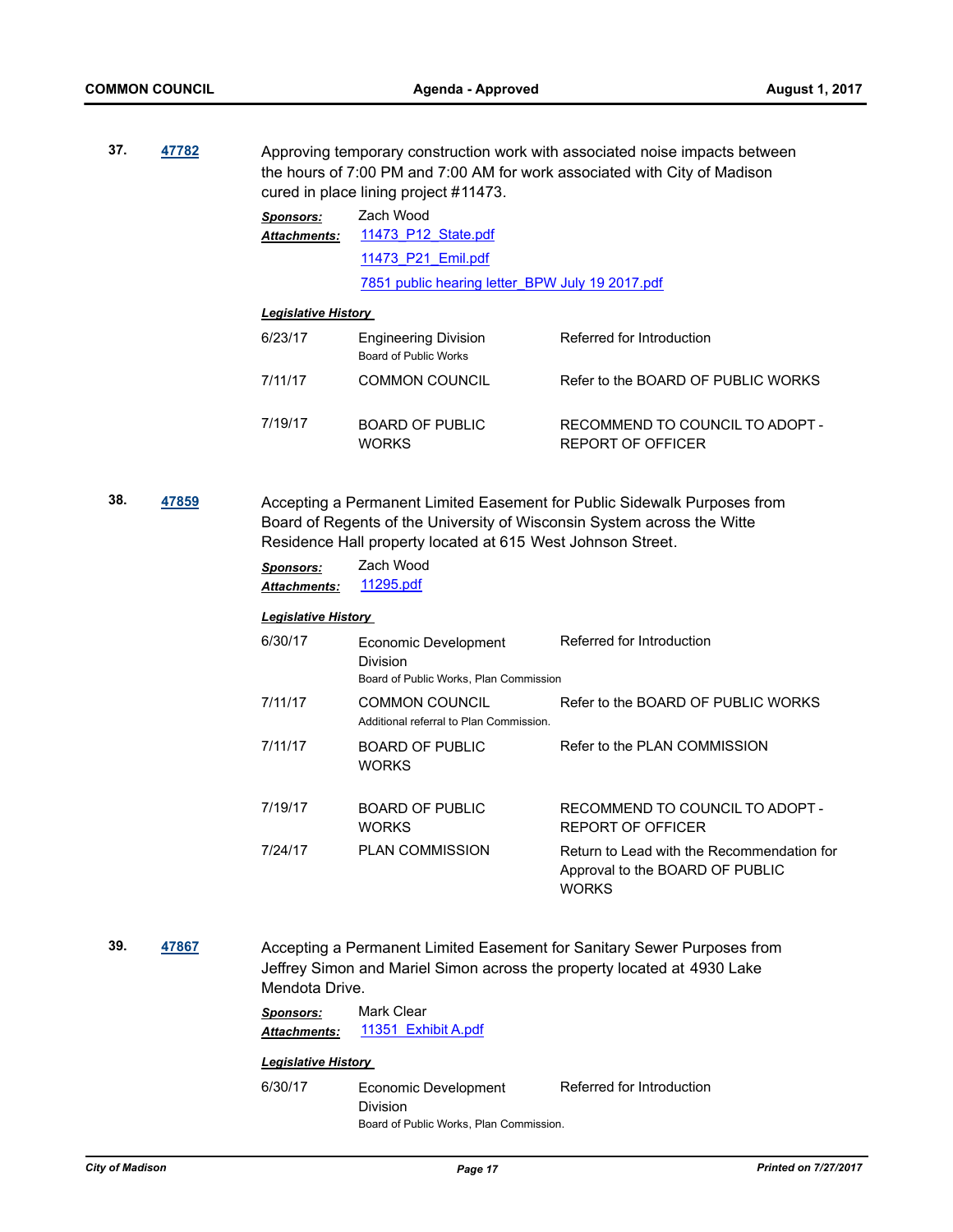|              | <b>COMMON COUNCIL</b> |                                       | <b>Agenda - Approved</b>                                                    | <b>August 1, 2017</b>                                                                                                                                     |
|--------------|-----------------------|---------------------------------------|-----------------------------------------------------------------------------|-----------------------------------------------------------------------------------------------------------------------------------------------------------|
|              |                       | 7/11/17                               | <b>COMMON COUNCIL</b><br>Additional referral to Plan Commission.            | Refer to the BOARD OF PUBLIC WORKS                                                                                                                        |
|              |                       | 7/11/17                               | <b>BOARD OF PUBLIC</b><br><b>WORKS</b>                                      | Refer to the PLAN COMMISSION                                                                                                                              |
|              |                       | 7/19/17                               | <b>BOARD OF PUBLIC</b><br><b>WORKS</b>                                      | RECOMMEND TO COUNCIL TO ADOPT -<br><b>REPORT OF OFFICER</b>                                                                                               |
|              |                       | 7/24/17                               | <b>PLAN COMMISSION</b>                                                      | Return to Lead with the Recommendation for<br>Approval to the BOARD OF PUBLIC<br><b>WORKS</b>                                                             |
| 40.          | 47868                 |                                       |                                                                             | Accepting a Permanent Limited Easement for Public Storm Water Management<br>Purposes from the owners of parcels located at 1917 and 1923 Reetz Road.      |
|              |                       | <b>Sponsors:</b><br>Attachments:      | Maurice S. Cheeks<br>11355 & 11372 Reso. ex. A.pdf                          |                                                                                                                                                           |
|              |                       |                                       | 11355 & 11372 Reso. ex. B.pdf                                               |                                                                                                                                                           |
|              |                       | <b>Legislative History</b><br>6/30/17 |                                                                             | Referred for Introduction                                                                                                                                 |
|              |                       |                                       | Economic Development<br>Division<br>Board of Public Works, Plan Commission. |                                                                                                                                                           |
|              |                       | 7/11/17                               | <b>COMMON COUNCIL</b><br>Additional referral to Plan Commission.            | Refer to the BOARD OF PUBLIC WORKS                                                                                                                        |
|              |                       | 7/11/17                               | <b>BOARD OF PUBLIC</b><br><b>WORKS</b>                                      | Refer to the PLAN COMMISSION                                                                                                                              |
|              |                       | 7/19/17                               | <b>BOARD OF PUBLIC</b><br><b>WORKS</b>                                      | RECOMMEND TO COUNCIL TO ADOPT -<br><b>REPORT OF OFFICER</b>                                                                                               |
|              |                       | 7/24/17                               | <b>PLAN COMMISSION</b>                                                      | Return to Lead with the Recommendation for<br>Approval to the BOARD OF PUBLIC<br><b>WORKS</b>                                                             |
| 41.<br>47885 |                       |                                       | resulting in reduced flood damage during extreme storm events.              | A Resolution authorizing the Mayor and City Clerk to accept an easement from<br>the owners of 1923 and 1917 Reetz Road to allow for drainage improvements |
|              |                       | <b>Sponsors:</b><br>Attachments:      | Maurice S. Cheeks<br>Overview.pdf                                           |                                                                                                                                                           |
|              |                       |                                       | 11372 Easement Binder.pdf                                                   |                                                                                                                                                           |
|              |                       |                                       | 11355 Easement Binder.pdf                                                   |                                                                                                                                                           |
|              |                       |                                       | Design Sketch.pdf                                                           |                                                                                                                                                           |
|              |                       | <b>Legislative History</b>            |                                                                             |                                                                                                                                                           |
|              |                       | 7/3/17                                | <b>Engineering Division</b><br>Board of Public Works                        | Referred for Introduction                                                                                                                                 |
|              |                       | 7/11/17                               | <b>COMMON COUNCIL</b>                                                       | Refer to the BOARD OF PUBLIC WORKS                                                                                                                        |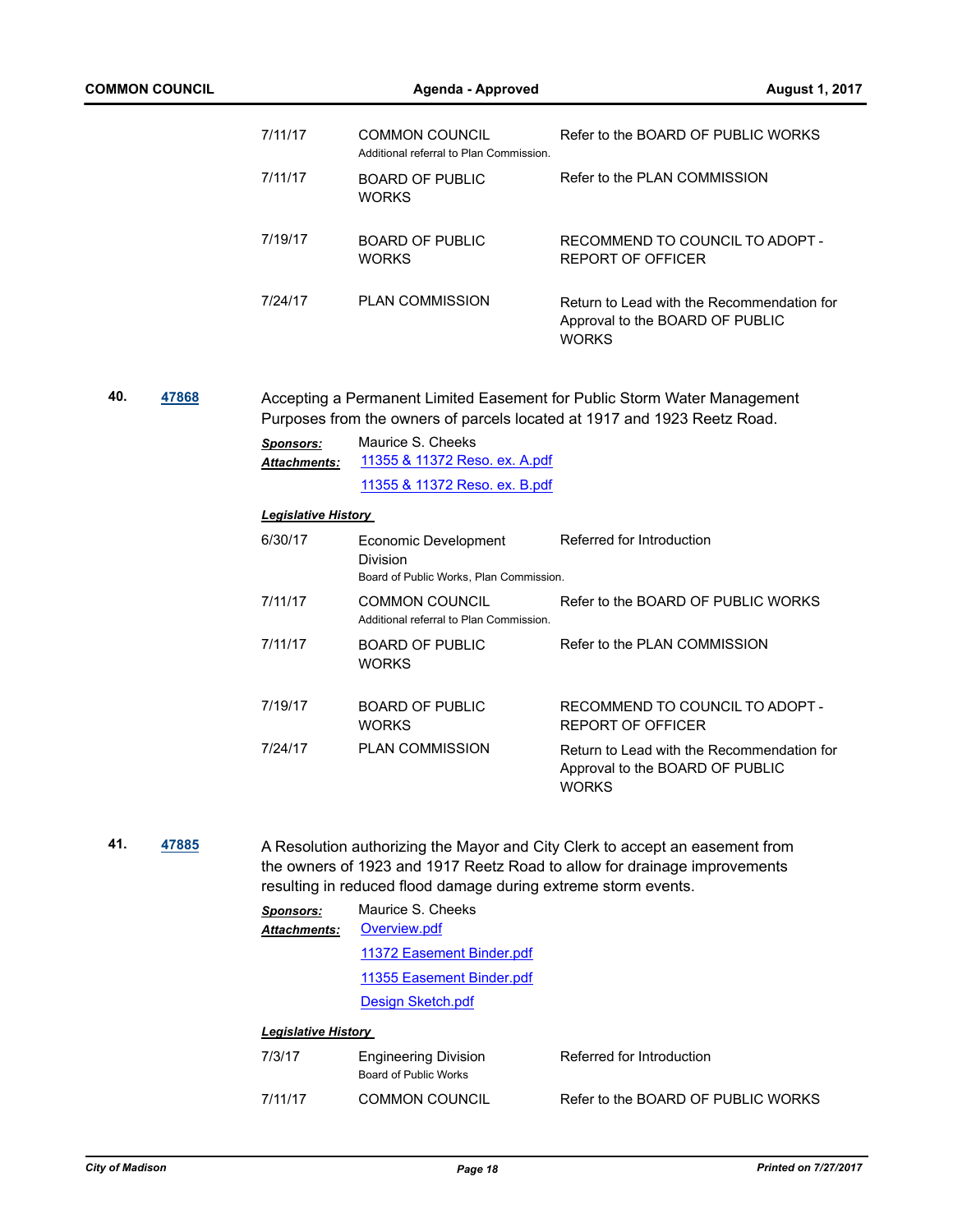|              | <b>COMMON COUNCIL</b>   |                                                                                                                                                                                                                                | Agenda - Approved                                                                                                                                              | <b>August 1, 2017</b>                                                                                                                                       |
|--------------|-------------------------|--------------------------------------------------------------------------------------------------------------------------------------------------------------------------------------------------------------------------------|----------------------------------------------------------------------------------------------------------------------------------------------------------------|-------------------------------------------------------------------------------------------------------------------------------------------------------------|
|              |                         | 7/19/17                                                                                                                                                                                                                        | <b>BOARD OF PUBLIC</b><br><b>WORKS</b>                                                                                                                         | RECOMMEND TO COUNCIL TO ADOPT -<br><b>REPORT OF OFFICER</b>                                                                                                 |
| 42.<br>47886 | Water Utility Well #16. |                                                                                                                                                                                                                                | Authorizing the Mayor and City Clerk to enter into a five (5) year agreement with<br>the USGS to monitor storm water chloride levels in stormwater adjacent to |                                                                                                                                                             |
|              |                         | <b>Sponsors:</b>                                                                                                                                                                                                               | Larry Palm and Denise DeMarb                                                                                                                                   |                                                                                                                                                             |
|              |                         | <b>Legislative History</b>                                                                                                                                                                                                     |                                                                                                                                                                |                                                                                                                                                             |
|              |                         | 7/3/17                                                                                                                                                                                                                         | <b>Engineering Division</b><br>Board of Public Works                                                                                                           | Referred for Introduction                                                                                                                                   |
|              |                         | 7/11/17                                                                                                                                                                                                                        | <b>COMMON COUNCIL</b>                                                                                                                                          | Refer to the BOARD OF PUBLIC WORKS                                                                                                                          |
|              |                         | 7/19/17                                                                                                                                                                                                                        | <b>BOARD OF PUBLIC</b><br><b>WORKS</b>                                                                                                                         | RECOMMEND TO COUNCIL TO ADOPT -<br><b>REPORT OF OFFICER</b>                                                                                                 |
| 43.          | 47887                   |                                                                                                                                                                                                                                |                                                                                                                                                                | Approving plans and specifications and authorizing the Board of Public Works<br>to advertise and receive bids for CIPP Rehab of Large Diameter Storm Sewer. |
|              |                         | Sponsors:<br>Attachments:                                                                                                                                                                                                      | <b>BOARD OF PUBLIC WORKS</b><br>11728STM - Overview Plans.pdf                                                                                                  |                                                                                                                                                             |
|              |                         | <b>Legislative History</b>                                                                                                                                                                                                     |                                                                                                                                                                |                                                                                                                                                             |
|              |                         | 7/3/17                                                                                                                                                                                                                         | <b>Engineering Division</b>                                                                                                                                    | Refer to the BOARD OF PUBLIC WORKS                                                                                                                          |
|              |                         | 7/19/17                                                                                                                                                                                                                        | <b>BOARD OF PUBLIC</b><br><b>WORKS</b>                                                                                                                         | RECOMMEND TO COUNCIL TO ADOPT<br>UNDER SUSPENSION OF RULES 2.04,<br>2.05, 2.24, & 2.25 - REPORT OF OFFICER                                                  |
| 44.          | 47891                   |                                                                                                                                                                                                                                | Cardinal Glenn - Phase 5, Private Contract No. 2310.                                                                                                           | Accepting bituminous surface pavement constructed by Private Contract in                                                                                    |
|              |                         | <b>Sponsors:</b><br><b>Attachments:</b>                                                                                                                                                                                        | <b>BOARD OF PUBLIC WORKS</b><br>2310 bituminous Schedule A.pdf                                                                                                 |                                                                                                                                                             |
|              |                         | <b>Legislative History</b>                                                                                                                                                                                                     |                                                                                                                                                                |                                                                                                                                                             |
|              |                         | 7/5/17                                                                                                                                                                                                                         | <b>Engineering Division</b>                                                                                                                                    | Refer to the BOARD OF PUBLIC WORKS                                                                                                                          |
|              |                         | 7/19/17                                                                                                                                                                                                                        | <b>BOARD OF PUBLIC</b><br><b>WORKS</b>                                                                                                                         | RECOMMEND TO COUNCIL TO ADOPT<br>UNDER SUSPENSION OF RULES 2.04,<br>2.05, 2.24, & 2.25 - REPORT OF OFFICER                                                  |
| 45.<br>47914 |                         | Accepting sidewalk and terrace improvements constructed by Private Contract<br>for Farm and Fleet - 2202 Stoughton Road, Private Contract No. 2265.<br><b>BOARD OF PUBLIC WORKS</b><br>Sponsors:<br><b>Legislative History</b> |                                                                                                                                                                |                                                                                                                                                             |
|              |                         | 7/5/17                                                                                                                                                                                                                         | <b>Engineering Division</b>                                                                                                                                    | Refer to the BOARD OF PUBLIC WORKS                                                                                                                          |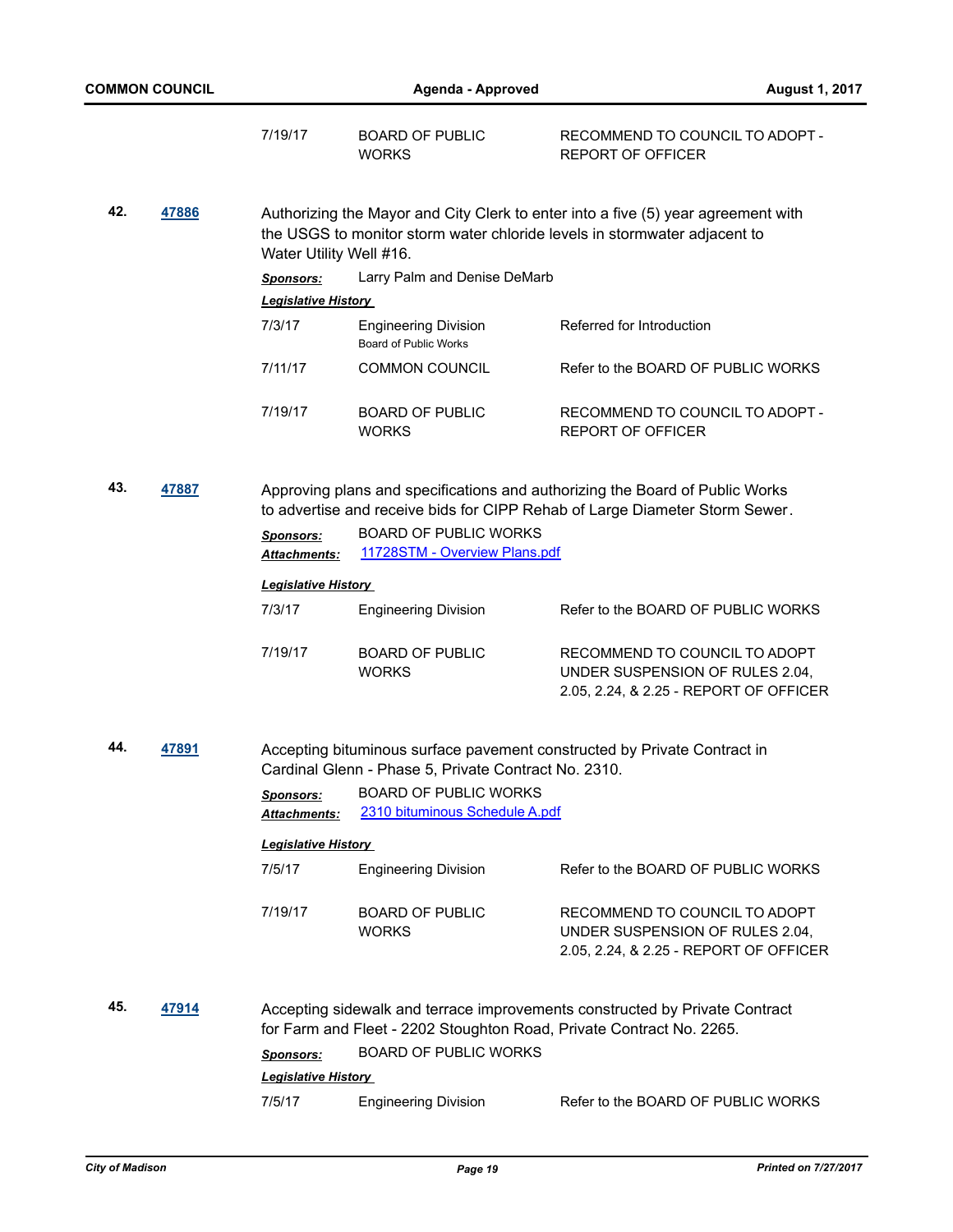|              | <b>COMMON COUNCIL</b> |                                         | <b>Agenda - Approved</b>                                                                                                      | <b>August 1, 2017</b>                                                                                      |
|--------------|-----------------------|-----------------------------------------|-------------------------------------------------------------------------------------------------------------------------------|------------------------------------------------------------------------------------------------------------|
|              |                       | 7/19/17                                 | <b>BOARD OF PUBLIC</b><br><b>WORKS</b>                                                                                        | RECOMMEND TO COUNCIL TO ADOPT<br>UNDER SUSPENSION OF RULES 2.04,<br>2.05, 2.24, & 2.25 - REPORT OF OFFICER |
| 46.<br>47915 |                       |                                         | S. Bedford Street PUD, Private Contract No. 2319.                                                                             | Accepting terrace restoration and concrete repairs by Private Contract for 201                             |
|              |                       | <b>Sponsors:</b>                        | <b>BOARD OF PUBLIC WORKS</b>                                                                                                  |                                                                                                            |
|              |                       | <b>Legislative History</b>              |                                                                                                                               |                                                                                                            |
|              |                       | 7/5/17                                  | <b>Engineering Division</b>                                                                                                   | Refer to the BOARD OF PUBLIC WORKS                                                                         |
|              |                       | 7/19/17                                 | <b>BOARD OF PUBLIC</b><br><b>WORKS</b>                                                                                        | RECOMMEND TO COUNCIL TO ADOPT<br>UNDER SUSPENSION OF RULES 2.04,<br>2.05, 2.24, & 2.25 - REPORT OF OFFICER |
| 47.<br>47916 |                       |                                         | Accepting bituminous surface pavement constructed by Private Contract in<br>Linden Park - Phase 5, Private Contract No. 2146. |                                                                                                            |
|              |                       | <b>Sponsors:</b><br><b>Attachments:</b> | <b>BOARD OF PUBLIC WORKS</b><br>2146 bituminous Schedule A.pdf                                                                |                                                                                                            |
|              |                       | <b>Legislative History</b>              |                                                                                                                               |                                                                                                            |
|              |                       | 7/5/17                                  | <b>Engineering Division</b>                                                                                                   | Refer to the BOARD OF PUBLIC WORKS                                                                         |
|              |                       | 7/19/17                                 | <b>BOARD OF PUBLIC</b><br><b>WORKS</b>                                                                                        | RECOMMEND TO COUNCIL TO ADOPT<br>UNDER SUSPENSION OF RULES 2.04,<br>2.05, 2.24, & 2.25 - REPORT OF OFFICER |
| 48.          | 47917                 |                                         | PUD, Private Contract No. 2326.                                                                                               | Accepting sanitary sewer constructed by Private Contract 306 W. Main Street                                |
|              |                       | <b>Sponsors:</b><br>Attachments:        | <b>BOARD OF PUBLIC WORKS</b><br><b>Sanitary Schedule A Unit Cost.pdf</b>                                                      |                                                                                                            |
|              |                       | <b>Legislative History</b>              |                                                                                                                               |                                                                                                            |
|              |                       | 7/5/17                                  | <b>Engineering Division</b>                                                                                                   | Refer to the BOARD OF PUBLIC WORKS                                                                         |
|              |                       | 7/19/17                                 | <b>BOARD OF PUBLIC</b><br><b>WORKS</b>                                                                                        | RECOMMEND TO COUNCIL TO ADOPT<br>UNDER SUSPENSION OF RULES 2.04,<br>2.05, 2.24, & 2.25 - REPORT OF OFFICER |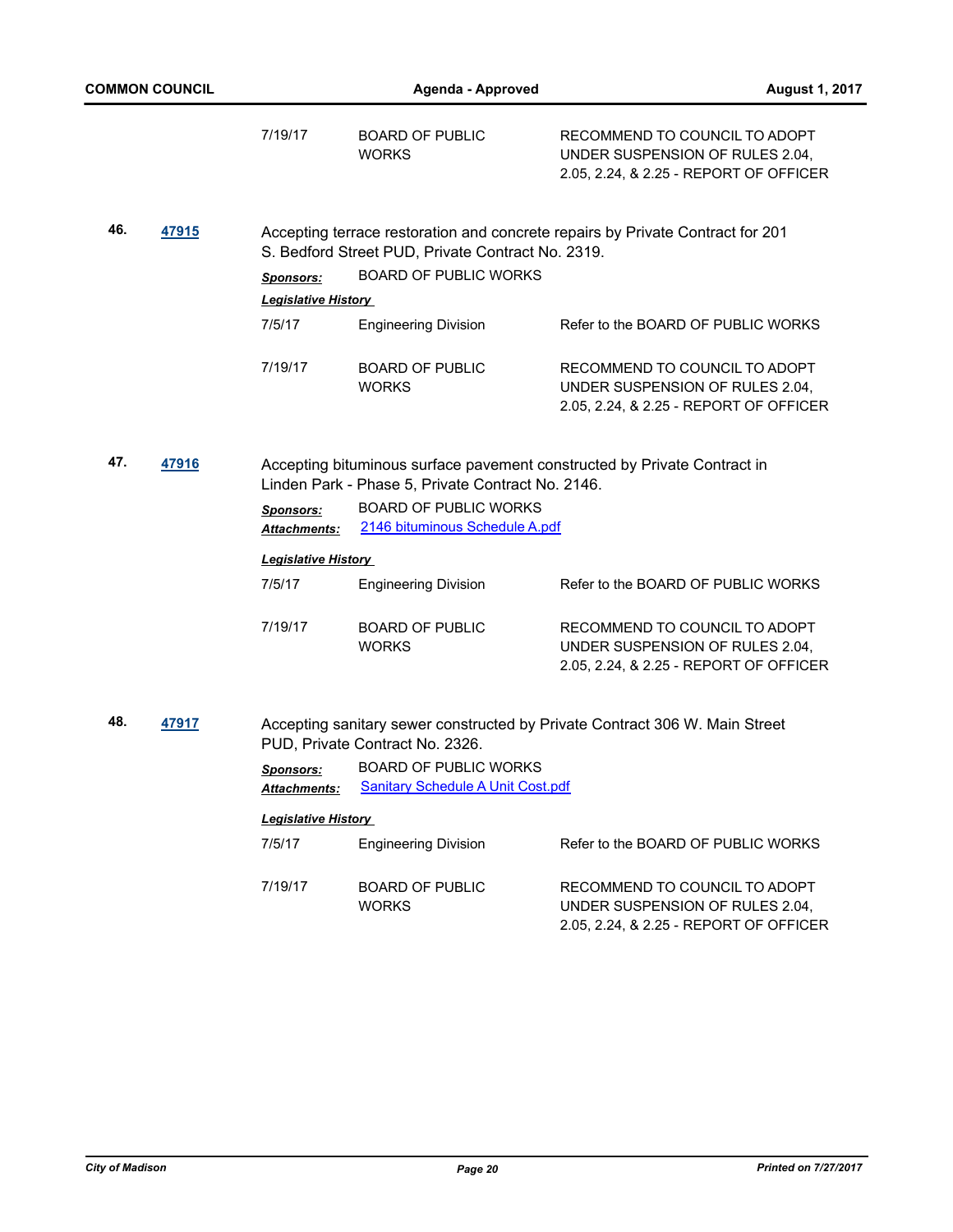| 49. | 47963 |                            | Assessing Benefits - Turner Avenue, Allis Avenue and Maher Street<br>Assessment District - 2016. |                                                                                                                                                                                                                                                       |
|-----|-------|----------------------------|--------------------------------------------------------------------------------------------------|-------------------------------------------------------------------------------------------------------------------------------------------------------------------------------------------------------------------------------------------------------|
|     |       | Sponsors:<br>Attachments:  | <b>BOARD OF PUBLIC WORKS</b><br>4707 Buckeye.pdf                                                 |                                                                                                                                                                                                                                                       |
|     |       |                            | 4709 Turner.pdf                                                                                  |                                                                                                                                                                                                                                                       |
|     |       |                            | 4720 Turner.pdf                                                                                  |                                                                                                                                                                                                                                                       |
|     |       |                            | 4724 Maher.pdf                                                                                   |                                                                                                                                                                                                                                                       |
|     |       |                            | 5005 Allis Ave.pdf                                                                               |                                                                                                                                                                                                                                                       |
|     |       |                            |                                                                                                  | 10904 TurnerAllisMaherREV CORRECTED 5 24 FINAL.pdf                                                                                                                                                                                                    |
|     |       | <b>Legislative History</b> |                                                                                                  |                                                                                                                                                                                                                                                       |
|     |       | 7/6/17                     | <b>Engineering Division</b>                                                                      | Refer to the BOARD OF PUBLIC WORKS                                                                                                                                                                                                                    |
|     |       | 7/19/17                    | BOARD OF PUBLIC<br><b>WORKS</b>                                                                  | RECOMMEND TO COUNCIL TO ADOPT<br>UNDER SUSPENSION OF RULES 2.04.<br>2.05, 2.24, & 2.25 - REPORT OF OFFICER                                                                                                                                            |
| 50. | 47979 |                            |                                                                                                  | Determining a Public Purpose and Necessity and adopting a Relocation Order<br>for the acquisition of land interests required for the reconstruction, rehabilitation<br>and maintenance of an evicting public sanitary sewer within parcels located at |

and maintenance of an existing public sanitary sewer within parcels located at 2815 and 2855 Industrial Drive. Located in part of the NE ¼ of the SW ¼ and the SE ¼ of the NW ¼ of Section 30, T7N, R10E. (14th AD)

| <b>Sponsors:</b><br><b>Attachments:</b> | Sheri Carter<br>11446SVY-Relocation Order.pdf                |  |  |  |  |
|-----------------------------------------|--------------------------------------------------------------|--|--|--|--|
|                                         | Rimrock Interceptor Ease Vicinity Map 2017-5-2.pdf           |  |  |  |  |
|                                         | Item #13 MAP FOR REFERENCE (RIMROCK INTECEPTOR-INDUSTRIAL DF |  |  |  |  |

| 7/7/17  | <b>Engineering Division</b><br>Board of Public Works (7/19/2017), Plan Commission (7/24/2017) | Referred for Introduction                                                                     |
|---------|-----------------------------------------------------------------------------------------------|-----------------------------------------------------------------------------------------------|
| 7/18/17 | COMMON COUNCIL<br>Additional referral to Plan Commission.                                     | Refer to the BOARD OF PUBLIC WORKS                                                            |
| 7/18/17 | BOARD OF PUBLIC<br><b>WORKS</b>                                                               | Refer to the PLAN COMMISSION                                                                  |
| 7/19/17 | BOARD OF PUBLIC<br><b>WORKS</b>                                                               | RECOMMEND TO COUNCIL TO ADOPT -<br>REPORT OF OFFICER                                          |
| 7/24/17 | <b>PLAN COMMISSION</b>                                                                        | Return to Lead with the Recommendation for<br>Approval to the BOARD OF PUBLIC<br><b>WORKS</b> |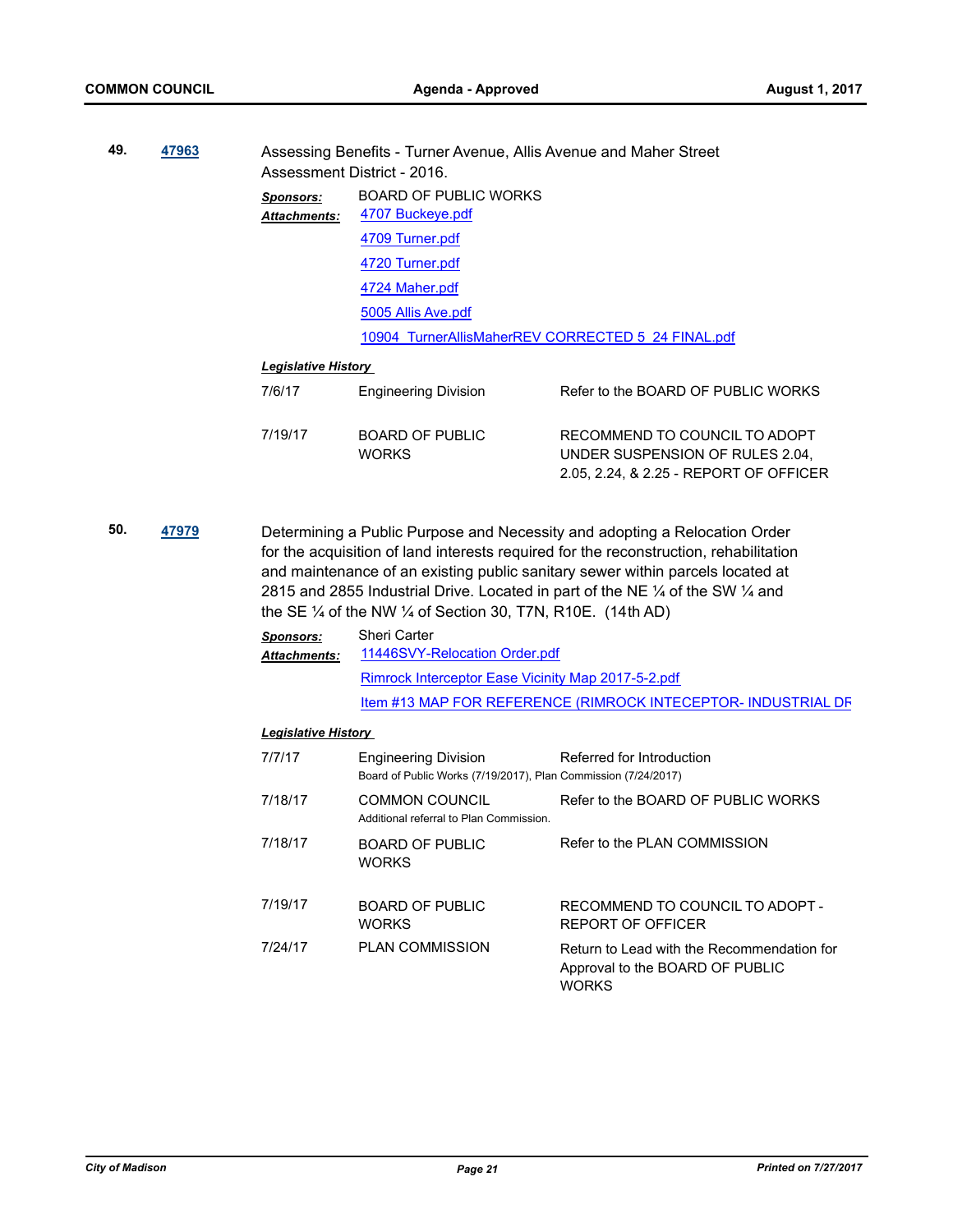| 51. | 47992 | Awarding Public Works Contract No. 7848, West Wilson Street and South<br>Henry Street Assessment District - 2017 and South Hamilton Street<br>Resurfacing Assessment District - 2017. |                                                                       |                                                                                                            |
|-----|-------|---------------------------------------------------------------------------------------------------------------------------------------------------------------------------------------|-----------------------------------------------------------------------|------------------------------------------------------------------------------------------------------------|
|     |       | <b>Sponsors:</b><br>Attachments:                                                                                                                                                      | <b>BOARD OF PUBLIC WORKS</b><br>Contract 7848.pdf                     |                                                                                                            |
|     |       | <b>Legislative History</b>                                                                                                                                                            |                                                                       |                                                                                                            |
|     |       | 7/7/17                                                                                                                                                                                | <b>Engineering Division</b>                                           | Refer to the BOARD OF PUBLIC WORKS                                                                         |
|     |       | 7/19/17                                                                                                                                                                               | <b>BOARD OF PUBLIC</b><br><b>WORKS</b>                                | RECOMMEND TO COUNCIL TO ADOPT<br>UNDER SUSPENSION OF RULES 2.04,<br>2.05, 2.24, & 2.25 - REPORT OF OFFICER |
| 52. | 47993 |                                                                                                                                                                                       | Awarding Public Works Contract No. 7970, Demetral Park Adult Fitness. |                                                                                                            |
|     |       | Sponsors:<br>Attachments:                                                                                                                                                             | <b>BOARD OF PUBLIC WORKS</b><br>Contract 7970.pdf                     |                                                                                                            |
|     |       | <b>Legislative History</b>                                                                                                                                                            |                                                                       |                                                                                                            |
|     |       | 7/7/17                                                                                                                                                                                | <b>Engineering Division</b>                                           | Refer to the BOARD OF PUBLIC WORKS                                                                         |
|     |       | 7/19/17                                                                                                                                                                               | <b>BOARD OF PUBLIC</b><br><b>WORKS</b>                                | RECOMMEND TO COUNCIL TO ADOPT<br>UNDER SUSPENSION OF RULES 2.04,<br>2.05, 2.24, & 2.25 - REPORT OF OFFICER |
| 53. | 47994 |                                                                                                                                                                                       | Road Traffic Signal Assessment District.                              | Awarding Public Works Contract No. 7973, Colony Drive and South Gammon                                     |
|     |       | <b>Sponsors:</b><br>Attachments:                                                                                                                                                      | <b>BOARD OF PUBLIC WORKS</b><br>Contract 7973.pdf                     |                                                                                                            |
|     |       | <b>Legislative History</b>                                                                                                                                                            |                                                                       |                                                                                                            |
|     |       | 7/7/17                                                                                                                                                                                | <b>Engineering Division</b>                                           | Refer to the BOARD OF PUBLIC WORKS                                                                         |
|     |       | 7/19/17                                                                                                                                                                               | BOARD OF PUBLIC<br><b>WORKS</b>                                       | RECOMMEND TO COUNCIL TO ADOPT<br>UNDER SUSPENSION OF RULES 2.04,<br>2.05, 2.24, & 2.25 - REPORT OF OFFICER |
| 54. | 47995 |                                                                                                                                                                                       | Drive Traffic Signal Assessment District.                             | Awarding Public Works Contract No. 8016, Mineral Point Road - Yellowstone                                  |
|     |       | <b>Sponsors:</b><br>Attachments:                                                                                                                                                      | <b>BOARD OF PUBLIC WORKS</b><br>Contract 8016.pdf                     |                                                                                                            |
|     |       | <b>Legislative History</b>                                                                                                                                                            |                                                                       |                                                                                                            |
|     |       | 7/10/17                                                                                                                                                                               | <b>Engineering Division</b>                                           | Refer to the BOARD OF PUBLIC WORKS                                                                         |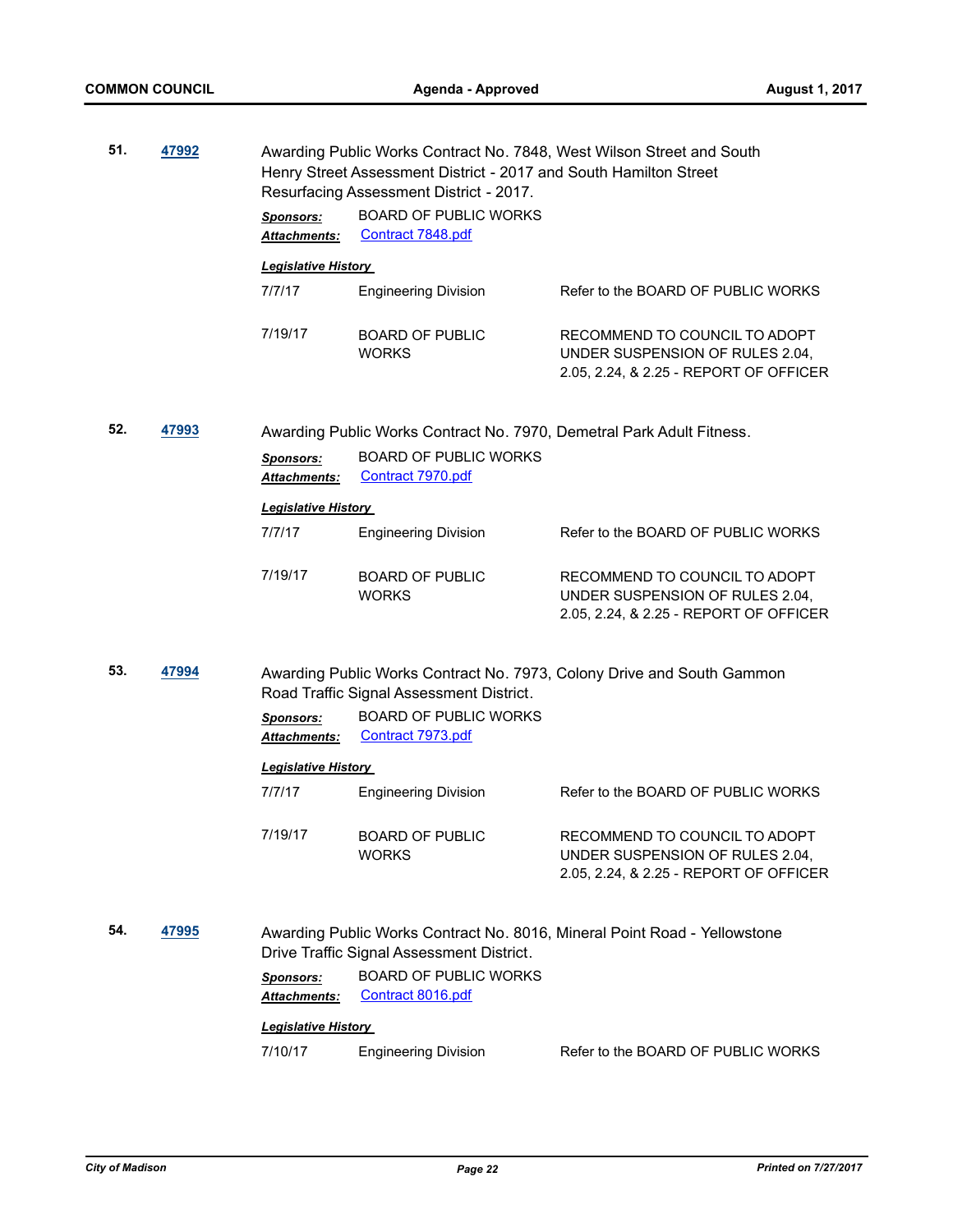| <b>COMMON COUNCIL</b> |                                  |                                                                | Agenda - Approved                                                                  | <b>August 1, 2017</b>                                                                                                                                            |  |
|-----------------------|----------------------------------|----------------------------------------------------------------|------------------------------------------------------------------------------------|------------------------------------------------------------------------------------------------------------------------------------------------------------------|--|
|                       |                                  | 7/19/17                                                        | <b>BOARD OF PUBLIC</b><br><b>WORKS</b>                                             | RECOMMEND TO COUNCIL TO ADOPT<br>UNDER SUSPENSION OF RULES 2.04,<br>2.05, 2.24, & 2.25 - REPORT OF OFFICER                                                       |  |
| 55.                   | 47996                            | Replacement.                                                   |                                                                                    | Awarding Public Works Contract No. 8017, Sheboygan Ave Water Main                                                                                                |  |
|                       |                                  | Sponsors:<br>Attachments:                                      | <b>BOARD OF PUBLIC WORKS</b><br>Contract 8017.pdf                                  |                                                                                                                                                                  |  |
|                       |                                  | <b>Legislative History</b>                                     |                                                                                    |                                                                                                                                                                  |  |
|                       |                                  | 7/10/17                                                        | <b>Engineering Division</b>                                                        | Refer to the BOARD OF PUBLIC WORKS                                                                                                                               |  |
|                       |                                  | 7/19/17                                                        | <b>BOARD OF PUBLIC</b><br><b>WORKS</b>                                             | RECOMMEND TO COUNCIL TO ADOPT<br>UNDER SUSPENSION OF RULES 2.04,<br>2.05, 2.24, & 2.25 - REPORT OF OFFICER                                                       |  |
| 56.                   | 48002                            |                                                                |                                                                                    | Approving plans and specifications and authorizing the Board of Public Works<br>to advertise and receive bids for Park Edge/Park Ridge Employment Center.        |  |
|                       | <b>Sponsors:</b><br>Attachments: | <b>BOARD OF PUBLIC WORKS</b><br>PEPR PROGRESS SET 06 30 17.pdf |                                                                                    |                                                                                                                                                                  |  |
|                       |                                  | <b>Legislative History</b>                                     |                                                                                    |                                                                                                                                                                  |  |
|                       |                                  | 7/10/17                                                        | <b>Engineering Division</b>                                                        | Refer to the BOARD OF PUBLIC WORKS                                                                                                                               |  |
|                       |                                  | 7/19/17                                                        | <b>BOARD OF PUBLIC</b><br><b>WORKS</b>                                             | RECOMMEND TO COUNCIL TO ADOPT<br>UNDER SUSPENSION OF RULES 2.04,<br>2.05, 2.24, & 2.25 - REPORT OF OFFICER                                                       |  |
| 57.<br>48007          |                                  |                                                                | property located at 4620 Cottage Grove Road.                                       | Authorizing the Mayor and the City Clerk to execute a release of certain platted<br>public utility easements reserved across the Rolling Meadows Shopping Center |  |
|                       |                                  | <b>Sponsors:</b><br>Attachments:                               | Amanda Hall<br>11219 Exhibit A binder.pdf                                          |                                                                                                                                                                  |  |
|                       |                                  |                                                                | 11219 Exhibit B binder.pdf                                                         |                                                                                                                                                                  |  |
|                       |                                  | <b>Legislative History</b>                                     |                                                                                    |                                                                                                                                                                  |  |
|                       |                                  | 7/10/17                                                        | Economic Development<br><b>Division</b><br>Board of Public Works, Plan Commission. | Referred for Introduction                                                                                                                                        |  |
|                       |                                  | 7/18/17                                                        | <b>COMMON COUNCIL</b><br>Additional referral to Plan Commission.                   | Refer to the BOARD OF PUBLIC WORKS                                                                                                                               |  |
|                       |                                  | 7/18/17                                                        | <b>BOARD OF PUBLIC</b><br><b>WORKS</b>                                             | Refer to the PLAN COMMISSION                                                                                                                                     |  |
|                       |                                  | 7/19/17                                                        | <b>BOARD OF PUBLIC</b><br><b>WORKS</b>                                             | RECOMMEND TO COUNCIL TO ADOPT -<br><b>REPORT OF OFFICER</b>                                                                                                      |  |
|                       |                                  |                                                                |                                                                                    |                                                                                                                                                                  |  |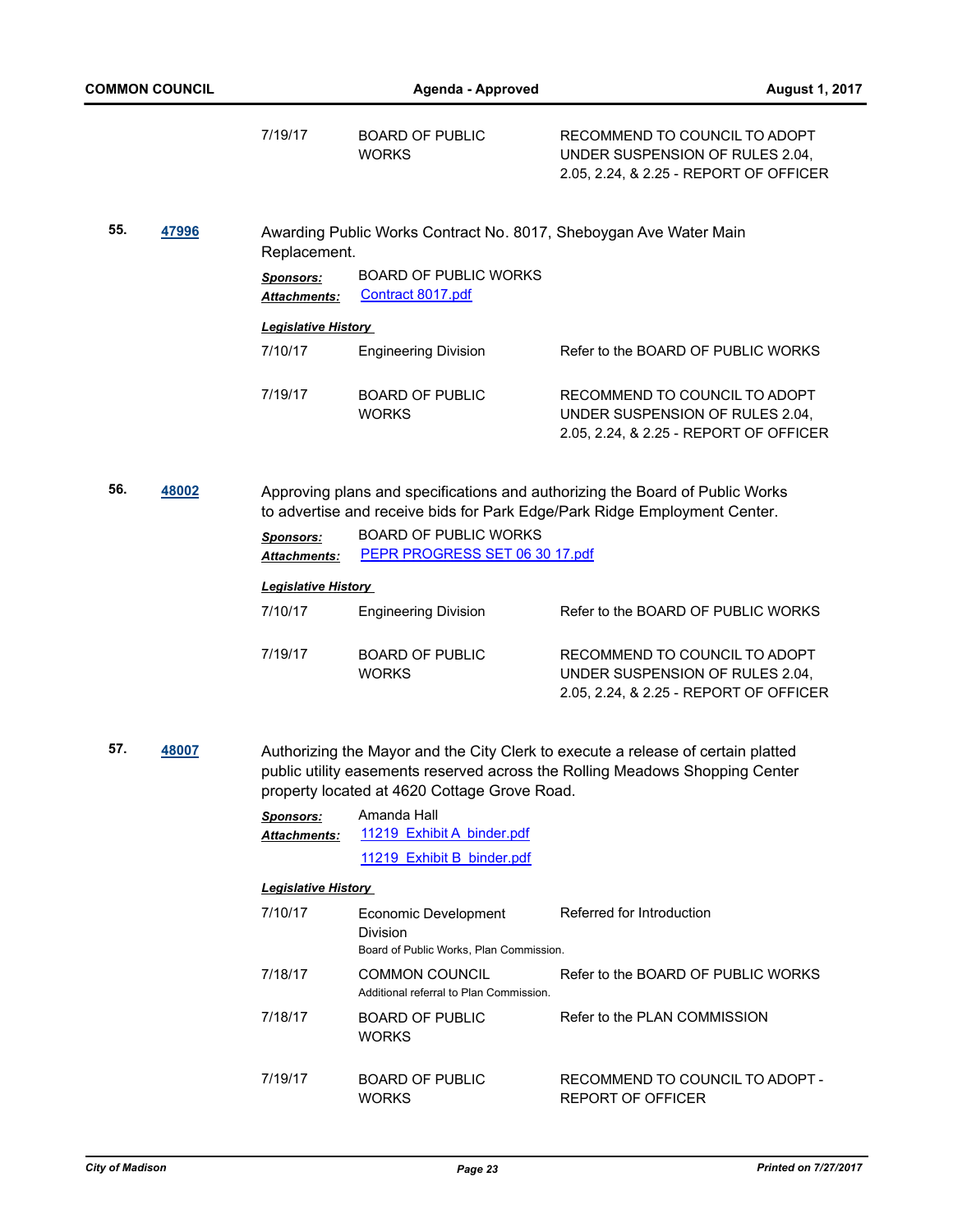|              | <b>COMMON COUNCIL</b> |                                                                                                                                                                                                                                                                  | <b>Agenda - Approved</b>                                                      | <b>August 1, 2017</b>                                                                                                                                 |  |
|--------------|-----------------------|------------------------------------------------------------------------------------------------------------------------------------------------------------------------------------------------------------------------------------------------------------------|-------------------------------------------------------------------------------|-------------------------------------------------------------------------------------------------------------------------------------------------------|--|
|              |                       | 7/24/17                                                                                                                                                                                                                                                          | PLAN COMMISSION                                                               | Return to Lead with the Recommendation for<br>Approval to the BOARD OF PUBLIC<br><b>WORKS</b>                                                         |  |
| 58.<br>48010 |                       | Target at Hilldale, Private Contract No. 2247.                                                                                                                                                                                                                   | Accepting street and terrace improvements constructed by Private Contract for |                                                                                                                                                       |  |
|              |                       | <b>Sponsors:</b><br>Attachments:                                                                                                                                                                                                                                 | <b>BOARD OF PUBLIC WORKS</b><br>2247-Storm Schedule A Unit Cost.pdf           |                                                                                                                                                       |  |
|              |                       | <b>Legislative History</b>                                                                                                                                                                                                                                       |                                                                               |                                                                                                                                                       |  |
|              |                       | 7/10/17                                                                                                                                                                                                                                                          | <b>Engineering Division</b>                                                   | Refer to the BOARD OF PUBLIC WORKS                                                                                                                    |  |
|              |                       | 7/19/17                                                                                                                                                                                                                                                          | <b>BOARD OF PUBLIC</b><br><b>WORKS</b>                                        | RECOMMEND TO COUNCIL TO ADOPT<br>UNDER SUSPENSION OF RULES 2.04,<br>2.05, 2.24, & 2.25 - REPORT OF OFFICER                                            |  |
| 59.          | 48013                 | 8th, 9th & 20 ADs)                                                                                                                                                                                                                                               |                                                                               | Ordering Property Owners to Replace Substandard/Defective Sidewalks. (4th, 5th, 7th,                                                                  |  |
|              |                       | <b>Sponsors:</b>                                                                                                                                                                                                                                                 | <b>BOARD OF PUBLIC WORKS</b>                                                  |                                                                                                                                                       |  |
|              |                       | <b>Legislative History</b>                                                                                                                                                                                                                                       |                                                                               |                                                                                                                                                       |  |
|              |                       | 7/10/17                                                                                                                                                                                                                                                          | <b>Engineering Division</b>                                                   | Refer to the BOARD OF PUBLIC WORKS                                                                                                                    |  |
|              |                       | 7/19/17                                                                                                                                                                                                                                                          | <b>BOARD OF PUBLIC</b><br><b>WORKS</b>                                        | RECOMMEND TO COUNCIL TO ADOPT<br>UNDER SUSPENSION OF RULES 2.04,<br>2.05, 2.24, & 2.25 - REPORT OF OFFICER                                            |  |
| 60.          | 48014                 | Approving plans and specifications for public improvements necessary for the<br>project known as University Research Park - Science Drive Storm Sewer and<br>authorizing construction to be undertaken by the Developer, Private Contract<br>No. 8025. (10th AD) |                                                                               |                                                                                                                                                       |  |
|              |                       | <b>Sponsors:</b><br><b>Attachments:</b>                                                                                                                                                                                                                          | <b>BOARD OF PUBLIC WORKS</b><br><b>Science Drive Storm Report.pdf</b>         |                                                                                                                                                       |  |
|              |                       |                                                                                                                                                                                                                                                                  | <b>Science Drive Storm Sewer.pdf</b>                                          |                                                                                                                                                       |  |
|              |                       | <b>Legislative History</b>                                                                                                                                                                                                                                       |                                                                               |                                                                                                                                                       |  |
|              |                       | 7/11/17                                                                                                                                                                                                                                                          | <b>Engineering Division</b>                                                   | Refer to the BOARD OF PUBLIC WORKS                                                                                                                    |  |
|              |                       | 7/19/17                                                                                                                                                                                                                                                          | <b>BOARD OF PUBLIC</b><br><b>WORKS</b>                                        | RECOMMEND TO COUNCIL TO ADOPT<br>UNDER SUSPENSION OF RULES 2.04,<br>2.05, 2.24, & 2.25 - REPORT OF OFFICER                                            |  |
| 61.          | 48028                 |                                                                                                                                                                                                                                                                  |                                                                               | Approving plans and specifications and authorizing the Board of Public Works<br>to advertise and receive bids for 6741 Park Edge Dr Flood Mitigation. |  |
|              |                       | <b>Sponsors:</b><br>Attachments:                                                                                                                                                                                                                                 | <b>BOARD OF PUBLIC WORKS</b><br>6741 Park Edge Dr Proposed Storm Plans.pdf    |                                                                                                                                                       |  |
|              |                       | <b>Legislative History</b>                                                                                                                                                                                                                                       |                                                                               |                                                                                                                                                       |  |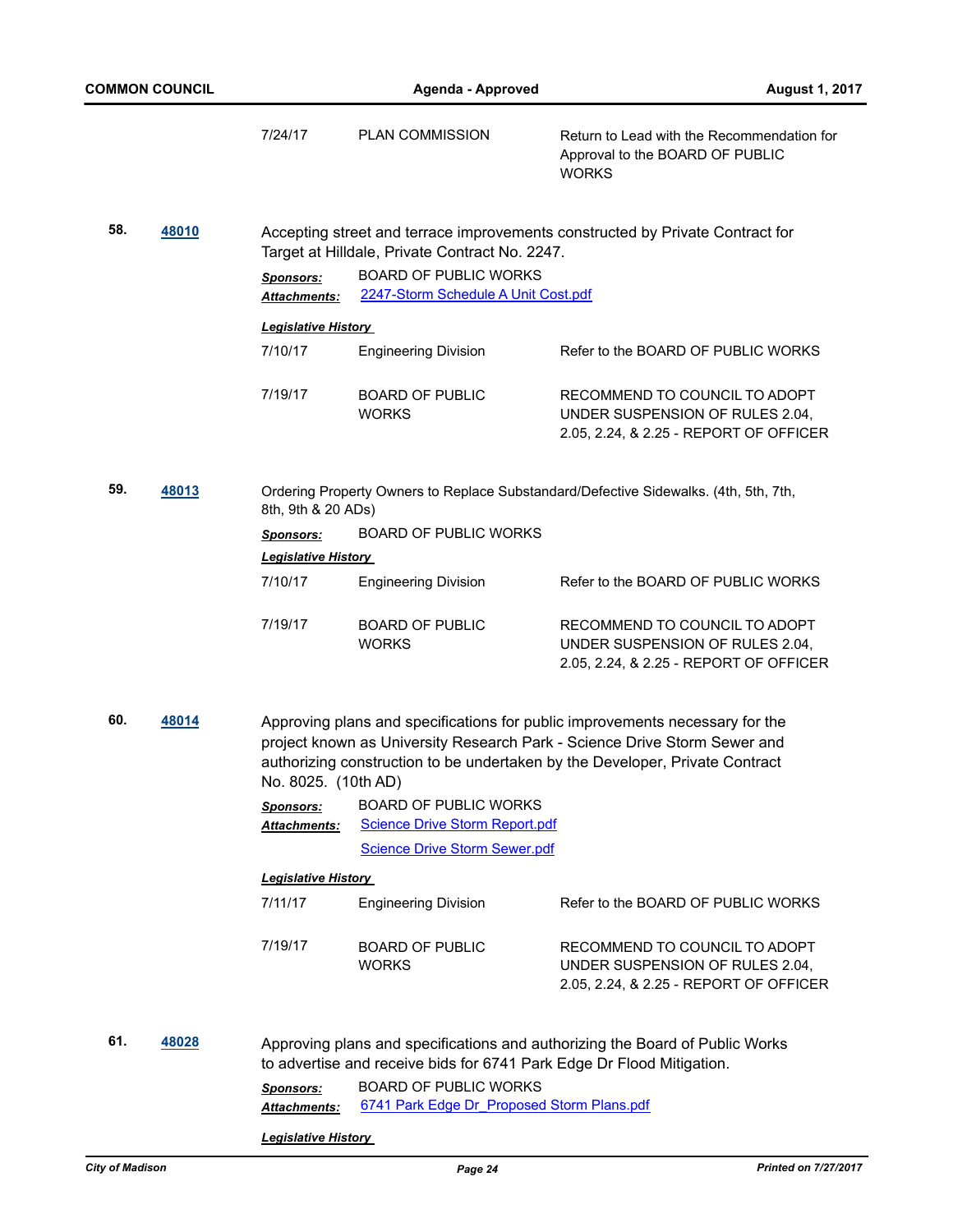| <b>COMMON COUNCIL</b> |       | <b>Agenda - Approved</b>   |                                                                    |                                                                                                                                                         | <b>August 1, 2017</b> |  |
|-----------------------|-------|----------------------------|--------------------------------------------------------------------|---------------------------------------------------------------------------------------------------------------------------------------------------------|-----------------------|--|
|                       |       | 7/11/17                    | <b>Engineering Division</b>                                        | Refer to the Engineering Division                                                                                                                       |                       |  |
|                       |       | 7/19/17                    | <b>BOARD OF PUBLIC</b><br><b>WORKS</b>                             | RECOMMEND TO COUNCIL TO ADOPT<br>UNDER SUSPENSION OF RULES 2.04,<br>2.05, 2.24, & 2.25 - REPORT OF OFFICER                                              |                       |  |
| 62.                   | 48029 | Improvement.               | to advertise and receive bids for Olin Transfer Station Stormwater | Approving plans and specifications and authorizing the Board of Public Works                                                                            |                       |  |
|                       |       | <b>Sponsors:</b>           | <b>BOARD OF PUBLIC WORKS</b>                                       |                                                                                                                                                         |                       |  |
|                       |       | <b>Legislative History</b> |                                                                    |                                                                                                                                                         |                       |  |
|                       |       | 7/11/17                    | <b>Engineering Division</b>                                        | Refer to the BOARD OF PUBLIC WORKS                                                                                                                      |                       |  |
|                       |       | 7/19/17                    | <b>BOARD OF PUBLIC</b><br><b>WORKS</b>                             | RECOMMEND TO COUNCIL TO ADOPT<br>UNDER SUSPENSION OF RULES 2.04,<br>2.05, 2.24, & 2.25 - REPORT OF OFFICER                                              |                       |  |
| 63.                   | 48030 | Sponsors:                  | Samba Baldeh                                                       | Authorizing the City to Accept the Dedication of Property at 2005 East Springs<br>Drive from East Town Plaza LLC for Stormwater Improvements. (17th AD) |                       |  |
|                       |       | <u> Attachments:</u>       | East Springs Drive Dedication Agreement (04 21 16).pdf             |                                                                                                                                                         |                       |  |
|                       |       |                            | <b>QCD Lot 42 and Private Storm Water Drainage Pipes.pdf</b>       |                                                                                                                                                         |                       |  |
|                       |       | <b>Legislative History</b> |                                                                    |                                                                                                                                                         |                       |  |
|                       |       | 7/11/17                    | <b>Engineering Division</b><br>Board of Public Works (7/19/2017)   | Referred for Introduction                                                                                                                               |                       |  |
|                       |       | 7/18/17                    | <b>COMMON COUNCIL</b>                                              | Refer to the BOARD OF PUBLIC WORKS                                                                                                                      |                       |  |
|                       |       | 7/19/17                    | <b>BOARD OF PUBLIC</b><br><b>WORKS</b>                             | RECOMMEND TO COUNCIL TO ADOPT -<br><b>REPORT OF OFFICER</b>                                                                                             |                       |  |
|                       |       |                            |                                                                    |                                                                                                                                                         |                       |  |
|                       |       |                            |                                                                    |                                                                                                                                                         |                       |  |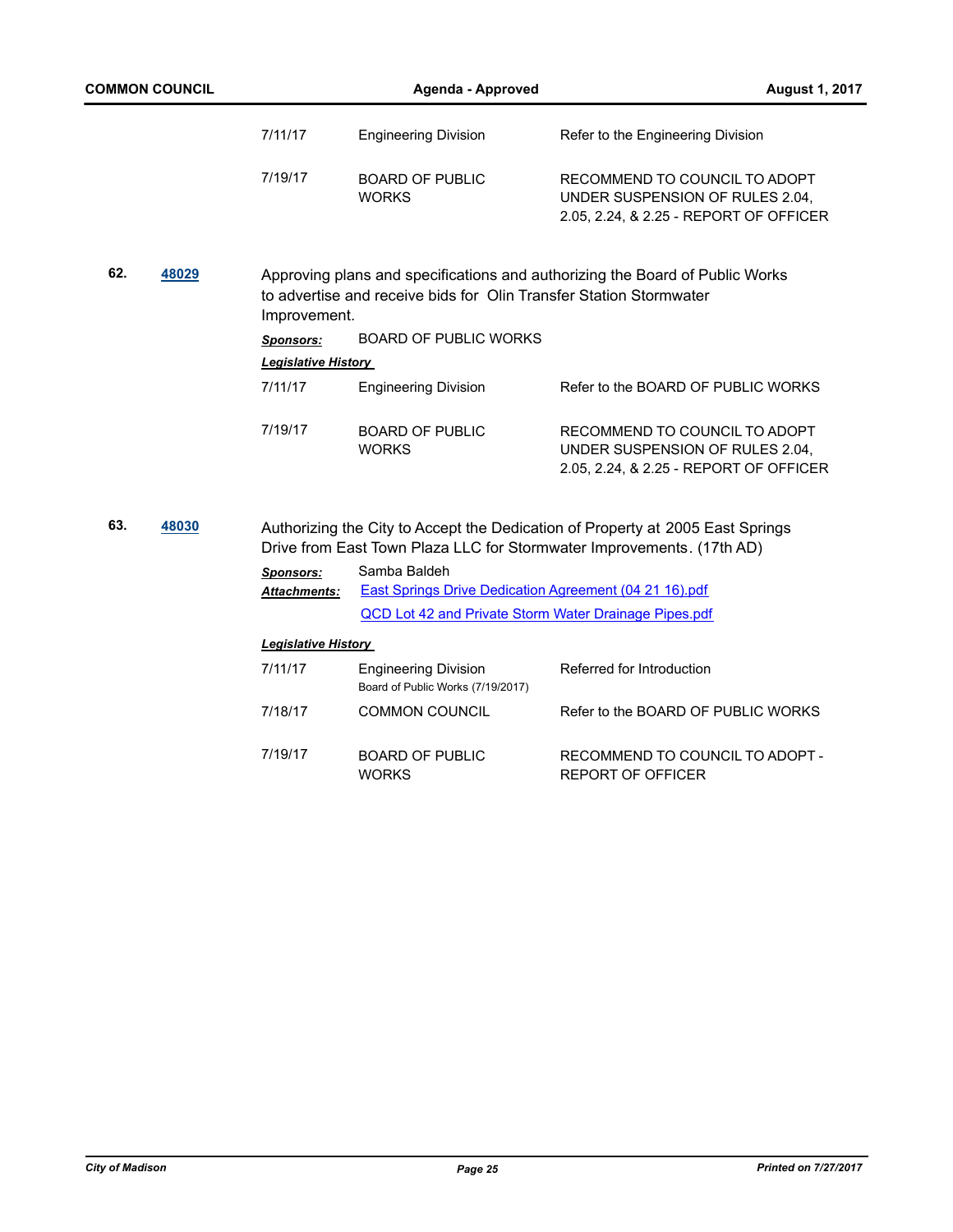|     |       | 48048<br>Declaring the City of Madison's intention to exercise its police powers<br>establishing the 1000 Block S Sprecher Road Assessment District |                                                             |                                                                                                            |
|-----|-------|-----------------------------------------------------------------------------------------------------------------------------------------------------|-------------------------------------------------------------|------------------------------------------------------------------------------------------------------------|
|     |       | Sponsors:                                                                                                                                           | <b>BOARD OF PUBLIC WORKS</b>                                |                                                                                                            |
|     |       | <b>Legislative History</b>                                                                                                                          |                                                             |                                                                                                            |
|     |       | 7/12/17                                                                                                                                             | <b>Water Utility</b>                                        | Refer to the BOARD OF PUBLIC WORKS                                                                         |
|     |       | 7/19/17                                                                                                                                             | <b>BOARD OF PUBLIC</b><br><b>WORKS</b>                      | RECOMMEND TO COUNCIL TO ADOPT<br>UNDER SUSPENSION OF RULES 2.04,<br>2.05, 2.24, & 2.25 - REPORT OF OFFICER |
| 65. |       |                                                                                                                                                     |                                                             |                                                                                                            |
|     | 48049 |                                                                                                                                                     | for the Monroe Street Reconstruction Project.               | Authorizing the Purchasing Agent to sign a contract with Ken Saiki Design, Inc.                            |
|     |       | <b>Sponsors:</b>                                                                                                                                    | Sara Eskrich                                                |                                                                                                            |
|     |       | <b>Legislative History</b>                                                                                                                          |                                                             |                                                                                                            |
|     |       | 7/13/17                                                                                                                                             | <b>Engineering Division</b><br><b>Board of Public Works</b> | Referred for Introduction                                                                                  |
|     |       | 7/18/17                                                                                                                                             | <b>COMMON COUNCIL</b>                                       | Refer to the BOARD OF PUBLIC WORKS                                                                         |

#### **REPORT OF CITY ATTORNEY**

**66. [48122](http://madison.legistar.com/gateway.aspx?m=l&id=/matter.aspx?key=52046)** Adopting and confirming Revision No. 299 of the Madison General Ordinances as of June 15, 2017 to incorporate the changes pursuant to Wis. Stat. § 66.0103.

> *Sponsors:* Common Council By Request [Memo](http://madison.legistar.com/gateway.aspx?M=F&ID=a36c90c7-5a1e-4f45-89c7-c677f380eb60.pdf) *Attachments:*

> > [File Summary. Adopted Ordinances](http://madison.legistar.com/gateway.aspx?M=F&ID=44785ba0-daef-4048-844c-e0c38c0c3920.pdf)

#### *Legislative History*

7/20/17 Attorney's Office/Approval Group RECOMMEND TO COUNCIL TO ADOPT UNDER SUSPENSION OF RULES 2.04, 2.05, 2.24, & 2.25 - REPORT OF OFFICER

#### **REPORT OF CITY CLERK**

**67. [45450](http://madison.legistar.com/gateway.aspx?m=l&id=/matter.aspx?key=49559)** Report of Operator License Applications August 1, 2017. See attached report for list of operators. Attachments: [Report of City Clerk – Report of Operator License Applications.pdf](http://madison.legistar.com/gateway.aspx?M=F&ID=f221f193-46fa-4bde-ac47-efe2cf9f3216.pdf)

#### *Legislative History*

12/12/16 Clerk's Office RECOMMEND TO COUNCIL TO GRANT -REPORT OF OFFICER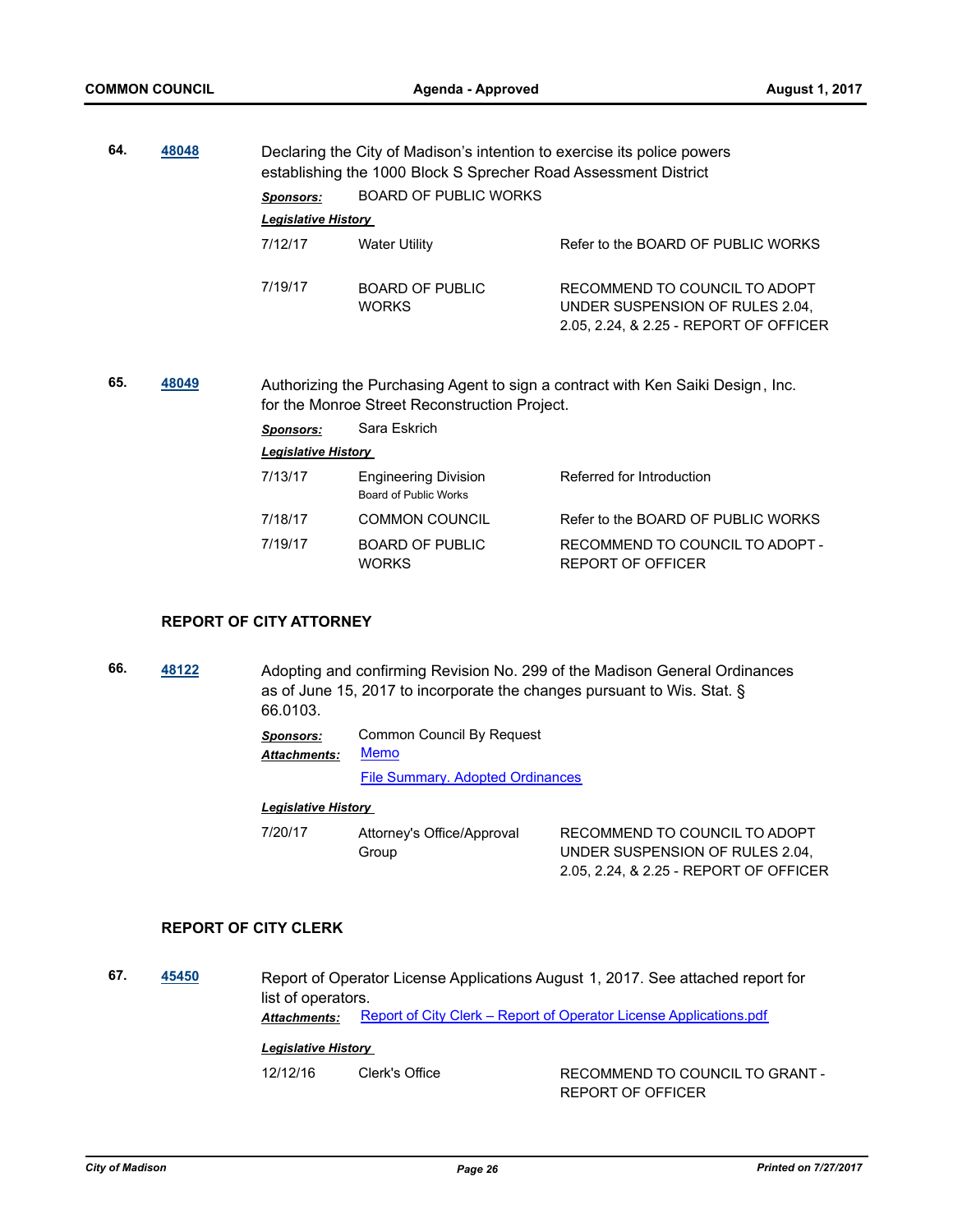**68. [47986](http://madison.legistar.com/gateway.aspx?m=l&id=/matter.aspx?key=51924)** New Theater License Marcus Cinemas of Wisconsin LLC • dba Point Cinema 7825 Big Sky Drive *Attachments:* [LICTHE-2017-00624 App.pdf](http://madison.legistar.com/gateway.aspx?M=F&ID=d195f180-6683-48e9-a3ad-6701430a4d51.pdf)

# *Legislative History*

7/7/17 Clerk's Office RECOMMEND TO COUNCIL TO GRANT -REPORT OF OFFICER

**69. [48106](http://madison.legistar.com/gateway.aspx?m=l&id=/matter.aspx?key=52030)** Secondhand Article Dealer License Banana Buybacks LLC 1814 S Park St Aldermanic District 14 (Alder Carter) Police Sector 307 *Legislative History* 

7/20/17 Clerk's Office RECOMMEND TO COUNCIL TO GRANT -REPORT OF OFFICER

#### **REPORT OF COMMUNITY SERVICES COMMITTEE**

**70. [47999](http://madison.legistar.com/gateway.aspx?m=l&id=/matter.aspx?key=51937)** Accepting the Community Development Division staff paper entitled "Building Human Capital: Youth and Adult Employment Initiative" as the basis for developing a Request for Proposals process, and authorizing CDD to undertake that process in 2017 to allocate funds authorized by the Common Council for use beginning in 2018.

| Sponsors:           | Shiva Bidar-Sielaff and Sara Eskrich                          |
|---------------------|---------------------------------------------------------------|
| <b>Attachments:</b> | Youth and Adult Policy Paper FINAL draft.pdf                  |
|                     | Overview of Youth and Adult Employment Policy Paper Draft.pdf |

| 7/10/17 | Community Development<br>Division<br>Community Services Committee, Finance Committee | Referred for Introduction                                                                            |
|---------|--------------------------------------------------------------------------------------|------------------------------------------------------------------------------------------------------|
| 7/18/17 | <b>COMMON COUNCIL</b>                                                                | Refer to the COMMUNITY SERVICES<br><b>COMMITTEE</b>                                                  |
|         | Additional referral to Finance Committee.                                            |                                                                                                      |
| 7/18/17 | COMMUNITY SERVICES<br><b>COMMITTEE</b>                                               | Refer to the FINANCE COMMITTEE                                                                       |
| 7/24/17 | <b>FINANCE COMMITTEE</b>                                                             | Return to Lead with the Recommendation for<br>Approval to the COMMUNITY SERVICES<br><b>COMMITTEE</b> |
| 7/26/17 | <b>COMMUNITY SERVICES</b><br><b>COMMITTEE</b>                                        | RECOMMEND TO COUNCIL TO ADOPT -<br>REPORT OF OFFICER                                                 |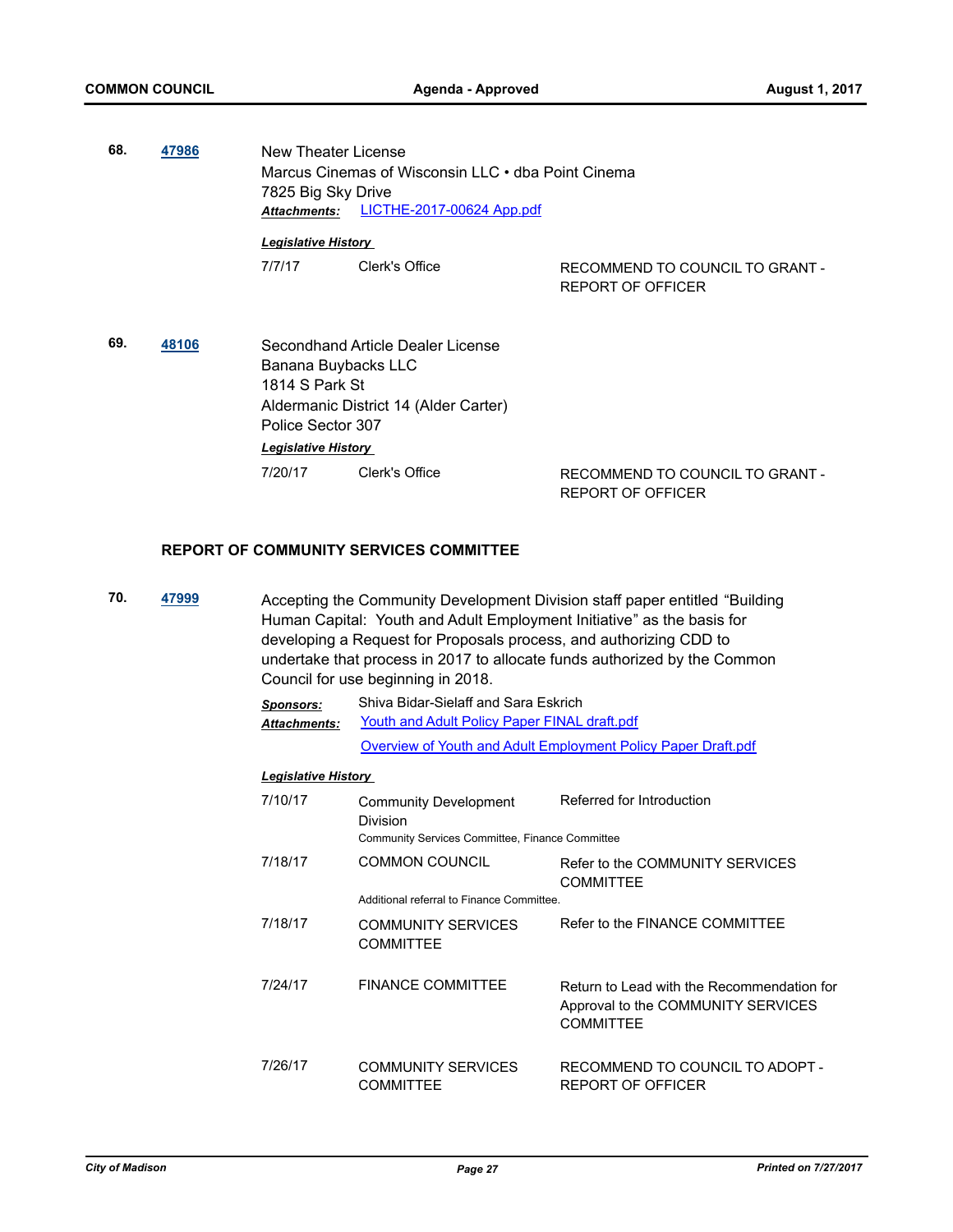| 71. | 48015 |                                         | by the Common Council for use beginning in 2017.                               | Accepting the Community Development Division staff paper entitled, "Peer<br>Support Initiative 2017" as the basis for developing a Request for Proposals and<br>authorizing CDD to undertake that process in 2017 to allocate funds authorized |
|-----|-------|-----------------------------------------|--------------------------------------------------------------------------------|------------------------------------------------------------------------------------------------------------------------------------------------------------------------------------------------------------------------------------------------|
|     |       | <b>Sponsors:</b><br><b>Attachments:</b> | Shiva Bidar-Sielaff and Sara Eskrich<br>PS Program Staff Paper Draft Final.pdf |                                                                                                                                                                                                                                                |
|     |       | <b>Legislative History</b>              |                                                                                |                                                                                                                                                                                                                                                |
|     |       | 7/11/17                                 | Community Development<br>Division                                              | Referred for Introduction                                                                                                                                                                                                                      |
|     |       |                                         | Community Services Committee, Finance Committee                                |                                                                                                                                                                                                                                                |
|     |       | 7/18/17                                 | <b>COMMON COUNCIL</b>                                                          | Refer to the COMMUNITY SERVICES<br><b>COMMITTEE</b>                                                                                                                                                                                            |
|     |       |                                         | Additional referral to Finance Committee.                                      |                                                                                                                                                                                                                                                |
|     |       | 7/18/17                                 | <b>COMMUNITY SERVICES</b><br><b>COMMITTEE</b>                                  | Refer to the FINANCE COMMITTEE                                                                                                                                                                                                                 |
|     |       | 7/24/17                                 | <b>FINANCE COMMITTEE</b>                                                       | Return to Lead with the Recommendation for<br>Approval to the COMMUNITY SERVICES<br><b>COMMITTEE</b>                                                                                                                                           |
|     |       | 7/26/17                                 | <b>COMMUNITY SERVICES</b><br><b>COMMITTEE</b>                                  | RECOMMEND TO COUNCIL TO ADOPT -<br>REPORT OF OFFICER                                                                                                                                                                                           |

#### **REPORT OF DEPARTMENT OF PLANNING AND COMMUNITY AND ECONOMIC**

**72. [47758](http://madison.legistar.com/gateway.aspx?m=l&id=/matter.aspx?key=51708)** Approving a Certified Survey Map of property owned by Spirit Master Funding X, LLC located at 1039 E. Washington Avenue; 6th Ald. Dist.

> *Sponsors:* Planning Division *Attachments:* [1039 E Washington Ave CSM.pdf](http://madison.legistar.com/gateway.aspx?M=F&ID=a42e5035-5296-451c-a120-5dc51ae59d6c.pdf)

#### *Legislative History*

| 7/21/17 | Department of Planning and | RECOMMEND TO COUNCIL TO ADOPT          |
|---------|----------------------------|----------------------------------------|
|         | Community and Economic     | UNDER SUSPENSION OF RULES 2.04,        |
|         | Development                | 2.05, 2.24, & 2.25 - REPORT OF OFFICER |

**73. [47759](http://madison.legistar.com/gateway.aspx?m=l&id=/matter.aspx?key=51709)** Approving a Certified Survey Map of property owned by Spirit Master Funding X, LLC located at 907 S. Park Street; 13th Ald. Dist.

> *Sponsors:* Planning Division *Attachments:* [907 S Park St CSM.pdf](http://madison.legistar.com/gateway.aspx?M=F&ID=798d1114-5671-4da1-a0c2-54a801686aa2.pdf)

#### *Legislative History*

7/21/17 Department of Planning and Community and Economic Development RECOMMEND TO COUNCIL TO ADOPT UNDER SUSPENSION OF RULES 2.04, 2.05, 2.24, & 2.25 - REPORT OF OFFICER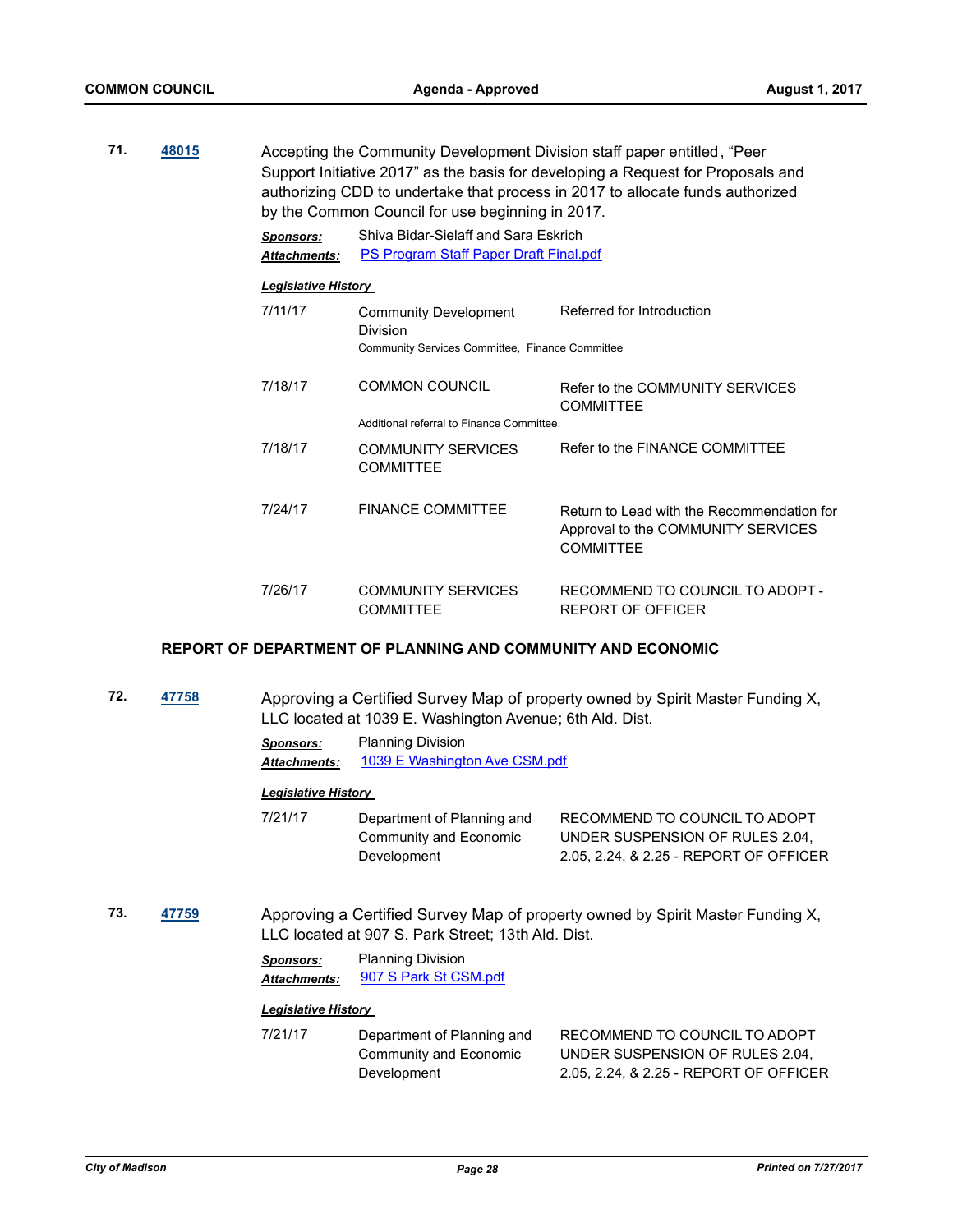| 74. | 47855                                                                                                                                                                                                                            | Approving a Certified Survey Map of property owned by the Community<br>Development Authority of the City of Madison located at 2230 W. Broadway;<br>14th Ald. Dist. |                                                                                |                                                                                                            |  |
|-----|----------------------------------------------------------------------------------------------------------------------------------------------------------------------------------------------------------------------------------|---------------------------------------------------------------------------------------------------------------------------------------------------------------------|--------------------------------------------------------------------------------|------------------------------------------------------------------------------------------------------------|--|
|     |                                                                                                                                                                                                                                  | <b>Sponsors:</b><br><b>Attachments:</b>                                                                                                                             | <b>Planning Division</b><br>2230 W Bdwy CSM.pdf                                |                                                                                                            |  |
|     |                                                                                                                                                                                                                                  | <b>Legislative History</b>                                                                                                                                          |                                                                                |                                                                                                            |  |
|     |                                                                                                                                                                                                                                  | 7/21/17                                                                                                                                                             | Department of Planning and<br>Community and Economic<br>Development            | RECOMMEND TO COUNCIL TO ADOPT<br>UNDER SUSPENSION OF RULES 2.04,<br>2.05, 2.24, & 2.25 - REPORT OF OFFICER |  |
| 75. | 47856                                                                                                                                                                                                                            | Approving a Certified Survey Map of property owned by Winston Holdings, LLC<br>located at 11 N. Allen Street; 5th Ald. Dist.                                        |                                                                                |                                                                                                            |  |
|     |                                                                                                                                                                                                                                  | <b>Sponsors:</b><br><b>Attachments:</b>                                                                                                                             | <b>Planning Division</b><br>11 N Allen St CSM.pdf                              |                                                                                                            |  |
|     |                                                                                                                                                                                                                                  | <b>Legislative History</b>                                                                                                                                          |                                                                                |                                                                                                            |  |
|     |                                                                                                                                                                                                                                  | 7/21/17                                                                                                                                                             | Department of Planning and<br>Community and Economic<br>Development            | RECOMMEND TO COUNCIL TO ADOPT<br>UNDER SUSPENSION OF RULES 2.04,<br>2.05, 2.24, & 2.25 - REPORT OF OFFICER |  |
| 76. | 48135                                                                                                                                                                                                                            |                                                                                                                                                                     | located at 5-19 S. Blair Street; 6th Ald. Dist.                                | Re-approving a Certified Survey Map of property owned by Clifford D. Fisher                                |  |
|     |                                                                                                                                                                                                                                  | <b>Sponsors:</b><br><u> Attachments:</u>                                                                                                                            | <b>Planning Division</b><br>5-19 S Blair St CSM.pdf<br>CSM Letter 07-03-17.pdf |                                                                                                            |  |
|     |                                                                                                                                                                                                                                  | <b>Legislative History</b>                                                                                                                                          |                                                                                |                                                                                                            |  |
|     |                                                                                                                                                                                                                                  | 7/21/17                                                                                                                                                             | Department of Planning and<br>Community and Economic<br>Development            | RECOMMEND TO COUNCIL TO ADOPT<br>UNDER SUSPENSION OF RULES 2.04,<br>2.05, 2.24, & 2.25 - REPORT OF OFFICER |  |
|     |                                                                                                                                                                                                                                  | <b>REPORT OF FINANCE COMMITTEE</b>                                                                                                                                  |                                                                                |                                                                                                            |  |
| 77. | 46562<br>Amending Section 3.50(1)(a),(b) and (d) of the Madison General Ordinances to<br>provide that the Mayor and Alderpersons are paid on a bi-weekly basis and<br>changing the title of President Pro Tem to Vice President. |                                                                                                                                                                     |                                                                                |                                                                                                            |  |
|     |                                                                                                                                                                                                                                  |                                                                                                                                                                     | $Mishool \sqsubset Mombor$                                                     |                                                                                                            |  |

*Sponsors:* Michael E. Verveer

| 3/15/17 | Attorney's Office<br>Finance Committee: Common Council Executive Committee         | Referred for Introduction      |
|---------|------------------------------------------------------------------------------------|--------------------------------|
| 3/21/17 | <b>COMMON COUNCIL</b><br>Additional referral to Common Council Executive Committee | Refer to the FINANCE COMMITTEE |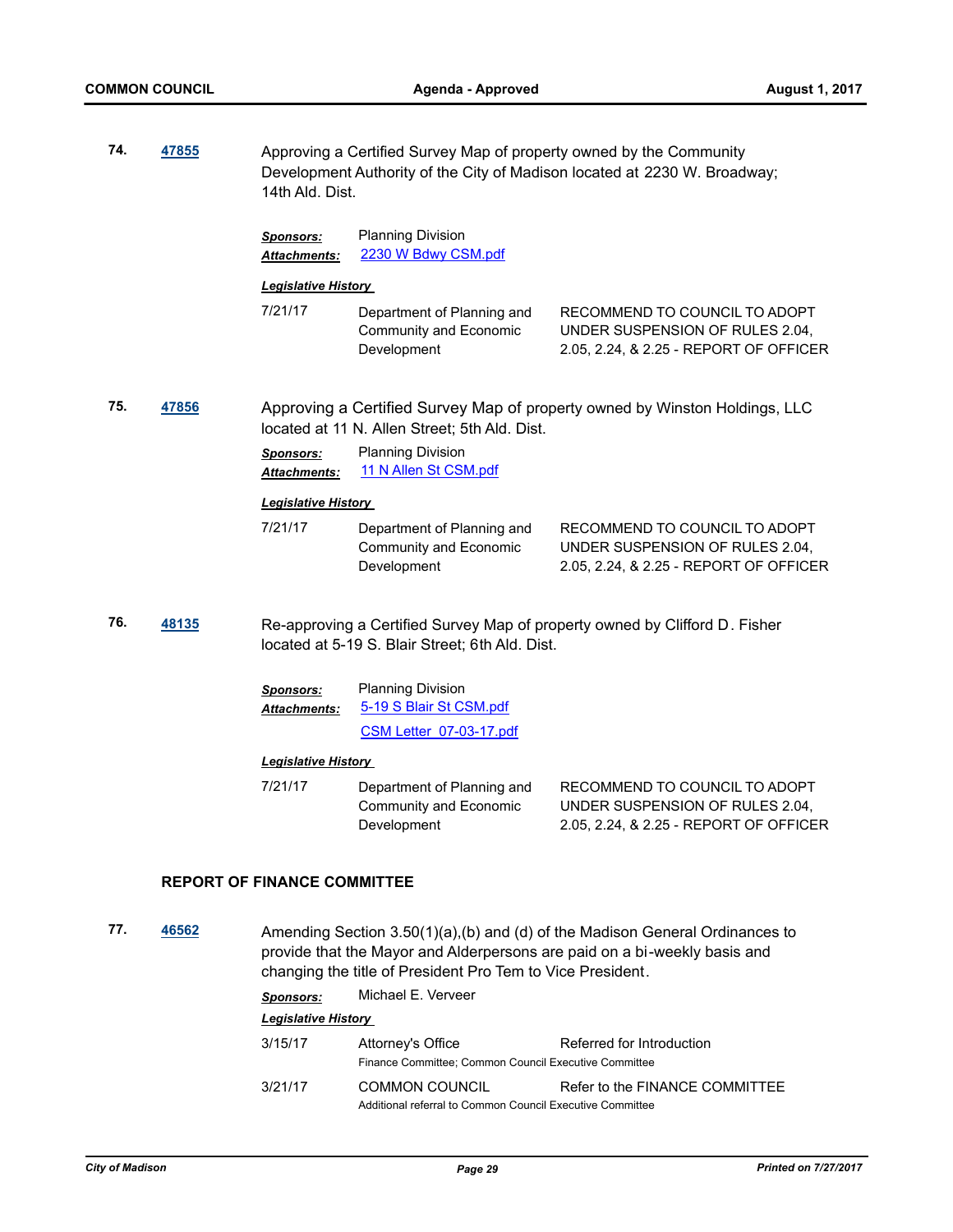|     |       | 3/22/17                          | <b>FINANCE COMMITTEE</b>                                                                                     | Referred to the COMMON COUNCIL<br><b>EXECUTIVE COMMITTEE</b>                                                                                                                                                                                                                                                                                                                                                                                                                               |  |  |
|-----|-------|----------------------------------|--------------------------------------------------------------------------------------------------------------|--------------------------------------------------------------------------------------------------------------------------------------------------------------------------------------------------------------------------------------------------------------------------------------------------------------------------------------------------------------------------------------------------------------------------------------------------------------------------------------------|--|--|
|     |       | 5/16/17                          | <b>COMMON COUNCIL</b><br><b>EXECUTIVE COMMITTEE</b>                                                          | Return to Lead with the Recommendation for<br>Approval to the FINANCE COMMITTEE                                                                                                                                                                                                                                                                                                                                                                                                            |  |  |
|     |       | 7/24/17                          | <b>FINANCE COMMITTEE</b>                                                                                     | RECOMMEND TO COUNCIL TO ADOPT -<br><b>REPORT OF OFFICER</b>                                                                                                                                                                                                                                                                                                                                                                                                                                |  |  |
| 78. | 47354 |                                  | appropriate \$1,600,000 in additional general obligation borrowing for<br>associated with the redevelopment. | SUBSTITUTE - Authorizing the Mayor and City Clerk to execute a Development<br>Agreement with Garver Feed Mill, LLC to facilitate the redevelopment of the<br>Garver Feed Mill, located at 109 South Fair Oaks Ave, authorizing a grant of up<br>to \$1,825,000, and amending the 2017 Adopted Parks Capital Budget to<br>remediation, site restoration and other necessary associated costs to complete<br>the projectauthorizing a budget amendment for remediation and site restoration- |  |  |
|     |       | <b>Sponsors:</b><br>Attachments: | Marsha A. Rummel<br>Version 1.pdf                                                                            |                                                                                                                                                                                                                                                                                                                                                                                                                                                                                            |  |  |
|     |       |                                  | <b>Garver Agreement.pdf</b>                                                                                  |                                                                                                                                                                                                                                                                                                                                                                                                                                                                                            |  |  |
|     |       |                                  | 6/26/17 Draft CSM Garver Feed Mill                                                                           |                                                                                                                                                                                                                                                                                                                                                                                                                                                                                            |  |  |
|     |       |                                  | Public comments.pdf                                                                                          |                                                                                                                                                                                                                                                                                                                                                                                                                                                                                            |  |  |
|     |       |                                  | Rummel comments 07-12-17.pdf                                                                                 |                                                                                                                                                                                                                                                                                                                                                                                                                                                                                            |  |  |
|     |       |                                  | Ahrens comments 07-12-17.pdf                                                                                 |                                                                                                                                                                                                                                                                                                                                                                                                                                                                                            |  |  |
|     |       |                                  | <b>SASY support for Garver to Finance Comm.pdf</b>                                                           |                                                                                                                                                                                                                                                                                                                                                                                                                                                                                            |  |  |
|     |       | <u> Legislative History</u>      |                                                                                                              |                                                                                                                                                                                                                                                                                                                                                                                                                                                                                            |  |  |
|     |       | 5/16/17                          | <b>Planning Unit</b>                                                                                         | Referred for Introduction                                                                                                                                                                                                                                                                                                                                                                                                                                                                  |  |  |
|     |       |                                  | Commissioners                                                                                                | Finance Committee, Plan Commission, Landmarks Commission, Board of Park                                                                                                                                                                                                                                                                                                                                                                                                                    |  |  |
|     |       | 5/16/17                          | <b>COMMON COUNCIL</b><br>Commissioners.                                                                      | Referred to the FINANCE COMMITTEE<br>Additional referrals to Plan Commission, Landmarks Commission, Board of Park                                                                                                                                                                                                                                                                                                                                                                          |  |  |
|     |       | 5/16/17                          | <b>FINANCE COMMITTEE</b>                                                                                     | Refer to the PLAN COMMISSION                                                                                                                                                                                                                                                                                                                                                                                                                                                               |  |  |
|     |       | 5/16/17                          | <b>FINANCE COMMITTEE</b>                                                                                     | Refer to the LANDMARKS COMMISSION                                                                                                                                                                                                                                                                                                                                                                                                                                                          |  |  |
|     |       | 5/16/17                          | <b>FINANCE COMMITTEE</b>                                                                                     | Refer to the BOARD OF PARK<br><b>COMMISSIONERS</b>                                                                                                                                                                                                                                                                                                                                                                                                                                         |  |  |
|     |       | 7/12/17                          | <b>BOARD OF PARK</b><br><b>COMMISSIONERS</b>                                                                 | Return to Lead with the Recommendation for<br>Approval to the FINANCE COMMITTEE                                                                                                                                                                                                                                                                                                                                                                                                            |  |  |
|     |       | 7/24/17                          | <b>PLAN COMMISSION</b>                                                                                       | Return to Lead with the Recommendation for<br>Approval to the FINANCE COMMITTEE                                                                                                                                                                                                                                                                                                                                                                                                            |  |  |
|     |       | 7/24/17                          | <b>FINANCE COMMITTEE</b>                                                                                     | RECOMMEND TO COUNCIL TO ADOPT<br>(15 VOTES REQUIRED) - REPORT OF<br><b>OFFICER</b>                                                                                                                                                                                                                                                                                                                                                                                                         |  |  |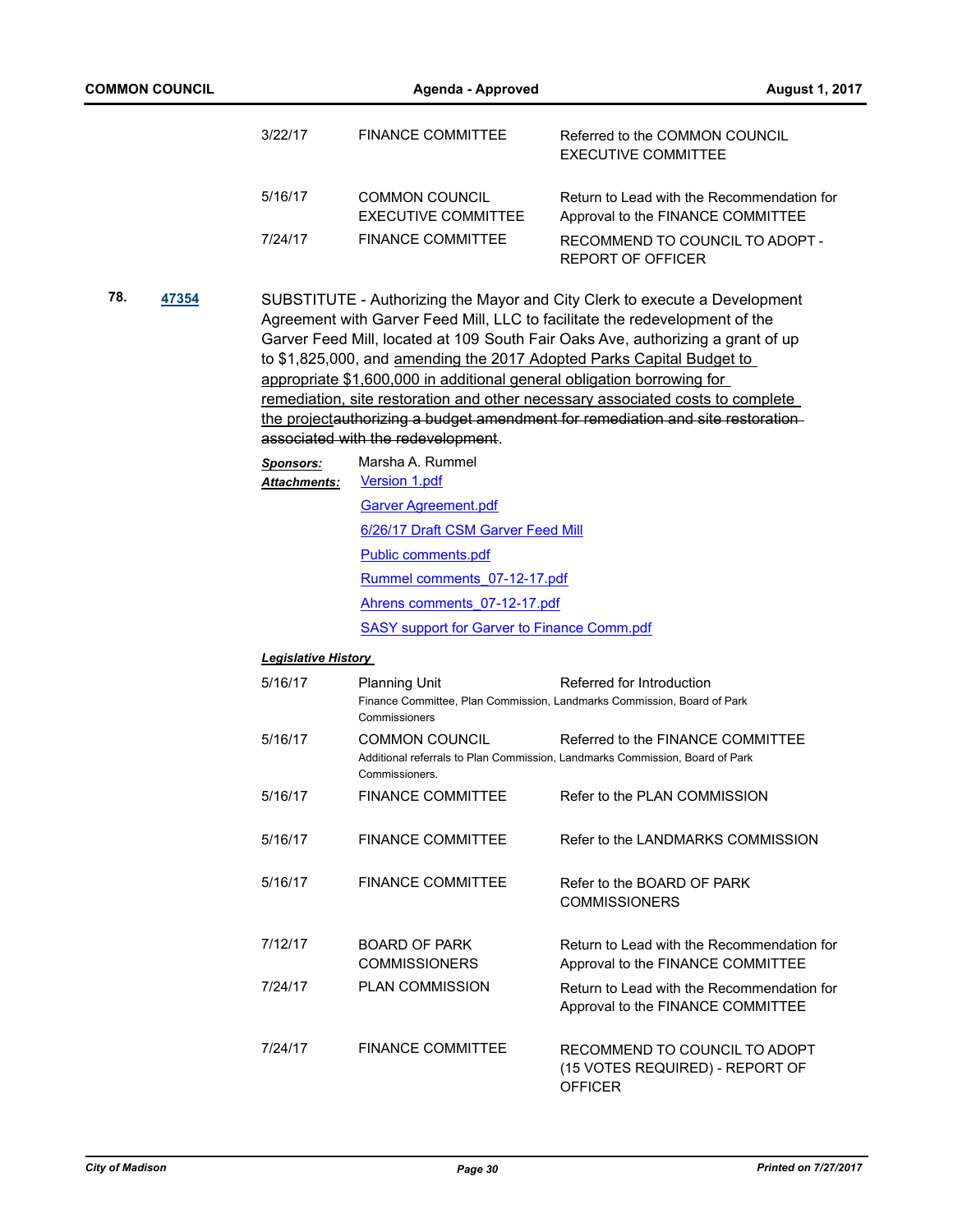| 79. | 47423 | Policy                                  | SUBSTITUTE Creating Sections 5.15 and 6.18 of the Madison General<br>Ordinances to authorize the City to reimburse the legal fees of persons | defending or prosecuting a claim before the Police and Fire Commission and<br>repealing RES-16-00697, the City Police and Fire Chiefs Reimbursement                                                                                                             |
|-----|-------|-----------------------------------------|----------------------------------------------------------------------------------------------------------------------------------------------|-----------------------------------------------------------------------------------------------------------------------------------------------------------------------------------------------------------------------------------------------------------------|
|     |       | <b>Sponsors:</b><br><b>Attachments:</b> | Wood<br><b>PFC Reimbursement Table</b>                                                                                                       | Shiva Bidar-Sielaff, Sheri Carter, Maurice S. Cheeks, Denise DeMarb, Sara<br>Eskrich, Amanda Hall, Rebecca Kemble, Steve King, Larry Palm, Matthew<br>J. Phair, Marsha A. Rummel, Michael E. Verveer, Ledell Zellers and Zach                                   |
|     |       |                                         | <b>Version 1</b>                                                                                                                             |                                                                                                                                                                                                                                                                 |
|     |       | <b>Legislative History</b>              |                                                                                                                                              |                                                                                                                                                                                                                                                                 |
|     |       | 5/19/17                                 | Attorney's Office/Approval<br>Group<br>Committee                                                                                             | Referred for Introduction<br>Finance Committee, Common Council Executive Committee, Public Safety Review                                                                                                                                                        |
|     |       | 6/6/17                                  | <b>COMMON COUNCIL</b><br>Committee                                                                                                           | Refer to the FINANCE COMMITTEE<br>Additional referrals to Common Council Executive Committee, Public Safety Review                                                                                                                                              |
|     |       | 6/6/17                                  | <b>FINANCE COMMITTEE</b>                                                                                                                     | Refer to the COMMON COUNCIL<br><b>EXECUTIVE COMMITTEE</b>                                                                                                                                                                                                       |
|     |       | 6/6/17                                  | <b>FINANCE COMMITTEE</b>                                                                                                                     | Refer to the PUBLIC SAFETY REVIEW<br><b>COMMITTEE</b>                                                                                                                                                                                                           |
|     |       | 6/20/17                                 | <b>COMMON COUNCIL</b><br><b>EXECUTIVE COMMITTEE</b>                                                                                          | Return to Lead with the Following<br>Recommendation(s) to the FINANCE<br><b>COMMITTEE</b>                                                                                                                                                                       |
|     |       |                                         | City employee or official"                                                                                                                   | CCEC Recommendation: Amend Ordinance. Strike language in 2. c. which says " PFC<br>finds that standards were breached" and replace it with the language in 2. b. which<br>says "PFC found some violation of a legal standard (such as a code of conduct) by the |
|     |       | 6/29/17                                 | PUBLIC SAFETY REVIEW<br><b>COMMITTEE</b>                                                                                                     | Return to Lead with the Recommendation for<br>Approval to the FINANCE COMMITTEE                                                                                                                                                                                 |
|     |       | 7/24/17                                 | <b>FINANCE COMMITTEE</b>                                                                                                                     | RECOMMEND TO COUNCIL TO ADOPT -<br><b>REPORT OF OFFICER</b>                                                                                                                                                                                                     |
|     |       |                                         |                                                                                                                                              |                                                                                                                                                                                                                                                                 |

**80. [47596](http://madison.legistar.com/gateway.aspx?m=l&id=/matter.aspx?key=51564)** Authorizing the use of up to \$145,880 of CDBG funds to implement three neighborhood improvement projects which address objectives identified in the Emerson East-Eken Park-Yahara River Neighborhood Plan and authorizing the Mayor and the City Clerk to enter into agreements with agencies to implement the projects.

> *Sponsors:* Larry Palm, Matthew J. Phair, Maurice S. Cheeks and Samba Baldeh *Attachments:* [EEEPY Staff Recommendation.pdf](http://madison.legistar.com/gateway.aspx?M=F&ID=0470ac88-596b-41a6-a9c4-56f6e3f2167e.pdf)

#### *Legislative History*

6/5/17 Community Development Division Referred for Introduction Finance Committee, Parks Commission, CDBG Committee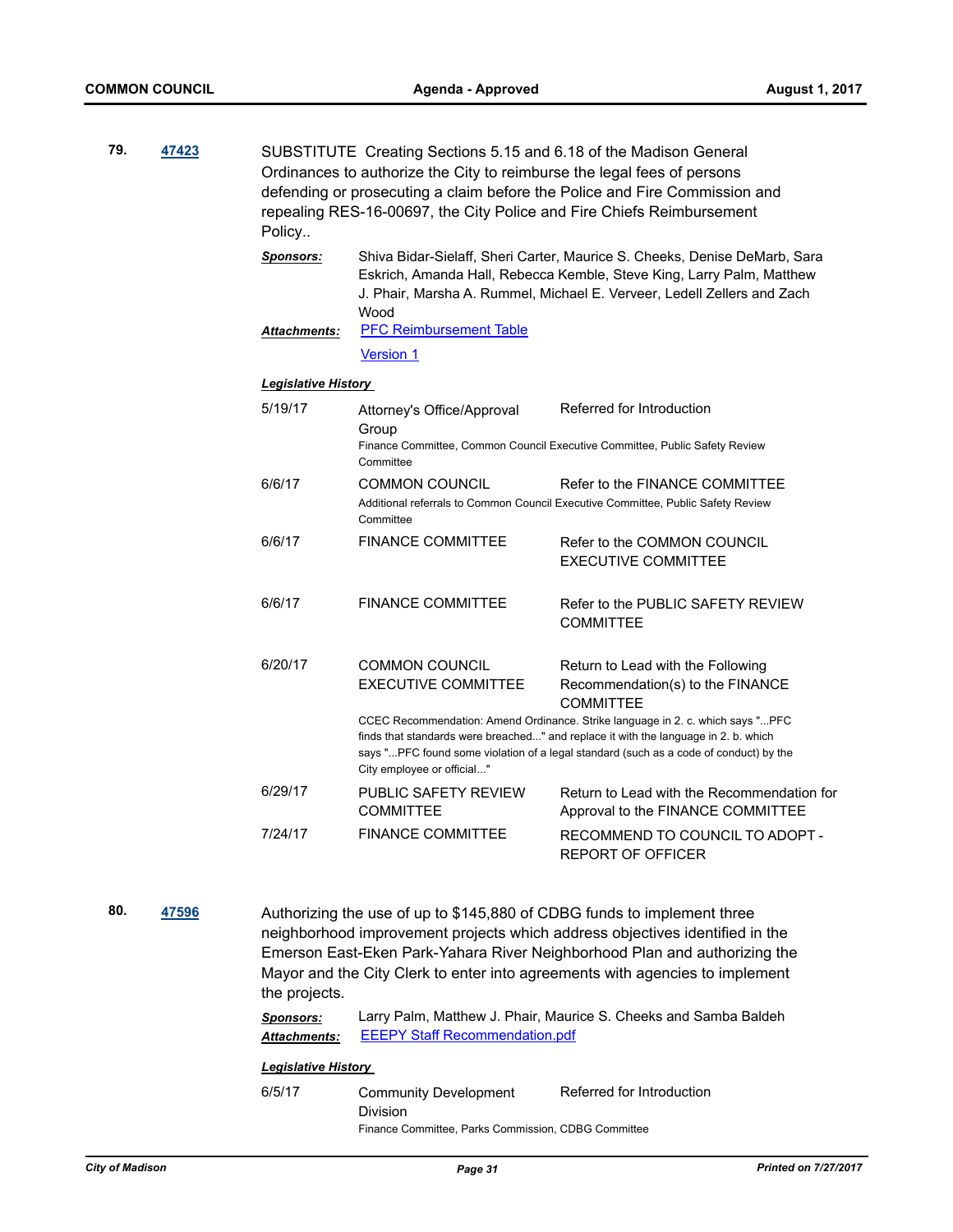| 6/20/17 | <b>COMMON COUNCIL</b><br>Development Block Grant Committee      | Refer to the FINANCE COMMITTEE<br>Additional referrals: Finance Committee, Board of Park Commissioners, Community |
|---------|-----------------------------------------------------------------|-------------------------------------------------------------------------------------------------------------------|
| 6/20/17 | <b>FINANCE COMMITTEE</b>                                        | Refer to the BOARD OF PARK<br><b>COMMISSIONERS</b>                                                                |
| 6/20/17 | <b>FINANCE COMMITTEE</b>                                        | Refer to the COMMUNITY DEVELOPMENT<br><b>BLOCK GRANT COMMITTEE</b>                                                |
| 7/12/17 | BOARD OF PARK<br><b>COMMISSIONERS</b>                           | Return to Lead with the Recommendation for<br>Approval to the FINANCE COMMITTEE                                   |
| 7/13/17 | <b>COMMUNITY</b><br>DEVELOPMENT BLOCK<br><b>GRANT COMMITTEE</b> | Return to Lead with the Following<br>Recommendation(s) to the FINANCE<br><b>COMMITTEE</b>                         |
| 7/24/17 | <b>FINANCE COMMITTEE</b>                                        | RECOMMEND TO COUNCIL TO ADOPT -<br>REPORT OF OFFICER                                                              |

**81. [47764](http://madison.legistar.com/gateway.aspx?m=l&id=/matter.aspx?key=51714)** Authorizing staff designated by the Information Technology Director or designee to click on End User License Agreements for licensing and use of certain software, and authorization for indemnification of the software vendor by the City.

*Sponsors:* Samba Baldeh

| <b>Legislative History</b> |                                                                                             |                                                      |  |  |
|----------------------------|---------------------------------------------------------------------------------------------|------------------------------------------------------|--|--|
| 6/21/17                    | Department of Information<br>Technology<br>Finance Committee, Affirmative Action Commission | Referred for Introduction                            |  |  |
| 7/11/17                    | <b>COMMON COUNCIL</b><br>Additional referral to Affirmative Action Commission.              | Refer to the FINANCE COMMITTEE                       |  |  |
| 7/11/17                    | <b>FINANCE COMMITTEE</b>                                                                    | Referred to the AFFIRMATIVE ACTION<br>COMMISSION     |  |  |
| 7/24/17                    | <b>FINANCE COMMITTEE</b>                                                                    | RECOMMEND TO COUNCIL TO ADOPT -<br>REPORT OF OFFICER |  |  |

**82. [47815](http://madison.legistar.com/gateway.aspx?m=l&id=/matter.aspx?key=51763)** Authorizing an appropriation of \$21,000 from the Contingent Reserve to the Mayor's Office and authorizing the Mayor and City Clerk to execute a contract with Thomas J. Mosgaller for facilitation work associated with the City's strategic management, values identification, city-wide goals, and organizational effectiveness efforts.

| <b>Sponsors:</b>           | Paul R. Soglin                      |                                |
|----------------------------|-------------------------------------|--------------------------------|
| <b>Legislative History</b> |                                     |                                |
| 6/28/17                    | Mayor's Office<br>Finance Committee | Referred for Introduction      |
| 7/11/17                    | <b>COMMON COUNCIL</b>               | Refer to the FINANCE COMMITTEE |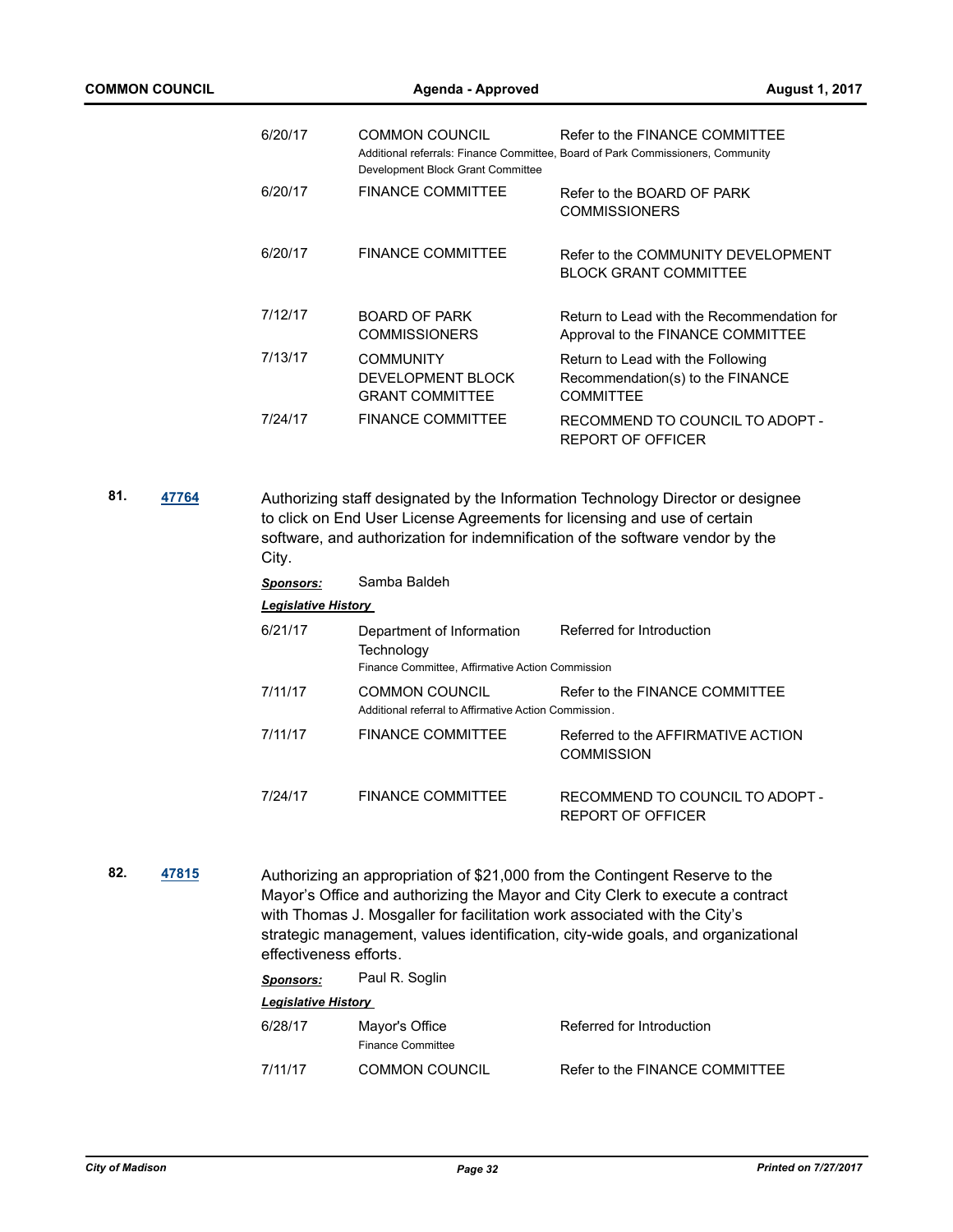|     |       | 7/24/17                                 | <b>FINANCE COMMITTEE</b>                                                                     | RECOMMEND TO COUNCIL TO ADOPT<br>(15 VOTES REQUIRED) - REPORT OF<br><b>OFFICER</b> |
|-----|-------|-----------------------------------------|----------------------------------------------------------------------------------------------|------------------------------------------------------------------------------------|
| 83. | 47822 | Plan                                    |                                                                                              | Approving the Community Development Division's HUD-required 2017 Action            |
|     |       | <b>Sponsors:</b><br><b>Attachments:</b> | Samba Baldeh, Maurice S. Cheeks and Matthew J. Phair<br>2017 Action Plan staff memo.pdf      |                                                                                    |
|     |       |                                         | DRAFT City of Madison 2017 Action Plan                                                       |                                                                                    |
|     |       |                                         | 2017 Annual Plan Funding.pdf                                                                 |                                                                                    |
|     |       |                                         | 7-27-17 DRAFT City of Madison 2017 Action Plan.pdf                                           |                                                                                    |
|     |       | <b>Legislative History</b>              |                                                                                              |                                                                                    |
|     |       | 6/28/17                                 | <b>Community Development</b><br>Division<br>Finance Committee, CDBG Committee                | Referred for Introduction                                                          |
|     |       | 7/11/17                                 | <b>COMMON COUNCIL</b><br>Additional referral to Community Development Block Grant Committee. | Refer to the FINANCE COMMITTEE                                                     |
|     |       | 7/11/17                                 | <b>FINANCE COMMITTEE</b>                                                                     | Refer to the COMMUNITY DEVELOPMENT<br><b>BLOCK GRANT COMMITTEE</b>                 |
|     |       | 7/13/17                                 | <b>COMMUNITY</b><br>DEVELOPMENT BLOCK<br><b>GRANT COMMITTEE</b>                              | Return to Lead with the Recommendation for<br>Approval to the FINANCE COMMITTEE    |
|     |       | 7/24/17                                 | <b>FINANCE COMMITTEE</b>                                                                     | RECOMMEND TO COUNCIL TO ADOPT -<br><b>REPORT OF OFFICER</b>                        |
| 84. | 47831 | on Energy programs.                     |                                                                                              | Authorizing the City Engineer or designee to sign contract forms for the Focus     |

| <b>Sponsors:</b>           | Paul R. Soglin, David Ahrens, Denise DeMarb and Zach Wood               |                                                      |  |
|----------------------------|-------------------------------------------------------------------------|------------------------------------------------------|--|
| <b>Legislative History</b> |                                                                         |                                                      |  |
| 6/29/17                    | <b>Engineering Division</b><br>Finance Committee, Board of Public Works | Referred for Introduction                            |  |
| 7/11/17                    | <b>COMMON COUNCIL</b><br>Additional referral to Board of Public Works.  | Refer to the FINANCE COMMITTEE                       |  |
| 7/11/17                    | <b>FINANCE COMMITTEE</b>                                                | Refer to the BOARD OF PUBLIC WORKS                   |  |
| 7/24/17                    | FINANCE COMMITTEE                                                       | RECOMMEND TO COUNCIL TO ADOPT -<br>REPORT OF OFFICER |  |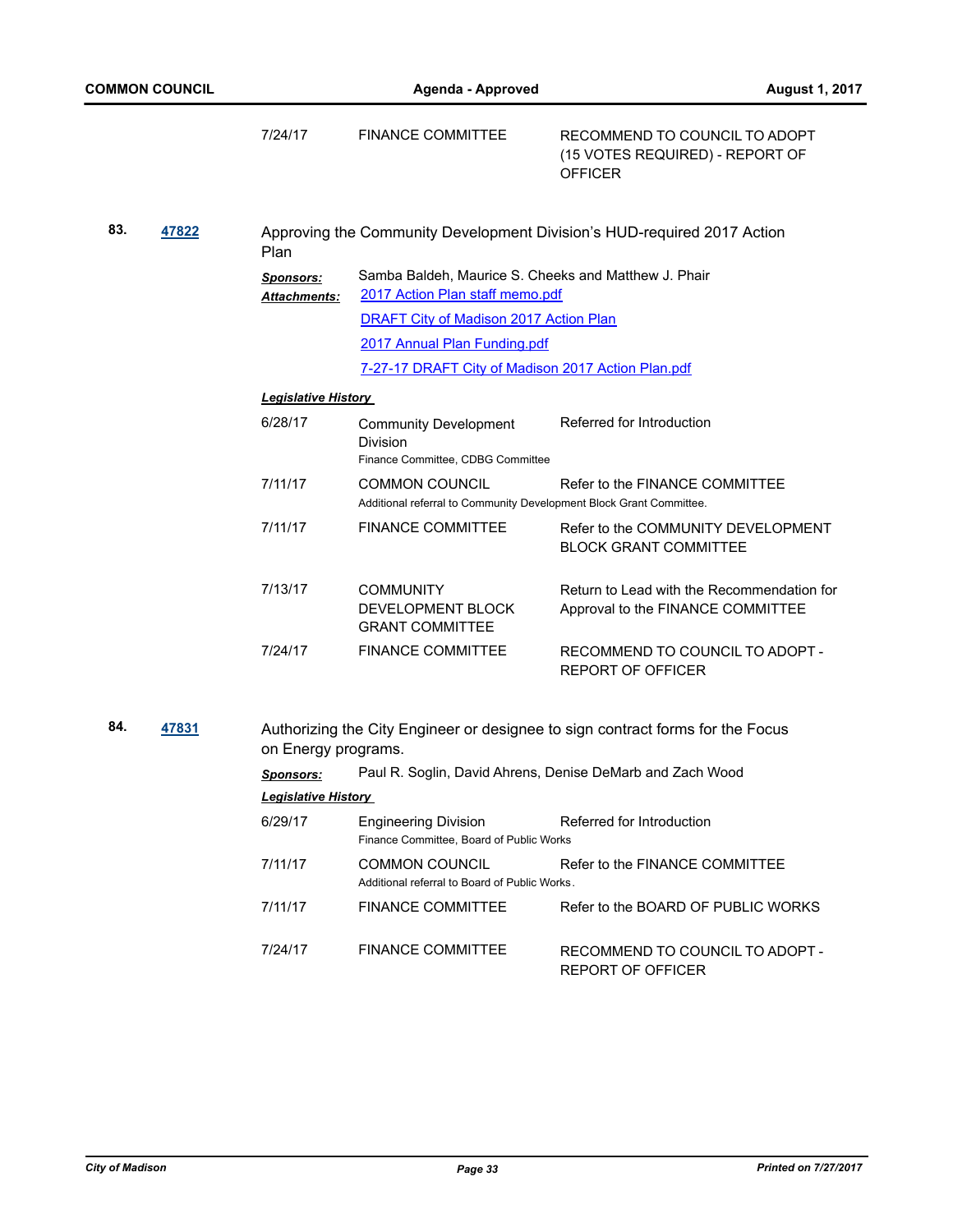| 85. | 47860 |                            | 111-117 S. Pinckney Street / 107-111 King Street.                                                          | Approving Facade Improvement Grant to Richard Fritz. for a project located at      |
|-----|-------|----------------------------|------------------------------------------------------------------------------------------------------------|------------------------------------------------------------------------------------|
|     |       | <b>Sponsors:</b>           | Michael E. Verveer                                                                                         |                                                                                    |
|     |       | <b>Legislative History</b> |                                                                                                            |                                                                                    |
|     |       | 6/30/17                    | Economic Development<br>Division<br><b>Finance Committee</b>                                               | Referred for Introduction                                                          |
|     |       | 7/11/17                    | <b>COMMON COUNCIL</b>                                                                                      | Refer to the FINANCE COMMITTEE                                                     |
|     |       | 7/24/17                    | <b>FINANCE COMMITTEE</b>                                                                                   | RECOMMEND TO COUNCIL TO ADOPT -<br><b>REPORT OF OFFICER</b>                        |
| 86. | 47884 | Pacific Corp.              |                                                                                                            | Approval to Sole Source the repairs of the Peterson grinder with Peterson          |
|     |       | <b>Sponsors:</b>           | Paul E. Skidmore                                                                                           |                                                                                    |
|     |       | <b>Legislative History</b> |                                                                                                            |                                                                                    |
|     |       | 7/3/17                     | <b>Fleet Service</b><br><b>Finance Committee</b>                                                           | Referred for Introduction                                                          |
|     |       | 7/11/17                    | <b>COMMON COUNCIL</b>                                                                                      | Refer to the FINANCE COMMITTEE                                                     |
|     |       | 7/24/17                    | <b>FINANCE COMMITTEE</b>                                                                                   | RECOMMEND TO COUNCIL TO ADOPT -<br><b>REPORT OF OFFICER</b>                        |
| 87. | 47913 |                            | reserves for repairs at the Village on Park.                                                               | Amendment the 2017 Adopted Capital Budget to appropriate \$72,928 in CDA           |
|     |       | <b>Sponsors:</b>           | Sara Eskrich and Sheri Carter                                                                              |                                                                                    |
|     |       | <b>Legislative History</b> |                                                                                                            |                                                                                    |
|     |       | 7/5/17                     | Economic Development<br>Division<br><b>Finance Committee</b>                                               | Referred for Introduction                                                          |
|     |       | 7/11/17                    | <b>COMMON COUNCIL</b>                                                                                      | Refer to the FINANCE COMMITTEE                                                     |
|     |       | 7/24/17                    | <b>FINANCE COMMITTEE</b>                                                                                   | RECOMMEND TO COUNCIL TO ADOPT<br>(15 VOTES REQUIRED) - REPORT OF<br><b>OFFICER</b> |
| 88. | 47921 |                            | Authorizing the City to Execute a Joint Use Agreement with Madison<br>Elementary School's active use area. | Metropolitan School District (MMSD) for limited public access to the Emerson       |
|     |       | Sponsors:                  | Larry Palm                                                                                                 |                                                                                    |
|     |       | <b>Legislative History</b> |                                                                                                            |                                                                                    |
|     |       | 7/5/17                     | Parks Division<br>Finance Committee, Board of Park Commissioners                                           | Referred for Introduction                                                          |
|     |       | 7/11/17                    | <b>COMMON COUNCIL</b><br>Additional referral to Board of Park Commissioners.                               | Refer to the FINANCE COMMITTEE                                                     |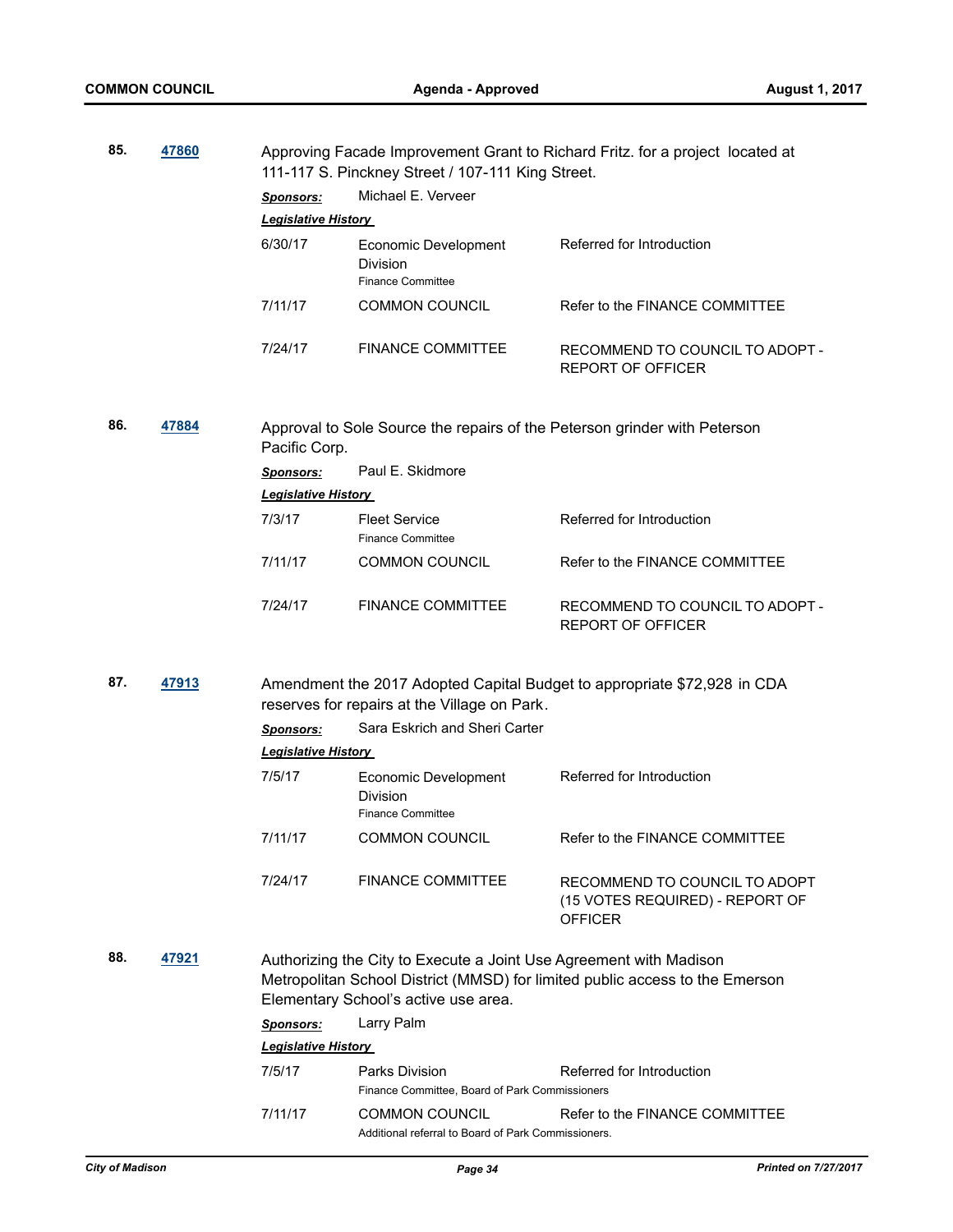| <b>COMMON COUNCIL</b> |       | <b>Agenda - Approved</b>                |                                                                                     |                                                                                                                                                                                                                           | <b>August 1, 2017</b> |  |
|-----------------------|-------|-----------------------------------------|-------------------------------------------------------------------------------------|---------------------------------------------------------------------------------------------------------------------------------------------------------------------------------------------------------------------------|-----------------------|--|
|                       |       | 7/11/17                                 | <b>FINANCE COMMITTEE</b>                                                            | Refer to the BOARD OF PARK<br><b>COMMISSIONERS</b>                                                                                                                                                                        |                       |  |
|                       |       | 7/12/17                                 | <b>BOARD OF PARK</b><br><b>COMMISSIONERS</b>                                        | Return to Lead with the Recommendation for<br>Approval to the FINANCE COMMITTEE                                                                                                                                           |                       |  |
|                       |       | 7/24/17                                 | <b>FINANCE COMMITTEE</b>                                                            | RECOMMEND TO COUNCIL TO ADOPT -<br><b>REPORT OF OFFICER</b>                                                                                                                                                               |                       |  |
| 89.                   | 47931 |                                         | City of Madison's 2018 Capital and Operating Budgets.                               | Establishing rules and procedures for Common Council deliberations on the                                                                                                                                                 |                       |  |
|                       |       | <b>Sponsors:</b><br><b>Attachments:</b> | Marsha A. Rummel<br>2018 Budget Calendar.pdf                                        |                                                                                                                                                                                                                           |                       |  |
|                       |       | <b>Legislative History</b>              |                                                                                     |                                                                                                                                                                                                                           |                       |  |
|                       |       | 7/6/17                                  | <b>Finance Department</b><br>Finance Committee, Common Council Executive Committee  | Referred for Introduction                                                                                                                                                                                                 |                       |  |
|                       |       | 7/11/17                                 | <b>COMMON COUNCIL</b><br>Additional referral to Common Council Executive Committee. | Refer to the FINANCE COMMITTEE                                                                                                                                                                                            |                       |  |
|                       |       | 7/11/17                                 | <b>FINANCE COMMITTEE</b>                                                            | Refer to the COMMON COUNCIL<br><b>EXECUTIVE COMMITTEE</b>                                                                                                                                                                 |                       |  |
|                       |       | 7/18/17                                 | <b>COMMON COUNCIL</b><br><b>EXECUTIVE COMMITTEE</b>                                 | Return to Lead with the Recommendation for<br>Approval to the FINANCE COMMITTEE                                                                                                                                           |                       |  |
|                       |       | 7/24/17                                 | <b>FINANCE COMMITTEE</b>                                                            | RECOMMEND TO COUNCIL TO ADOPT -<br><b>REPORT OF OFFICER</b>                                                                                                                                                               |                       |  |
| 90.                   | 47966 |                                         | Division budget, and reallocate the incumbent to the new position.                  | Recreate a 1.0 FTE Grants Administrator 2 position (#4294, CG18, R08),<br>occupied by J. Spears, to a 1.0 FTE Community Development Specialist 3<br>position, (CG18, R10; class number H036) in the Community Development |                       |  |
|                       |       | <u>Sponsors:</u>                        | Paul R. Soglin                                                                      |                                                                                                                                                                                                                           |                       |  |
|                       |       | <b>Attachments:</b>                     | 2-PB Memo Grants Administrator 2 7-2017 Spears.pdf                                  |                                                                                                                                                                                                                           |                       |  |
|                       |       |                                         | Julie Spears PD.pdf                                                                 |                                                                                                                                                                                                                           |                       |  |
|                       |       |                                         | Community Development Spec 1-4 9-2016.pdf                                           |                                                                                                                                                                                                                           |                       |  |
|                       |       | <u> Legislative History</u>             |                                                                                     |                                                                                                                                                                                                                           |                       |  |
|                       |       | 7/6/17                                  | Human Resources<br>Department                                                       | Referred for Introduction                                                                                                                                                                                                 |                       |  |
|                       |       | 7/18/17                                 | <b>COMMON COUNCIL</b>                                                               | Finance Committee (7/24/2017), Personnel Board (7/19/2017), Common Council (8/1/2017)<br>Refer to the FINANCE COMMITTEE                                                                                                   |                       |  |
|                       |       |                                         | Additional referral to Personnel Board                                              |                                                                                                                                                                                                                           |                       |  |
|                       |       | 7/18/17                                 | <b>FINANCE COMMITTEE</b>                                                            | Refer to the PERSONNEL BOARD                                                                                                                                                                                              |                       |  |
|                       |       | 7/19/17                                 | PERSONNEL BOARD                                                                     | Return to Lead with the Recommendation for<br>Approval to the FINANCE COMMITTEE                                                                                                                                           |                       |  |
|                       |       | 7/24/17                                 | <b>FINANCE COMMITTEE</b>                                                            | RECOMMEND TO COUNCIL TO ADOPT -<br>REPORT OF OFFICER                                                                                                                                                                      |                       |  |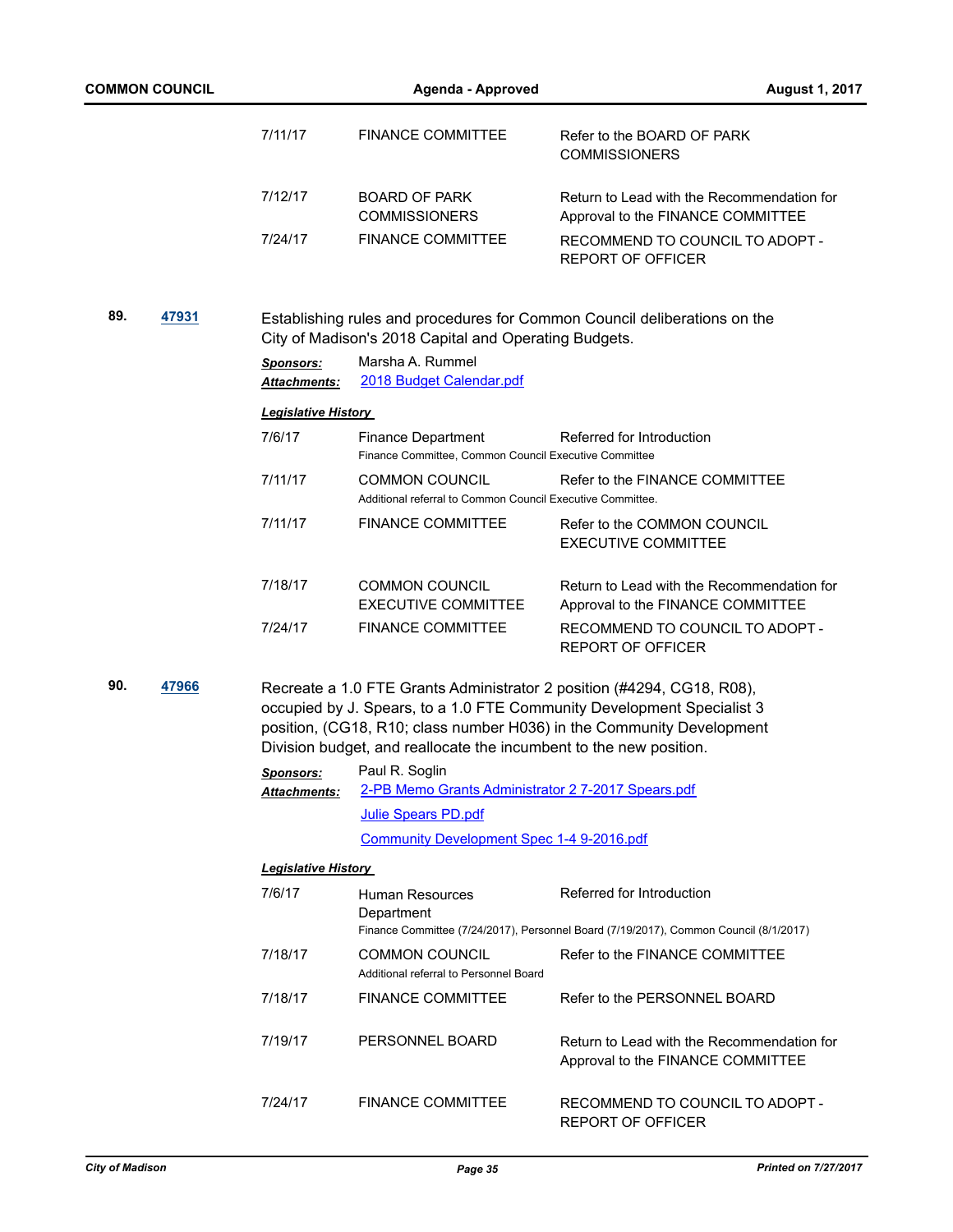| 91. | 47967 |                                         | completion of the competitive process.                              | Recreating a 1.0 FTE position of Planning Technician (#621, CG20, R17) to a<br>1.0 FTE Planner 1 (CG18, R6) in the Planning Division Department budget, to<br>be posted and filled through an internal competitive process, and effective at the |
|-----|-------|-----------------------------------------|---------------------------------------------------------------------|--------------------------------------------------------------------------------------------------------------------------------------------------------------------------------------------------------------------------------------------------|
|     |       | <b>Sponsors:</b><br><b>Attachments:</b> | Paul R. Soglin<br>PB Memo Planning Technician to Planner 7-2017.pdf |                                                                                                                                                                                                                                                  |
|     |       |                                         | Planner 1 Position Description - Jonely 2017.pdf                    |                                                                                                                                                                                                                                                  |
|     |       |                                         | Planner 1 class specification.pdf                                   |                                                                                                                                                                                                                                                  |
|     |       | <b>Legislative History</b>              |                                                                     |                                                                                                                                                                                                                                                  |
|     |       | 7/6/17                                  | Human Resources<br>Department                                       | Referred for Introduction<br>Finance Committee (7/24/2017), Personnel Board (7/19/2017), Common Council (8/1/2017)                                                                                                                               |
|     |       | 7/18/17                                 | <b>COMMON COUNCIL</b><br>Additional referral to Personnel Board.    | Refer to the FINANCE COMMITTEE                                                                                                                                                                                                                   |
|     |       | 7/18/17                                 | <b>FINANCE COMMITTEE</b>                                            | Refer to the PERSONNEL BOARD                                                                                                                                                                                                                     |
|     |       | 7/19/17                                 | PERSONNEL BOARD                                                     | Return to Lead with the Recommendation for<br>Approval to the FINANCE COMMITTEE                                                                                                                                                                  |
|     |       | 7/24/17                                 | <b>FINANCE COMMITTEE</b>                                            | RECOMMEND TO COUNCIL TO ADOPT -<br>REPORT OF OFFICER                                                                                                                                                                                             |

**92. [47969](http://madison.legistar.com/gateway.aspx?m=l&id=/matter.aspx?key=51907)** Create a new classification of Principal Architect in CG18, R15; and recreate a 1.0 FTE Architect 4 position (#4309) in the Engineering Division budget as a Principal Architect, to be filled through an internal competitive process.

| <b>Sponsors:</b>    | Paul R. Soglin                     |
|---------------------|------------------------------------|
| <b>Attachments:</b> | PB Memo Architect 4 Eng 7-2017.pdf |
|                     | Principal Architect 7-2017.pdf     |

| 7/6/17  | Human Resources<br>Department                                    | Referred for Introduction<br>Finance Committee (7/24/2017), Personnel Board (7/19/2017), Common Council (8/1/2017) |
|---------|------------------------------------------------------------------|--------------------------------------------------------------------------------------------------------------------|
| 7/18/17 | <b>COMMON COUNCIL</b><br>Additional referral to Personnel Board. | Refer to the FINANCE COMMITTEE                                                                                     |
| 7/18/17 | <b>FINANCE COMMITTEE</b>                                         | Refer to the PERSONNEL BOARD                                                                                       |
| 7/19/17 | PERSONNEL BOARD                                                  | Return to Lead with the Recommendation for<br>Approval to the FINANCE COMMITTEE                                    |
| 7/24/17 | FINANCE COMMITTEE                                                | RECOMMEND TO COUNCIL TO ADOPT -<br>REPORT OF OFFICER                                                               |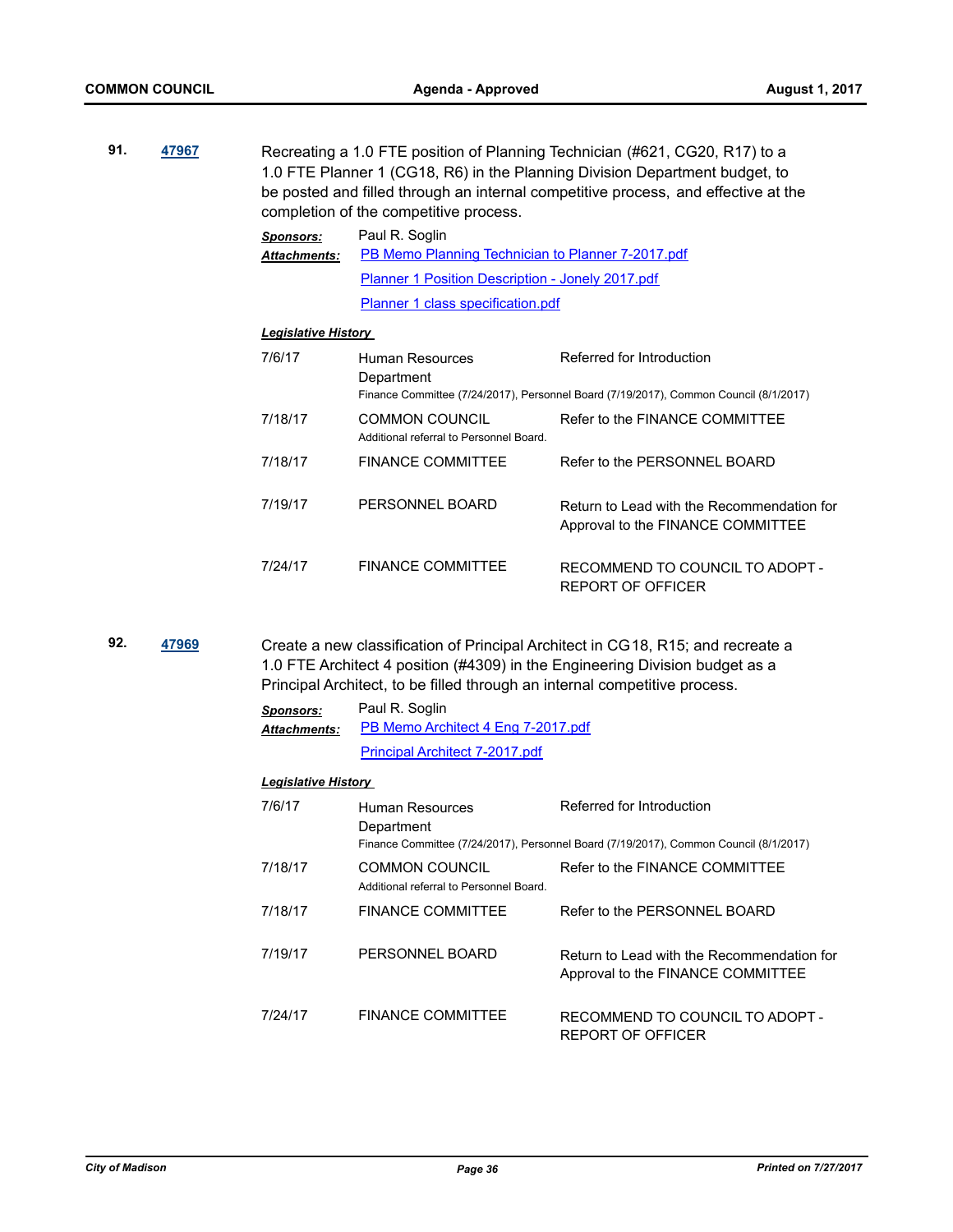**93. [47970](http://madison.legistar.com/gateway.aspx?m=l&id=/matter.aspx?key=51908)** Delete the classification of "Water Utility Public Information Officer" in CG18, Range 08 (class code H211), and create the classifications of "Water Utility Public Information Officer 1" in CG 18, Range 08, and "Water Utility Public Information Officer 2" in CG18, Range 10. Recreate a 1.0 FTE Water Utility Public Information Officer (CG18, Range 08) position, currently occupied by A. Barrilleaux (#1869), as a Water Utility Public Information Officer 2 (CG18, Range 10) within the Water Utility Budget and reallocate the incumbent to the new position.

| <b>Sponsors:</b>    | Paul R. Soglin                                           |  |
|---------------------|----------------------------------------------------------|--|
| <b>Attachments:</b> | PB Memo WU PIO 7-2017.pdf                                |  |
|                     | PD-WU PIO 2.pdf                                          |  |
|                     | Water Utility Public Information Officer 1-2 07-2017.pdf |  |

# *Legislative History*

| 7/6/17  | Human Resources<br>Department                                    | Referred for Introduction<br>Finance Committee (7/24/2017), Personnel Board (7/19/2017), Common Council (8/1/2017) |
|---------|------------------------------------------------------------------|--------------------------------------------------------------------------------------------------------------------|
| 7/18/17 | <b>COMMON COUNCIL</b><br>Additional referral to Personnel Board. | Refer to the FINANCE COMMITTEE                                                                                     |
| 7/18/17 | <b>FINANCE COMMITTEE</b>                                         | Refer to the PERSONNEL BOARD                                                                                       |
| 7/19/17 | PERSONNEL BOARD                                                  | Return to Lead with the Recommendation for<br>Approval to the FINANCE COMMITTEE                                    |
| 7/24/17 | <b>FINANCE COMMITTEE</b>                                         | RECOMMEND TO COUNCIL TO ADOPT -<br>REPORT OF OFFICER                                                               |

- **94. [47988](http://madison.legistar.com/gateway.aspx?m=l&id=/matter.aspx?key=51926)** Create a second position of Assistant City Engineer (CG18, R17) in the Engineering Division Budget, to be posted and filled through an internal competitive process.
	- *Sponsors:* Paul R. Soglin, Marsha A. Rummel, Mark Clear, Denise DeMarb and Michael E. Verveer

| 7/12/17 | <b>Engineering Division</b><br>Finance Committee (7/24/2017) | Referred for Introduction                            |
|---------|--------------------------------------------------------------|------------------------------------------------------|
| 7/18/17 | <b>COMMON COUNCIL</b>                                        | Refer to the FINANCE COMMITTEE                       |
| 7/24/17 | <b>FINANCE COMMITTEE</b>                                     | RECOMMEND TO COUNCIL TO ADOPT -<br>REPORT OF OFFICER |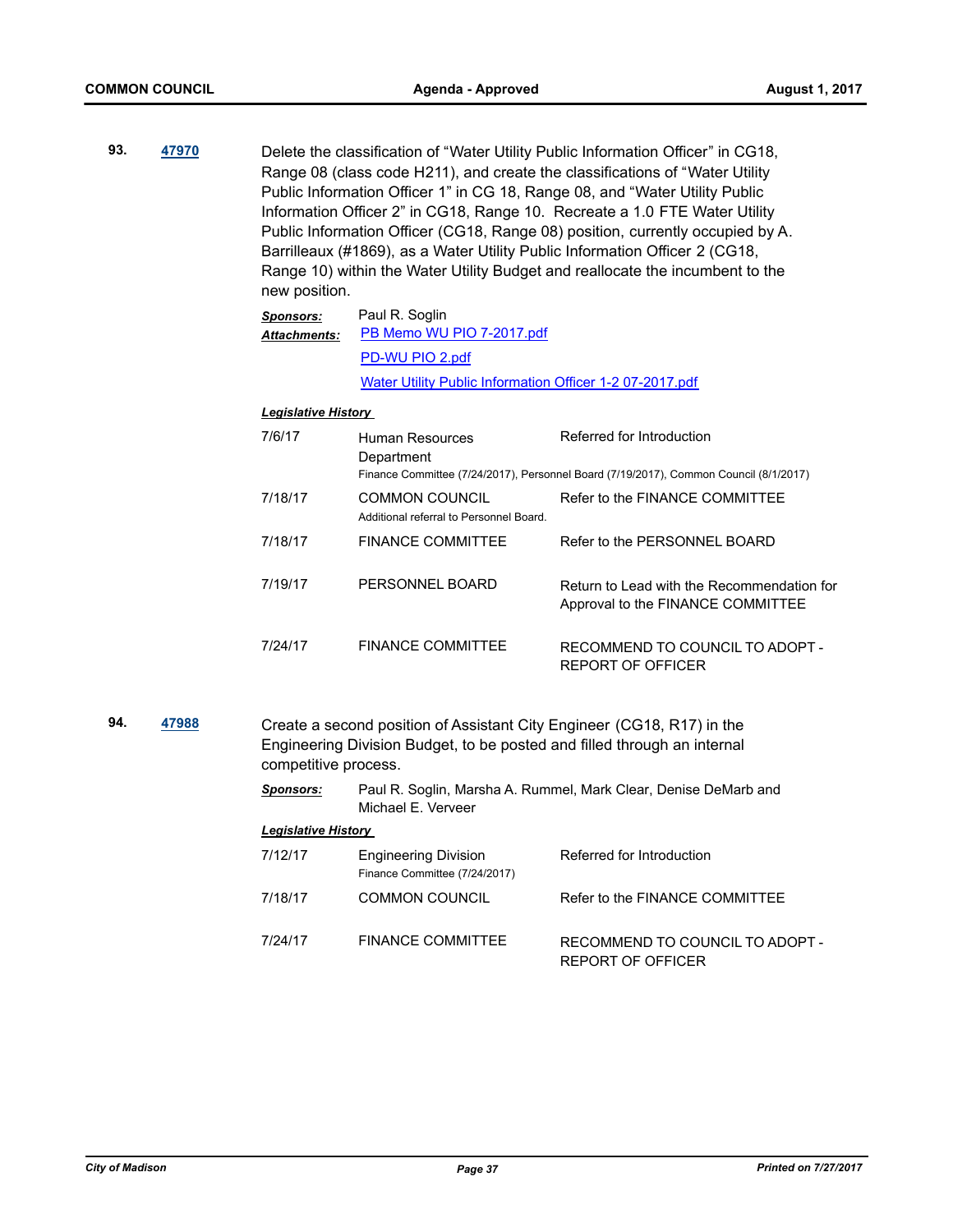**95. [48033](http://madison.legistar.com/gateway.aspx?m=l&id=/matter.aspx?key=51971)** Modifying the employment agreement of Robert F. Phillips to include the duties of the Public Works Team Leader and providing additional compensation for the performance of these additional duties.

> *Sponsors:* Paul R. Soglin *Attachments:* [ADDENDUM1.pdf](http://madison.legistar.com/gateway.aspx?M=F&ID=5050e635-797d-45a2-8b4d-7b27290fae35.pdf) *Legislative History*  7/12/17 Human Resources **Department** Referred for Introduction Finance Committee 7/18/17 COMMON COUNCIL Refer to the FINANCE COMMITTEE 7/24/17 FINANCE COMMITTEE RECOMMEND TO COUNCIL TO ADOPT - REPORT OF OFFICER

**96. [48035](http://madison.legistar.com/gateway.aspx?m=l&id=/matter.aspx?key=51973)** Authorizing the execution of a Third Amendment to License pertaining to a license with Verizon Wireless Personal Communications LP, d/b/a Verizon Wireless (f/k/a PrimeCo Personal Communications, LP), at the Larkin Communications Tower located at 125 Larkin Street.

| <b>Sponsors:</b><br><b>Attachments:</b> | Shiva Bidar-Sielaff<br>3973 Exhibit A.pdf                                     |                                                                                 |  |
|-----------------------------------------|-------------------------------------------------------------------------------|---------------------------------------------------------------------------------|--|
|                                         | 3973 Exhibit B - Fee Schedule.pdf                                             |                                                                                 |  |
|                                         | 3973 License - Adopted Resolution No. 54252.pdf                               |                                                                                 |  |
|                                         | 3973 1st Amend - Master11-Jul-2017-12-53-24.pdf                               |                                                                                 |  |
| <b>Legislative History</b>              |                                                                               |                                                                                 |  |
| 7/12/17                                 | Economic Development<br>Division<br>Finance Committee, Board of Public Works. | Referred for Introduction                                                       |  |
| 7/18/17                                 | COMMON COUNCIL<br>Additional referral to Board of Public Works.               | Refer to the FINANCE COMMITTEE                                                  |  |
| 7/18/17                                 | <b>FINANCE COMMITTEE</b>                                                      | Refer to the BOARD OF PUBLIC WORKS                                              |  |
| 7/19/17                                 | <b>BOARD OF PUBLIC</b><br><b>WORKS</b>                                        | Return to Lead with the Recommendation for<br>Approval to the FINANCE COMMITTEE |  |
| 7/24/17                                 | <b>FINANCE COMMITTEE</b>                                                      | RECOMMEND TO COUNCIL TO ADOPT -                                                 |  |

REPORT OF OFFICER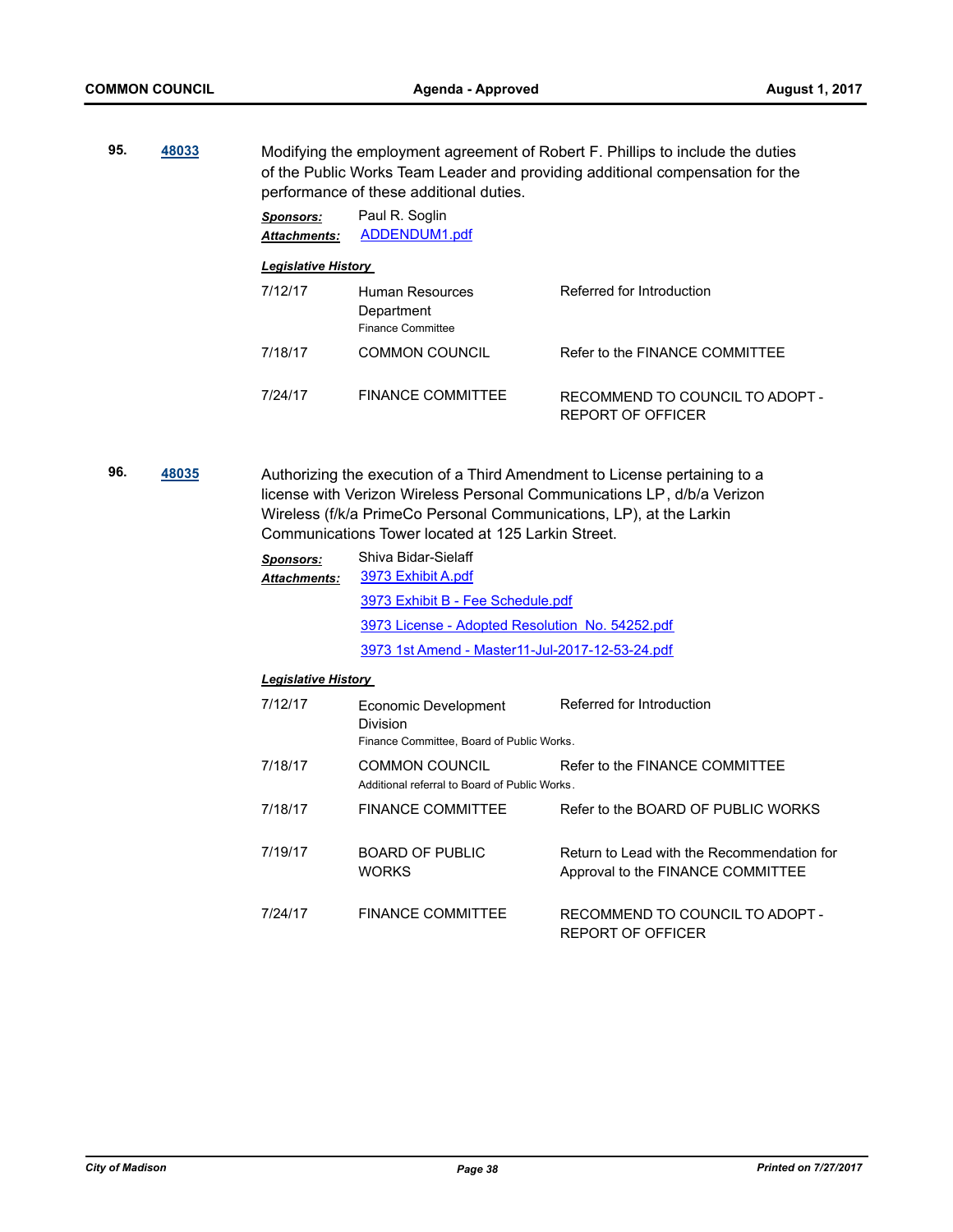| 97. | 48036 |                                                                                                                                                                                                                                                                        | City of Madison production studio.                                                                           | Authorizing the City's Information Technology Director to sign a Facility Use<br>Agreement with WYOU Community Television, Inc. to allow WYOU to utilize the |  |
|-----|-------|------------------------------------------------------------------------------------------------------------------------------------------------------------------------------------------------------------------------------------------------------------------------|--------------------------------------------------------------------------------------------------------------|--------------------------------------------------------------------------------------------------------------------------------------------------------------|--|
|     |       | <b>Sponsors:</b>                                                                                                                                                                                                                                                       | Paul R. Soglin and Michael E. Verveer                                                                        |                                                                                                                                                              |  |
|     |       | Legislative History                                                                                                                                                                                                                                                    |                                                                                                              |                                                                                                                                                              |  |
|     |       | 7/12/17                                                                                                                                                                                                                                                                | Department of Information<br>Technology<br><b>Finance Committee</b>                                          | Referred for Introduction                                                                                                                                    |  |
|     |       | 7/18/17                                                                                                                                                                                                                                                                | <b>COMMON COUNCIL</b>                                                                                        | Refer to the FINANCE COMMITTEE                                                                                                                               |  |
|     |       | 7/24/17                                                                                                                                                                                                                                                                | <b>FINANCE COMMITTEE</b>                                                                                     | RECOMMEND TO COUNCIL TO ADOPT -<br>REPORT OF OFFICER                                                                                                         |  |
| 98. | 48039 | Creating Madison's Utility Box Art Program and authorizing the Mayor and City<br>Clerk to enter into a contract between the City of Madison and a vendor<br>selected through a competitive bidding process to provide vinyl art wraps for<br>City-owned utility boxes. |                                                                                                              |                                                                                                                                                              |  |
|     |       | <b>Sponsors:</b><br><u> Attachments:</u>                                                                                                                                                                                                                               | Michael E. Verveer, Sheri Carter and Ledell Zellers<br>Utility Art Box Program Proposal Draft 07-20-2017.pdf |                                                                                                                                                              |  |
|     |       | <b>Legislative History</b>                                                                                                                                                                                                                                             |                                                                                                              |                                                                                                                                                              |  |
|     |       | 7/12/17                                                                                                                                                                                                                                                                | Department of Planning and<br>Community and Economic<br>Development                                          | Referred for Introduction                                                                                                                                    |  |
|     |       |                                                                                                                                                                                                                                                                        | Common Council (8/1/2017)                                                                                    | Finance Committee (7/24/2017); Downtown Coordinating Committee (7/20/2017);                                                                                  |  |
|     |       | 7/18/17                                                                                                                                                                                                                                                                | <b>COMMON COUNCIL</b><br>Additional referral to Downtown Coordinating Committee.                             | Refer to the FINANCE COMMITTEE                                                                                                                               |  |
|     |       | 7/18/17                                                                                                                                                                                                                                                                | <b>FINANCE COMMITTEE</b>                                                                                     | Refer to the DOWNTOWN COORDINATING<br><b>COMMITTEE</b>                                                                                                       |  |
|     |       | 7/20/17                                                                                                                                                                                                                                                                | <b>DOWNTOWN</b><br><b>COORDINATING</b><br><b>COMMITTEE</b>                                                   | Return to Lead with the Recommendation for<br>Approval to the FINANCE COMMITTEE                                                                              |  |
|     |       | 7/24/17                                                                                                                                                                                                                                                                | <b>FINANCE COMMITTEE</b>                                                                                     | RECOMMEND TO COUNCIL TO ADOPT -<br><b>REPORT OF OFFICER</b>                                                                                                  |  |

**99. [48040](http://madison.legistar.com/gateway.aspx?m=l&id=/matter.aspx?key=51978)** SUBSTITUTE - Amending the 2017 Adopted Capital Budget to appropriate \$200,000 in GO Borrowing for the renovation of the Park Edge Park Ridge Neighborhood Center.

> *Sponsors:* Barbara Harrington-McKinney *Attachments:* [Version 1.pdf](http://madison.legistar.com/gateway.aspx?M=F&ID=bac09eaf-9050-48eb-aca0-898e8fd0f790.pdf)

#### *Legislative History*

7/12/17 Community Development Division Referred for Introduction Finance Committee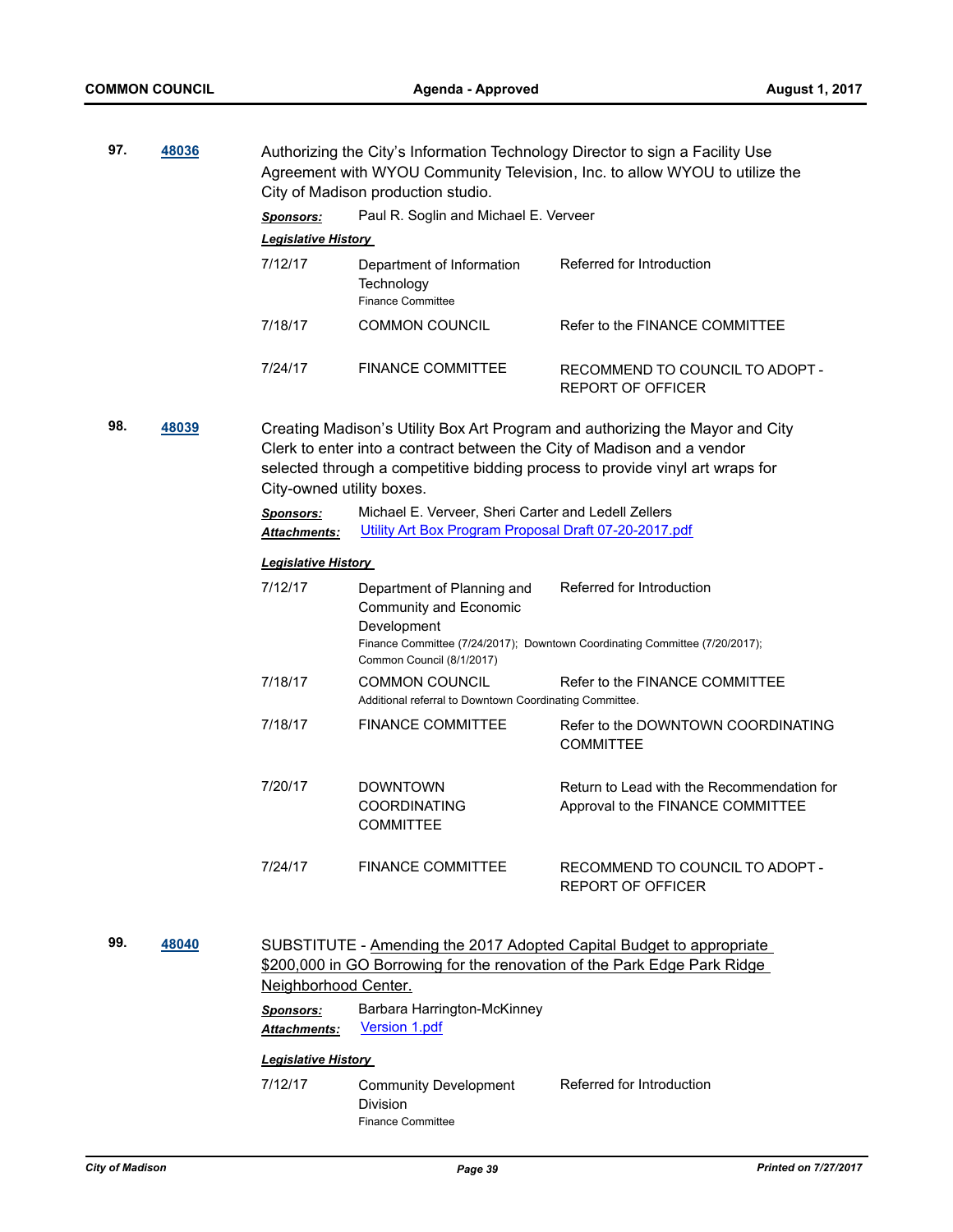| <b>COMMON COUNCIL</b> |       | <b>Agenda - Approved</b>         |                                                                                                                                                                                                                                                                                                        |                                                                                                                      | <b>August 1, 2017</b> |
|-----------------------|-------|----------------------------------|--------------------------------------------------------------------------------------------------------------------------------------------------------------------------------------------------------------------------------------------------------------------------------------------------------|----------------------------------------------------------------------------------------------------------------------|-----------------------|
|                       |       | 7/18/17<br>7/24/17               | <b>COMMON COUNCIL</b><br><b>FINANCE COMMITTEE</b>                                                                                                                                                                                                                                                      | Refer to the FINANCE COMMITTEE<br>RECOMMEND TO COUNCIL TO ADOPT<br>(15 VOTES REQUIRED) - REPORT OF<br><b>OFFICER</b> |                       |
| 100.                  | 48041 |                                  | Authorizing the execution of a Purchase and Sale Agreement between the City<br>of Madison and John Schlueter (and/or assigns) for the purchase of certain<br>City-owned Lots in The Center for Industry & Commerce.                                                                                    |                                                                                                                      |                       |
|                       |       | Sponsors:<br><b>Attachments:</b> | Samba Baldeh<br>11365 Reso Exhibit A.doc.pdf<br>CSM.pdf                                                                                                                                                                                                                                                |                                                                                                                      |                       |
|                       |       | <b>Legislative History</b>       |                                                                                                                                                                                                                                                                                                        |                                                                                                                      |                       |
|                       |       | 7/12/17                          | Economic Development<br>Division<br><b>Finance Committee</b>                                                                                                                                                                                                                                           | Referred for Introduction                                                                                            |                       |
|                       |       | 7/18/17                          | <b>COMMON COUNCIL</b>                                                                                                                                                                                                                                                                                  | Refer to the FINANCE COMMITTEE                                                                                       |                       |
|                       |       | 7/24/17                          | <b>FINANCE COMMITTEE</b>                                                                                                                                                                                                                                                                               | RECOMMEND TO COUNCIL TO ADOPT -<br><b>REPORT OF OFFICER</b>                                                          |                       |
| 101.                  | 48042 |                                  | Authorizing the execution of a Purchase and Sale Agreement between the City<br>of Madison and HSA Acquisitions, LLC for the purchase of certain City-owned<br>Lots in The Center for Industry & Commerce.                                                                                              |                                                                                                                      |                       |
|                       |       | <b>Sponsors:</b><br>Attachments: | Samba Baldeh<br>11376 Exhibit A HSA resolution v5.pdf                                                                                                                                                                                                                                                  |                                                                                                                      |                       |
|                       |       |                                  | CSM.pdf                                                                                                                                                                                                                                                                                                |                                                                                                                      |                       |
|                       |       | <u> Legislative History </u>     |                                                                                                                                                                                                                                                                                                        |                                                                                                                      |                       |
|                       |       | 7/12/17                          | Economic Development<br>Division<br><b>Finance Committee</b>                                                                                                                                                                                                                                           | Referred for Introduction                                                                                            |                       |
|                       |       | 7/18/17                          | <b>COMMON COUNCIL</b>                                                                                                                                                                                                                                                                                  | Refer to the FINANCE COMMITTEE                                                                                       |                       |
|                       |       | 7/24/17                          | <b>FINANCE COMMITTEE</b>                                                                                                                                                                                                                                                                               | RECOMMEND TO COUNCIL TO ADOPT -<br><b>REPORT OF OFFICER</b>                                                          |                       |
| 102.                  | 48044 |                                  | Seeking Common Council approval of funding award to the Madison Public<br>Library Foundation, Inc to support a collaboration between Madison Public<br>Library's Bubbler program and the Madison Arts Commission to create Mural<br>Alley behind Hawthorne Library at the Madison East Shopping Center |                                                                                                                      |                       |
|                       |       | <b>Sponsors:</b>                 | Sheri Carter and Marsha A. Rummel                                                                                                                                                                                                                                                                      |                                                                                                                      |                       |
|                       |       | <b>Legislative History</b>       |                                                                                                                                                                                                                                                                                                        |                                                                                                                      |                       |
|                       |       | 7/12/17                          | Department of Planning and<br>Community and Economic<br>Development<br><b>Finance Committee</b>                                                                                                                                                                                                        | Referred for Introduction                                                                                            |                       |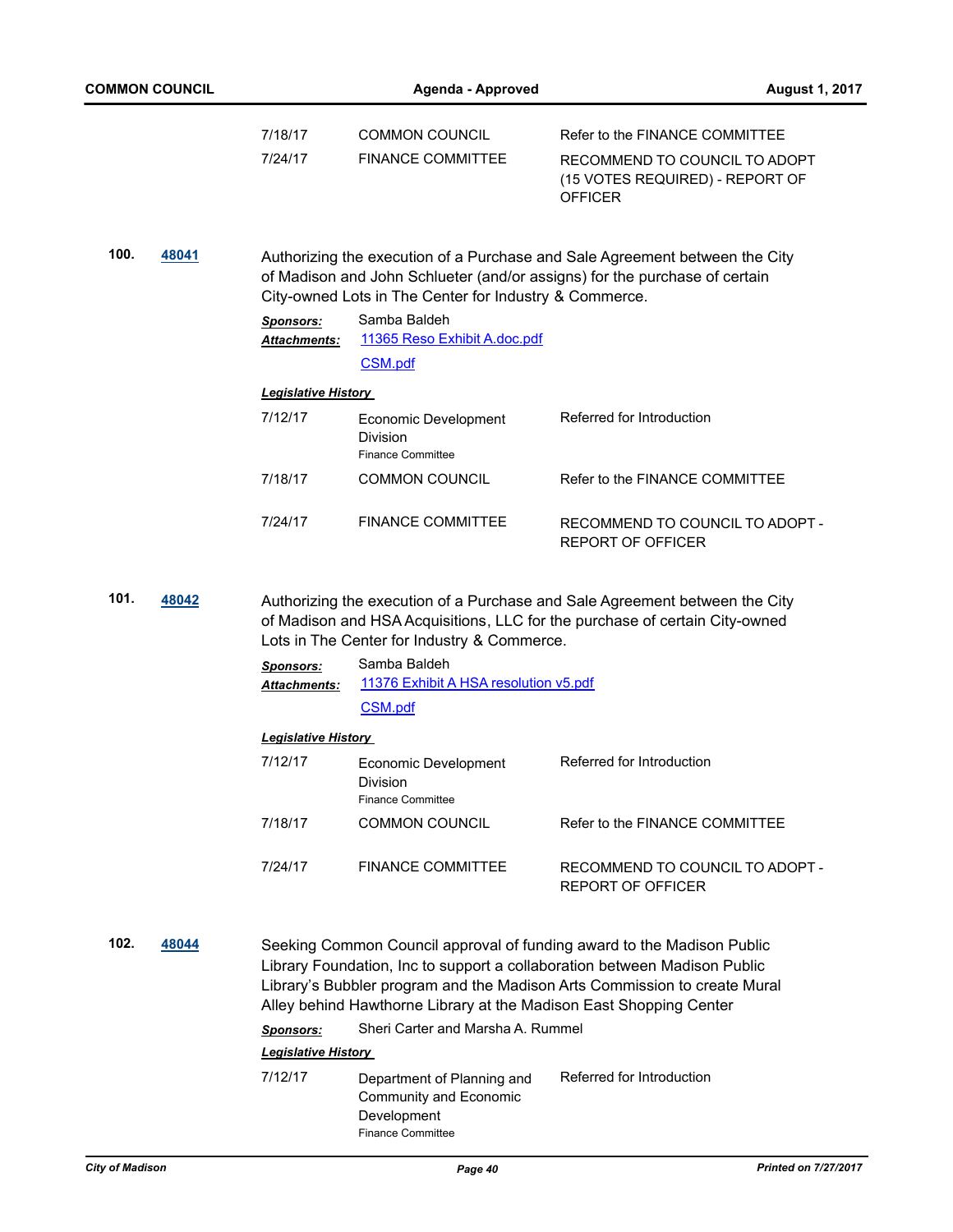| <b>COMMON COUNCIL</b> | Agenda - Approved          |                                                                  | <b>August 1, 2017</b>                                                       |
|-----------------------|----------------------------|------------------------------------------------------------------|-----------------------------------------------------------------------------|
|                       | 7/18/17                    | <b>COMMON COUNCIL</b>                                            | Refer to the FINANCE COMMITTEE                                              |
|                       | 7/24/17                    | <b>FINANCE COMMITTEE</b>                                         | RECOMMEND TO COUNCIL TO ADOPT -<br>REPORT OF OFFICER                        |
| 103.<br>48246         |                            | Madison for Various Streets and Bicycle and Pedestrian Projects. | Initial Resolution Authorizing Not to Exceed \$13,865,200 Bonds for City of |
|                       | <b>Sponsors:</b>           | Paul R. Soglin                                                   |                                                                             |
|                       | <b>Legislative History</b> |                                                                  |                                                                             |
|                       | 7/27/17                    | <b>Finance Department</b><br>Finance Committee (8/1/2017)        | Refer to the FINANCE COMMITTEE                                              |

**AGENDA NOTE: The Finance Committee will consider this item at their August 1 meeting and a recommendation will be made from the floor. A recommendation to ADOPT will require SUSPENSION OF RULES 2.04, 2.05, 2.24 AND 2.25.**

# **REPORT OF HOUSING STRATEGY COMMITTEE**

| 104. | 47508 |                            | - 2016 Housing Report - Consolidated Update.                           | Accepting the report and recommendations of the Housing Strategy Committee                                         |
|------|-------|----------------------------|------------------------------------------------------------------------|--------------------------------------------------------------------------------------------------------------------|
|      |       | <b>Sponsors:</b>           | Zach Wood                                                              |                                                                                                                    |
|      |       | <b>Attachments:</b>        |                                                                        | 2016 Housing Report - Consolidated Update FINAL 6-1-2017.pdf                                                       |
|      |       | <b>Legislative History</b> |                                                                        |                                                                                                                    |
|      |       | 5/26/17                    | <b>HOUSING STRATEGY</b><br><b>COMMITTEE</b>                            | Referred for Introduction                                                                                          |
|      |       |                            |                                                                        | Plan Commission, Economic Development Division, Community Development Block Grant                                  |
|      |       | 6/6/17                     | <b>COMMON COUNCIL</b><br><b>Grant Committee</b>                        | Refer to the PLAN COMMISSION<br>Additional referrals to Economic Development Division, Community Development Block |
|      |       | 6/6/17                     | <b>PLAN COMMISSION</b>                                                 | Refer to the Economic Development Division                                                                         |
|      |       | 6/6/17                     | <b>PLAN COMMISSION</b>                                                 | Refer to the COMMUNITY DEVELOPMENT<br><b>BLOCK GRANT COMMITTEE</b>                                                 |
|      |       | 6/19/17                    | <b>PLAN COMMISSION</b>                                                 | RECOMMEND TO COUNCIL TO ADOPT -<br><b>REPORT OF OFFICER</b>                                                        |
|      |       |                            | the report be accepted by voice vote/ other.                           | On a motion by Berger, seconded by Polewski, the Plan Commission recommended that                                  |
|      |       | 6/21/17                    | <b>ECONOMIC</b><br><b>DEVELOPMENT</b><br><b>COMMITTEE</b>              | Return to Lead with the Recommendation for<br>Approval to the PLAN COMMISSION                                      |
|      |       | 7/13/17                    | <b>COMMUNITY</b><br><b>DEVELOPMENT BLOCK</b><br><b>GRANT COMMITTEE</b> | Return to Lead with the Recommendation for<br>Approval to the HOUSING STRATEGY<br><b>COMMITTEE</b>                 |

**AGENDA NOTE: The Housing Strategy Committee considered this item at their July 27 meeting and a recommendation will be made from the floor.**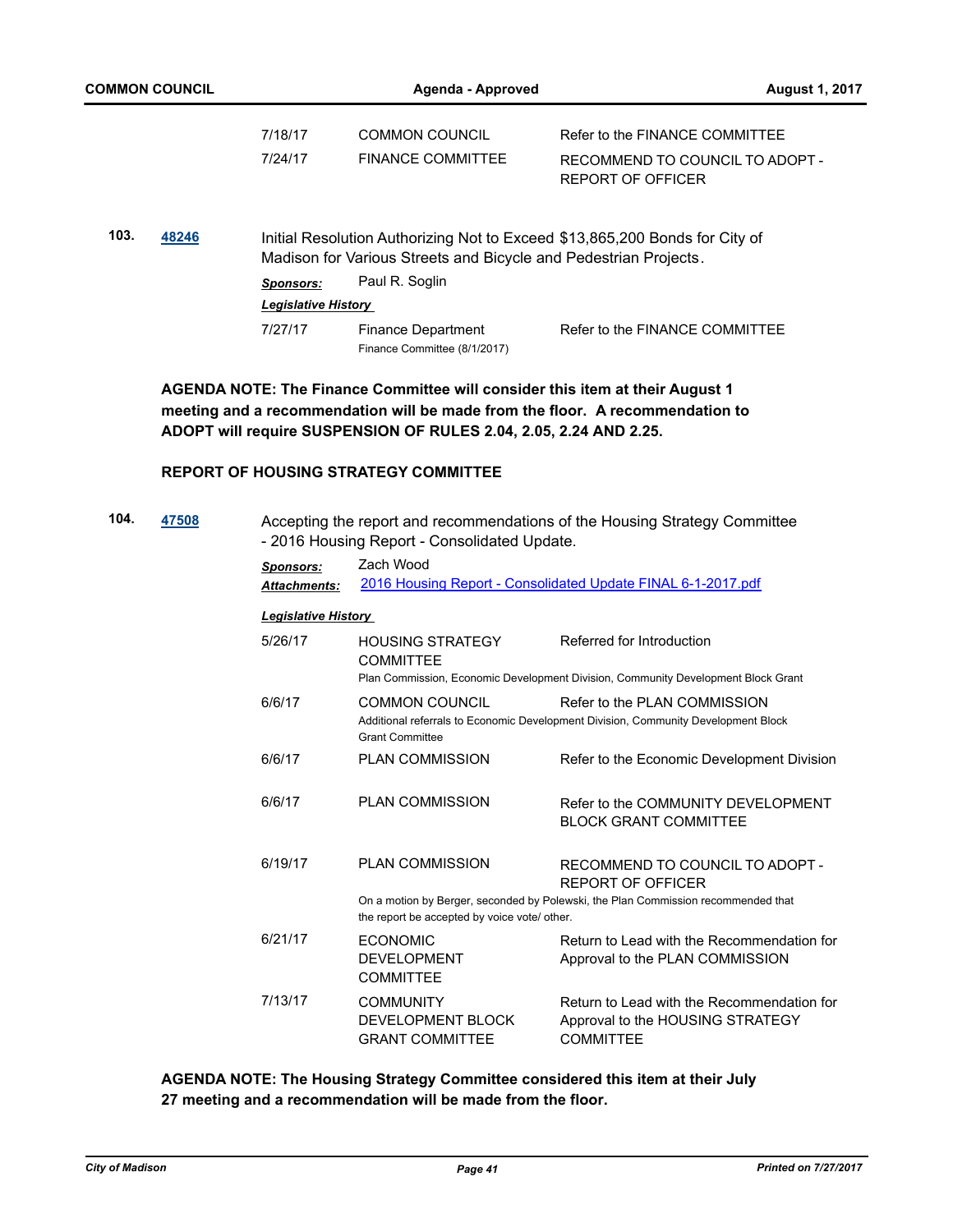#### **REPORT OF PLAN COMMISSION**

**105. [47681](http://madison.legistar.com/gateway.aspx?m=l&id=/matter.aspx?key=51637)** Adopting the High Point-Raymond Neighborhood Development Plan amendment as a supplement to the City of Madison Comprehensive Plan, to provide more detailed and contemporary planning recommendations for the planning area, as a result of land use, transportation and other important changes over time.

*Sponsors:* Sheri Carter, Steve King, Paul R. Soglin and Ledell Zellers [HPR TEXT 0620.pdf](http://madison.legistar.com/gateway.aspx?M=F&ID=578683aa-133e-49a9-a79d-b092b77cbf40.pdf) HPR Maps 0623 revised.pdf **HPR** Summary of Changes.pdf **[HPR Jeffy Rationale revised 0623.pdf](http://madison.legistar.com/gateway.aspx?M=F&ID=6f61c342-085c-4c74-97a1-304881abe793.pdf) [HPR PC staff report.pdf](http://madison.legistar.com/gateway.aspx?M=F&ID=dacb8165-c904-4e18-9c50-ac5312a77af7.pdf)** [HPR PC PPT.pdf](http://madison.legistar.com/gateway.aspx?M=F&ID=f2083b3e-93b0-4537-a60a-957f2f1c062b.pdf) [Ald. Harrington-McKinney Jeffy Trail Memo.pdf](http://madison.legistar.com/gateway.aspx?M=F&ID=b243b77f-c5c1-4066-b251-f810b3f6d75c.pdf) [Conway comments\\_06-16-17.pdf](http://madison.legistar.com/gateway.aspx?M=F&ID=20de4217-3811-499f-9443-803e538913d6.pdf) [Steinhauer comments\\_06-20-17.pdf](http://madison.legistar.com/gateway.aspx?M=F&ID=d21e4bce-18b8-4eeb-8b19-2bf2eda25482.pdf) [Registration Statements PBMVC 6.27.17.pdf](http://madison.legistar.com/gateway.aspx?M=F&ID=2f19fd86-32fe-43e0-9120-79dc833b9300.pdf) [Tn of Verona comment on High Point Raymond Plan.pdf](http://madison.legistar.com/gateway.aspx?M=F&ID=4be4d592-a531-411c-a59e-f4bdd08f4858.pdf) [MWNA PC Letter 7.20.17.pdf](http://madison.legistar.com/gateway.aspx?M=F&ID=20ecc694-4910-45be-a6e2-fa18a99c4be8.pdf) [MWNA Jeffy Extension 2-page talking points\\_.pdf](http://madison.legistar.com/gateway.aspx?M=F&ID=d2dce77f-049d-42e1-b4e6-af9143dc8c8f.pdf) [MWNA Comment Letter on Update to The High Point - Raymond Neighborhoo](http://madison.legistar.com/gateway.aspx?M=F&ID=753b82da-5e71-4733-b5f1-2620d2bb72ed.pdf) [Madison West Neighborhood Association Comments Re Jeffy Trail\\_.pdf](http://madison.legistar.com/gateway.aspx?M=F&ID=0c3015b7-8c7f-4cde-bc12-5dc8a75d4c32.pdf) [Jeffy Trail Public Comments.pdf](http://madison.legistar.com/gateway.aspx?M=F&ID=d6145bc9-1b33-45ec-9453-cb653d3c2ec5.pdf) [Deng comments\\_07-24-17.pdf](http://madison.legistar.com/gateway.aspx?M=F&ID=e74d0030-0ede-4e2f-95be-8500662c46a4.pdf) [Blustein-Wang comments\\_07-24-17.pdf](http://madison.legistar.com/gateway.aspx?M=F&ID=6a391d03-5edc-439a-90f5-9a5b41cff57c.pdf) [Stuhr comments\\_07-24-17.pdf](http://madison.legistar.com/gateway.aspx?M=F&ID=182f23ca-3cbc-4d62-9326-7c3500a257a9.pdf) [Steinhauer comments\\_07-25-17.pdf](http://madison.legistar.com/gateway.aspx?M=F&ID=4a34754f-e051-41b3-a86a-6b434d2b10b3.pdf) *Attachments: Legislative History* 

|  | <b>Legislative History</b> |
|--|----------------------------|
|  |                            |

| 6/13/17 | <b>Planning Division</b><br>Committee                       | Referred for Introduction<br>Plan Commission, Board of Park Commissioners, Long-Range Transportation Planning         |
|---------|-------------------------------------------------------------|-----------------------------------------------------------------------------------------------------------------------|
| 6/20/17 | COMMON COUNCIL<br>Committee, Sustainable Madison Committee. | Refer to the PLAN COMMISSION<br>Additional referrals: Board of Park Commissioners, Long Range Transportation Planning |
| 6/20/17 | <b>PLAN COMMISSION</b>                                      | Refer to the BOARD OF PARK<br><b>COMMISSIONERS</b>                                                                    |
| 6/20/17 | <b>PLAN COMMISSION</b>                                      | Refer to the LONG RANGE<br>TRANSPORTATION PLANNING<br><b>COMMITTEE</b>                                                |
| 6/20/17 | <b>PLAN COMMISSION</b>                                      | Refer to the SUSTAINABLE MADISON<br><b>COMMITTEE</b>                                                                  |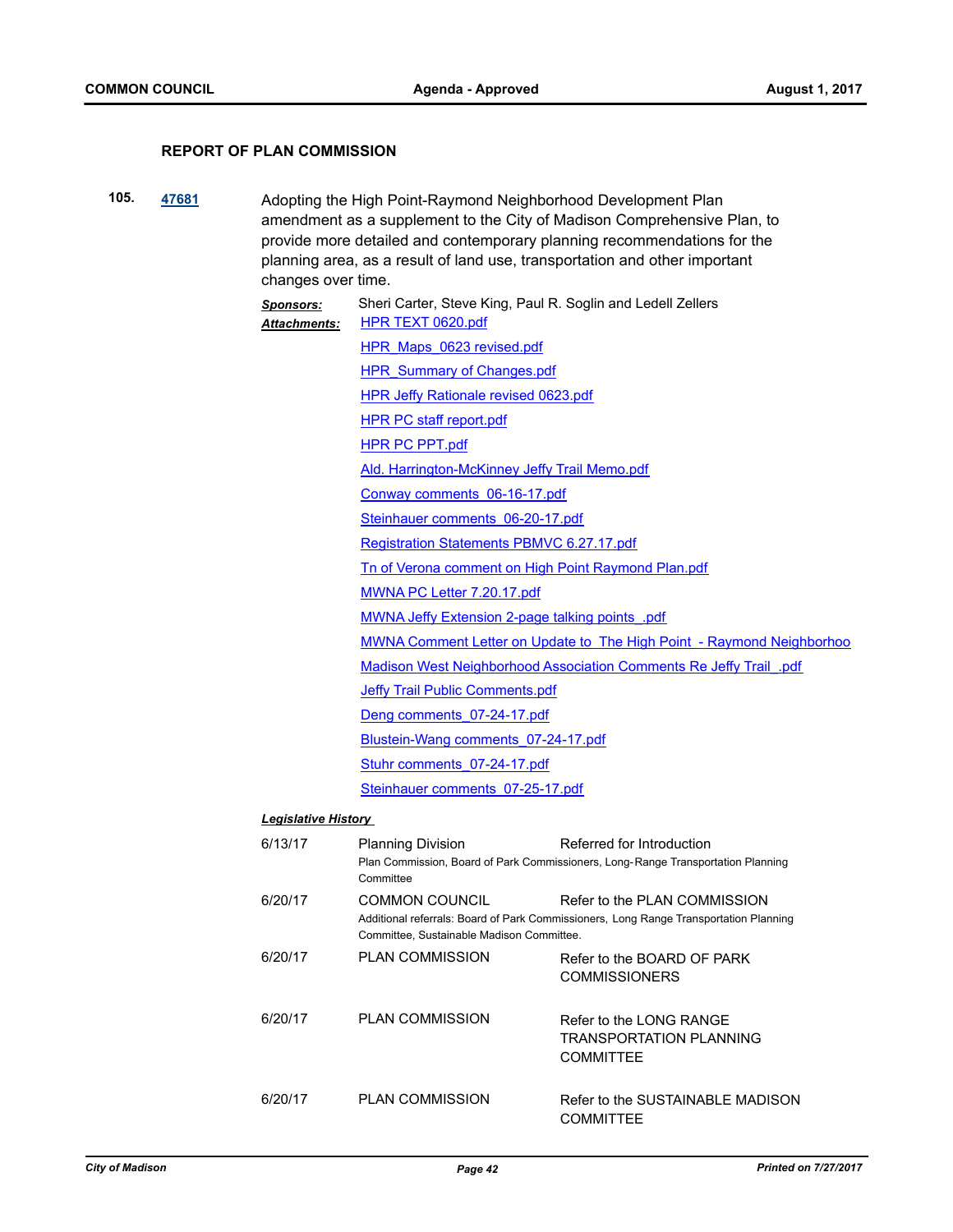|                      | 6/22/17                    | <b>LONG RANGE</b><br><b>TRANSPORTATION</b><br>PLANNING COMMITTEE<br>passed 4-2 (Shahan and Polewski voted "no").              | Return to Lead with the Following<br>Recommendation(s) to the PLAN<br><b>COMMISSION</b><br>Grant Foster/Susan DeVos offered an amended motion - to recommend adoption of<br>Resolution ID 47681, and to specifically remove the extension of Jeffy Trail. That motion                                                                                                                                                                                                                                                                |
|----------------------|----------------------------|-------------------------------------------------------------------------------------------------------------------------------|--------------------------------------------------------------------------------------------------------------------------------------------------------------------------------------------------------------------------------------------------------------------------------------------------------------------------------------------------------------------------------------------------------------------------------------------------------------------------------------------------------------------------------------|
|                      | 7/12/17                    | <b>BOARD OF PARK</b><br><b>COMMISSIONERS</b><br>Motion passed by the following vote.                                          | Return to Lead with the Recommendation for<br>Approval to the PLAN COMMISSION                                                                                                                                                                                                                                                                                                                                                                                                                                                        |
|                      |                            | Approve - Cheeks; Gnam; Leopold; Ragland; Wallner; and Washington.<br>Oppose - Baldeh.                                        |                                                                                                                                                                                                                                                                                                                                                                                                                                                                                                                                      |
|                      | 7/17/17                    | SUSTAINABLE MADISON<br><b>COMMITTEE</b>                                                                                       | Return to Lead with the Following<br>Recommendation(s) to the PLAN<br><b>COMMISSION</b>                                                                                                                                                                                                                                                                                                                                                                                                                                              |
|                      |                            | Trial and the extension section on page 9. Vickerman seconded.                                                                | Motion by Ald. Ahrens to accept plan, but delete 2 paragraphs on page 13 about Jeffy                                                                                                                                                                                                                                                                                                                                                                                                                                                 |
|                      | 7/24/17                    | <b>PLAN COMMISSION</b>                                                                                                        | RECOMMEND TO COUNCIL TO ADOPT<br>WITH CONDITIONS - REPORT OF<br><b>OFFICER</b>                                                                                                                                                                                                                                                                                                                                                                                                                                                       |
|                      |                            | adoption of the proposed amendment to the High Point-Raymond Neighborhood<br>Raymond Road, subject to the following revision: | On a motion by Cantrell, seconded by Rewey, the Plan Commission recommended<br>Development Plan as submitted, including the southerly extension of Jeffy Trail to                                                                                                                                                                                                                                                                                                                                                                    |
|                      |                            | Mid Town Road be incorporated into the final plan.                                                                            | - That the revised language recommended by the Board of Park Commissioners regarding                                                                                                                                                                                                                                                                                                                                                                                                                                                 |
|                      |                            | Berger; NON-VOTING: Opin, Hagenow, Polewski.                                                                                  | The motion to recommend adoption with the above revision passed on the following 6-2<br>vote: AYE: Ald. King, Ald. Zellers, Cantrell, Oeth, Rewey, Sheppard; NAY: Ald. Carter,                                                                                                                                                                                                                                                                                                                                                       |
|                      |                            | reconstructed, failed 0-8 on a voice vote.                                                                                    | An amended motion by Oeth, seconded by Ald. Carter to recommended adoption of the<br>proposed amendment to the High Point-Raymond Neighborhood Development Plan with<br>the revision regarding Mid Town Road recommended by the Board of Park Commissioners<br>and a condition that Jeffy Trail not be extended to Raymond Road until S. High Point Road<br>is constructed through the Marty property and the connection of Mid Town Road to<br>Raymond Road is constructed, and the southerly end of Raymond Road at Five Points is |
| 106.<br><u>47851</u> | residential lot            |                                                                                                                               | Approving a Certified Survey Map of property owned by Stephanie Stratton<br>located at 1123 Merrill Springs Road; 19th Ald. Dist., which proposes a deep                                                                                                                                                                                                                                                                                                                                                                             |
|                      | Sponsors:<br>Attachments:  | <b>Planning Division</b><br>1123 Merrill Springs Rd CSM.pdf                                                                   |                                                                                                                                                                                                                                                                                                                                                                                                                                                                                                                                      |
|                      |                            | Letter of Intent.pdf                                                                                                          |                                                                                                                                                                                                                                                                                                                                                                                                                                                                                                                                      |
|                      |                            | 47851 Staff Comments                                                                                                          |                                                                                                                                                                                                                                                                                                                                                                                                                                                                                                                                      |
|                      | <b>Legislative History</b> |                                                                                                                               |                                                                                                                                                                                                                                                                                                                                                                                                                                                                                                                                      |
|                      | 7/24/17                    | <b>PLAN COMMISSION</b>                                                                                                        | RECOMMEND TO COUNCIL TO ADOPT<br>UNDER SUSPENSION OF RULES 2.04,<br>2.05, 2.24, & 2.25 - REPORT OF OFFICER                                                                                                                                                                                                                                                                                                                                                                                                                           |
|                      |                            | vote/ other.                                                                                                                  | On a motion by Cantrell, seconded by Ald. Carter, the Plan Commission found the<br>standards met and approved the land division subject to the comments and conditions<br>contained within the Plan Commission materials. The motion to approve passed by voice                                                                                                                                                                                                                                                                      |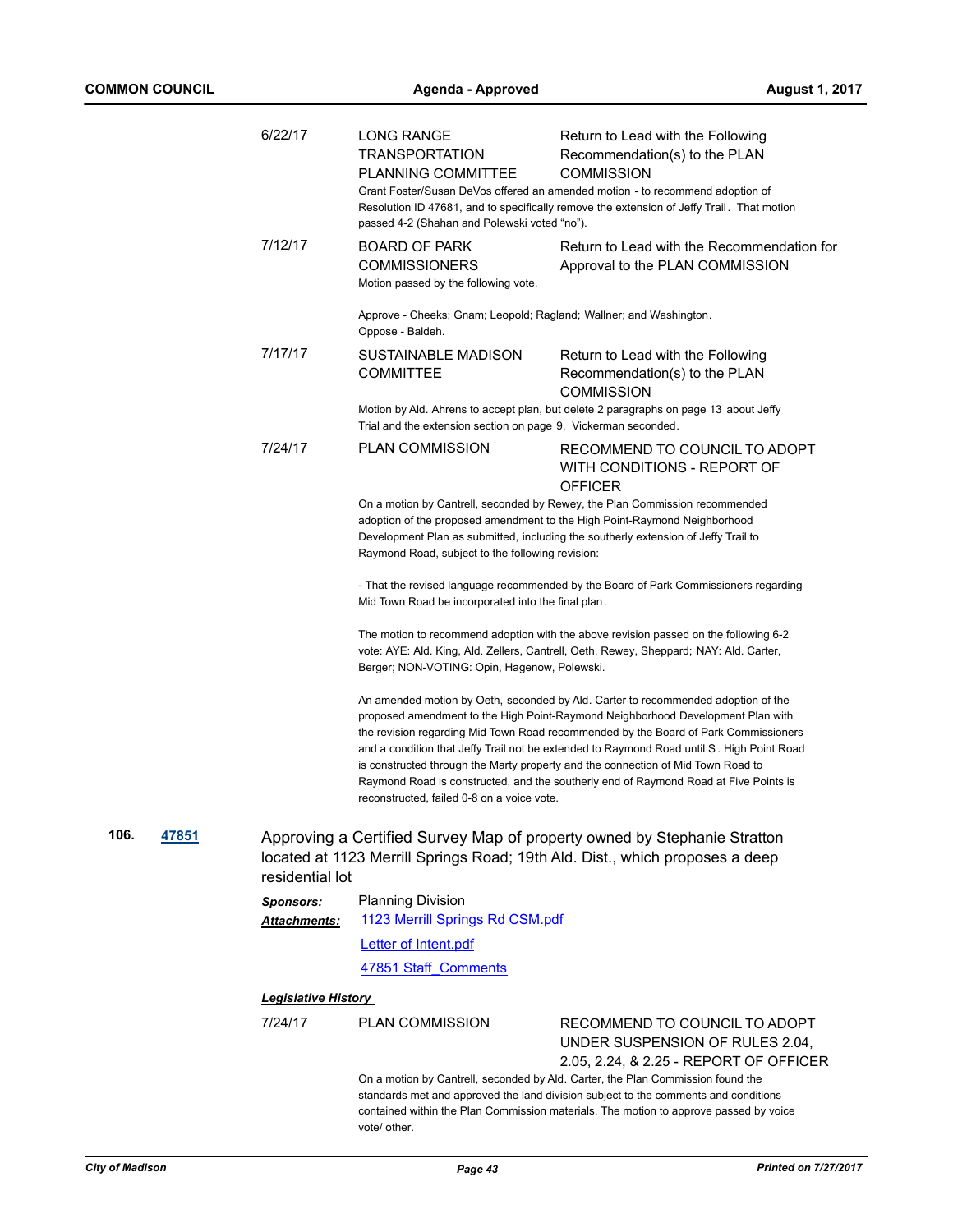**107. [47989](http://madison.legistar.com/gateway.aspx?m=l&id=/matter.aspx?key=51927)** Authorizing the City of Madison Planning Division to prepare an amendment to the Elderberry, Pioneer and Junction Neighborhood Development Plans to provide updated recommendations for undeveloped lands in those neighborhood planning areas.

> *Sponsors:* Paul E. Skidmore *Attachments:* [EPJ\\_NDP\\_Amendment\\_Areas.pdf](http://madison.legistar.com/gateway.aspx?M=F&ID=2d0911b3-be9b-4975-a0a7-7d98bf8509c9.pdf)

#### *Legislative History*

| 7/7/17  | Department of Planning and<br>Community and Economic<br>Development<br><b>Plan Commission</b> | Referred for Introduction                                                    |
|---------|-----------------------------------------------------------------------------------------------|------------------------------------------------------------------------------|
| 7/18/17 | <b>COMMON COUNCIL</b>                                                                         | Refer to the PLAN COMMISSION                                                 |
| 7/24/17 | <b>PLAN COMMISSION</b>                                                                        | RECOMMEND TO COUNCIL TO ADOPT -<br>REPORT OF OFFICER                         |
|         |                                                                                               | On a motion by Cantrell, seconded by Berger, the Plan Commission recommended |

On a motion by Cantrell, seconded by Berger, the Plan Commission recommended approval of the resolution by voice vote/ other.

# **REPORT OF RISK MANAGER**

| 108. | 47743 | C. Cliff - vehicle damage - \$98.00.                                                 |                                              |                                                         |  |  |
|------|-------|--------------------------------------------------------------------------------------|----------------------------------------------|---------------------------------------------------------|--|--|
|      |       | <b>Legislative History</b>                                                           |                                              |                                                         |  |  |
|      |       | 7/11/17                                                                              | <b>COMMON COUNCIL</b>                        | Referred to the Risk Manager                            |  |  |
|      |       | 7/26/17                                                                              | <b>Risk Manager</b>                          | RECOMMEND TO COUNCIL TO DISALLOW<br>- REPORT OF OFFICER |  |  |
| 109. | 47799 | M. Moore and D. Farris - property damage - \$1,000.00.<br><b>Legislative History</b> |                                              |                                                         |  |  |
|      |       | 7/11/17                                                                              | <b>COMMON COUNCIL</b>                        | Referred to the Risk Manager                            |  |  |
|      |       | 7/26/17                                                                              | <b>Risk Manager</b>                          | RECOMMEND TO COUNCIL TO DISALLOW<br>- REPORT OF OFFICER |  |  |
| 110. | 48037 |                                                                                      | M. Miller Hayes - vehicle damage - \$554.45. |                                                         |  |  |
|      |       | <b>Legislative History</b>                                                           |                                              |                                                         |  |  |
|      |       | 7/18/17                                                                              | <b>COMMON COUNCIL</b>                        | Referred to the Risk Manager                            |  |  |
|      |       | 7/26/17                                                                              | <b>Risk Manager</b>                          | RECOMMEND TO COUNCIL TO DISALLOW<br>- REPORT OF OFFICER |  |  |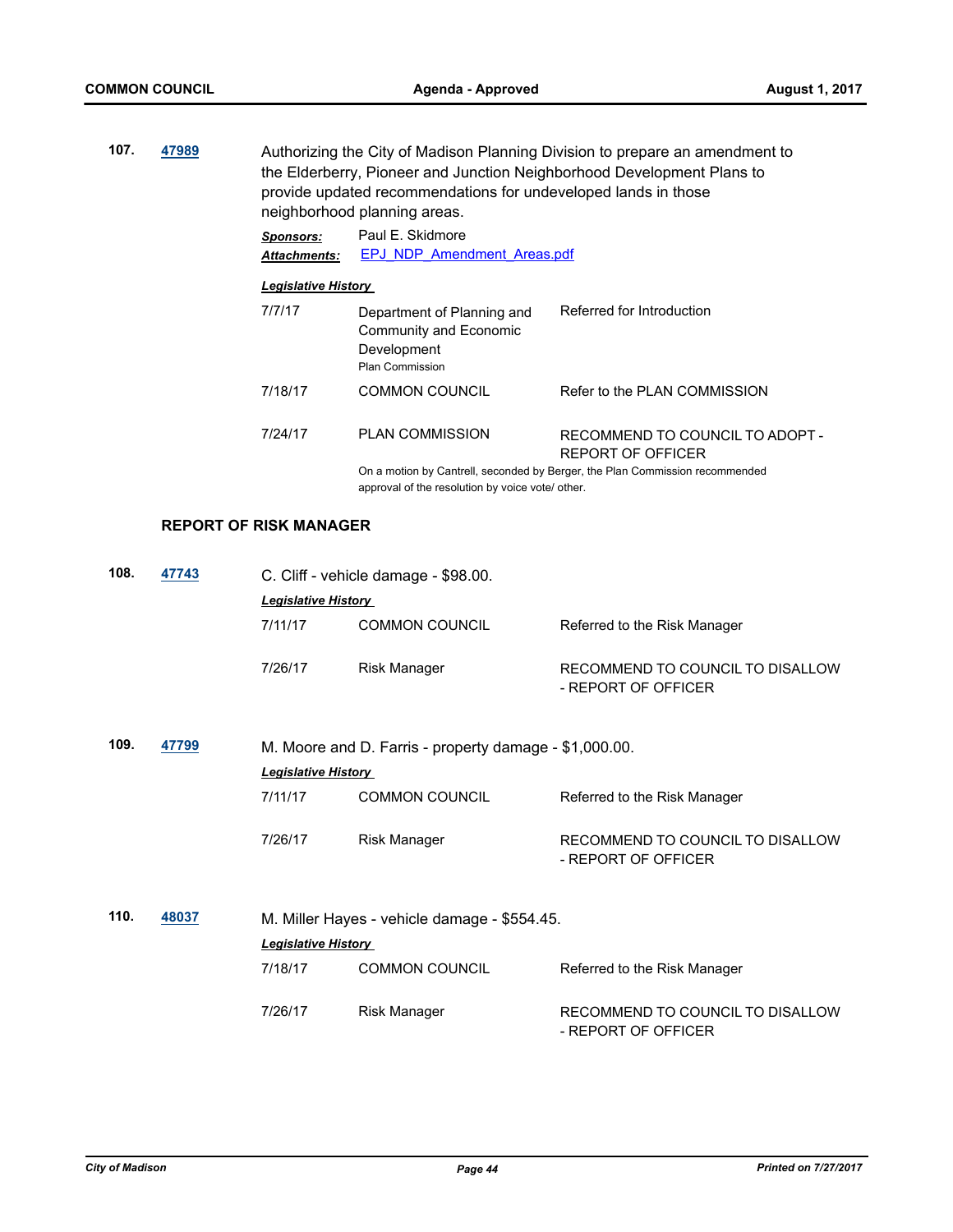#### **REPORT OF SUSTAINABLE MADISON COMMITTEE**

- **111. [47689](http://madison.legistar.com/gateway.aspx?m=l&id=/matter.aspx?key=51641)** Establishing an Urban Forestry Taskforce to make recommendations to the Mayor and the Common Council regarding the promotion of a vibrant, healthy and sustainable urban forest and tree canopy.
	- *Sponsors:* Paul R. Soglin, David Ahrens, Samba Baldeh, Marsha A. Rummel, Michael E. Verveer, Ledell Zellers and Amanda Hall

#### *Legislative History*

| 6/14/17 | Parks Division<br>Sustainable Madison Committee, Board of Park Commissioners | Referred for Introduction                                                                      |
|---------|------------------------------------------------------------------------------|------------------------------------------------------------------------------------------------|
| 6/20/17 | <b>COMMON COUNCIL</b><br>Additional referral: Board of Park Commissioners    | Refer to the SUSTAINABLE MADISON<br><b>COMMITTEE</b>                                           |
| 6/20/17 | SUSTAINABLE MADISON<br><b>COMMITTEE</b>                                      | Refer to the BOARD OF PARK<br><b>COMMISSIONERS</b>                                             |
| 7/12/17 | BOARD OF PARK<br><b>COMMISSIONERS</b>                                        | Return to Lead with the Recommendation for<br>Approval to the SUSTAINABLE MADISON<br>COMMITTEE |
| 7/17/17 | <b>SUSTAINABLE MADISON</b><br>COMMITTEE                                      | RECOMMEND TO COUNCIL TO ADOPT -<br>REPORT OF OFFICER                                           |

#### **REPORT OF TRANSIT/ PARKING COMMISSION**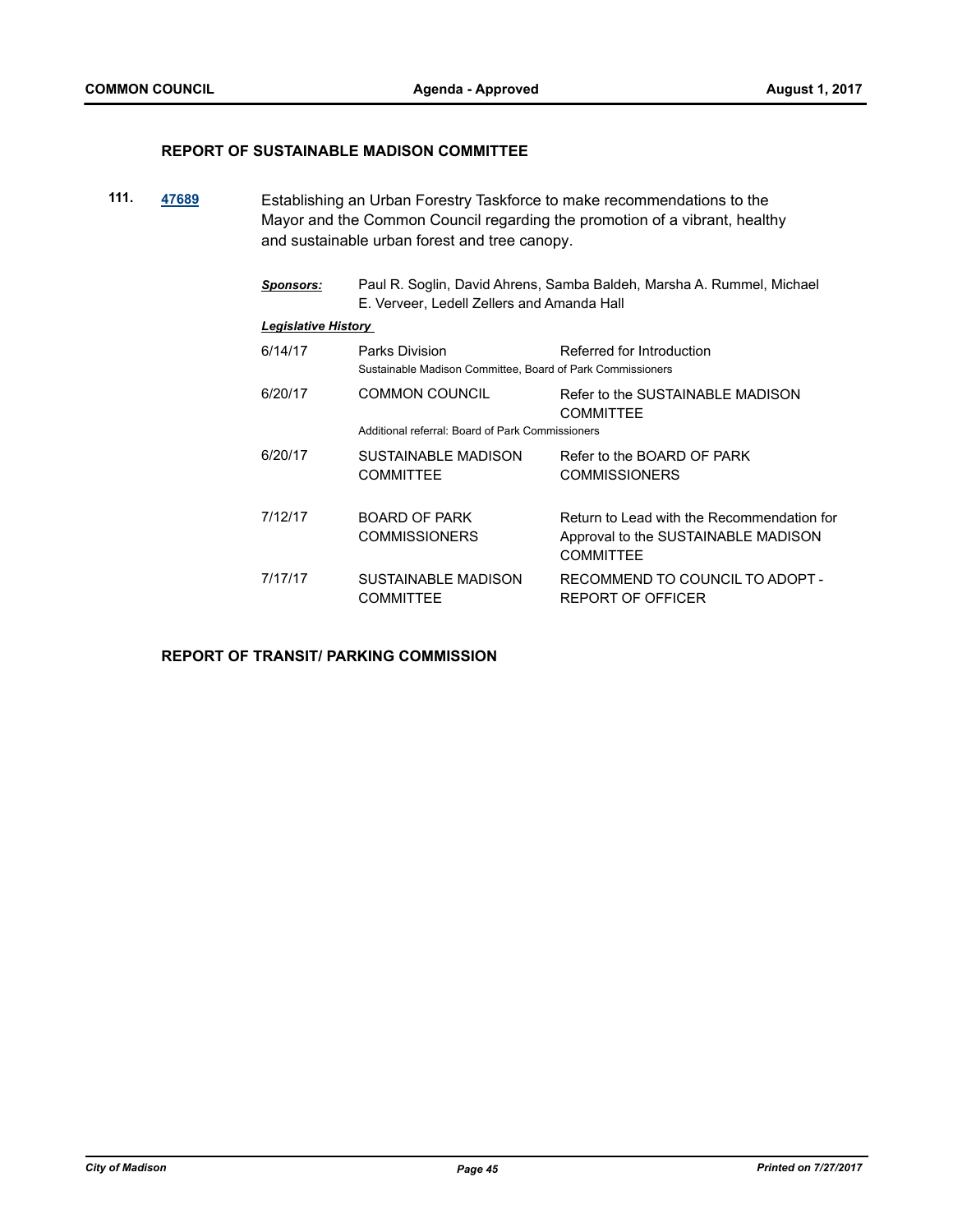| 112. | 46817 |                                  | Areas and establish a bail deposit for violation thereof.        | SUBSTITUTE Repealing Section 12.76(4)(f), renumbering Section 12.76(4)(g)<br>to (f), creating Section 12.793, amending Sections 12.128(14), 12.141(1),<br>12.145(3)(c) and 1.08(3)(a) of the Madison General Ordinances to prohibit<br>moped parking on the public sidewalk and terrace area except in Moped Parking |
|------|-------|----------------------------------|------------------------------------------------------------------|----------------------------------------------------------------------------------------------------------------------------------------------------------------------------------------------------------------------------------------------------------------------------------------------------------------------|
|      |       | <b>Sponsors:</b><br>Attachments: | Zach Wood<br><b>Substitute</b>                                   | Ledell Zellers, Rebecca Kemble, Paul R. Soglin, Michael E. Verveer and                                                                                                                                                                                                                                               |
|      |       |                                  | <b>Version 1</b>                                                 |                                                                                                                                                                                                                                                                                                                      |
|      |       |                                  | <b>Version 1 Map</b>                                             |                                                                                                                                                                                                                                                                                                                      |
|      |       |                                  |                                                                  | Public Comment as of 04.20.17 for 04.25.17 PBMVC on Moped Ordinance.pdf                                                                                                                                                                                                                                              |
|      |       |                                  |                                                                  | Final Report of Ad Hoc Committee on Moped Parking dated 7.26.12                                                                                                                                                                                                                                                      |
|      |       |                                  | Public Comment as of 5.10.17                                     |                                                                                                                                                                                                                                                                                                                      |
|      |       |                                  | Public Comments as of 6.7.17                                     |                                                                                                                                                                                                                                                                                                                      |
|      |       |                                  | <b>Public Comment.Strawser</b>                                   |                                                                                                                                                                                                                                                                                                                      |
|      |       |                                  | <b>Privilege in Streets Memo.7.3.17</b>                          |                                                                                                                                                                                                                                                                                                                      |
|      |       |                                  | <b>Moped Parking Policy</b>                                      |                                                                                                                                                                                                                                                                                                                      |
|      |       |                                  | <b>Map of Zoning Districts</b>                                   |                                                                                                                                                                                                                                                                                                                      |
|      |       |                                  | <b>Moped Info Brochure</b>                                       |                                                                                                                                                                                                                                                                                                                      |
|      |       |                                  | Moped.Motorcycle Parking Map                                     |                                                                                                                                                                                                                                                                                                                      |
|      |       |                                  | Sammataro memo dated 7.10.17.pdf                                 |                                                                                                                                                                                                                                                                                                                      |
|      |       | Legislative History              |                                                                  |                                                                                                                                                                                                                                                                                                                      |
|      |       | 4/11/17                          | Attorney's Office/Approval                                       | Referred for Introduction                                                                                                                                                                                                                                                                                            |
|      |       |                                  | Group<br>Downtown Coordinating Committee                         | Transit and Parking Commission, Pedestrian/Bicycle/Motor Vehicle Commission,                                                                                                                                                                                                                                         |
|      |       | 4/18/17                          | <b>COMMON COUNCIL</b>                                            | Refer to the TRANSIT AND PARKING<br><b>COMMISSION</b>                                                                                                                                                                                                                                                                |
|      |       |                                  | Coordinating Committee.                                          | Additional referral to Pedestrian/Bicycle/Motor Vehicle Commission, Downtown                                                                                                                                                                                                                                         |
|      |       | 4/18/17                          | TRANSIT AND PARKING<br><b>COMMISSION</b>                         | Refer to the<br>PEDESTRIAN/BICYCLE/MOTOR VEHICLE<br><b>COMMISSION</b>                                                                                                                                                                                                                                                |
|      |       | 4/18/17                          | <b>TRANSIT AND PARKING</b><br><b>COMMISSION</b>                  | Refer to the DOWNTOWN COORDINATING<br><b>COMMITTEE</b>                                                                                                                                                                                                                                                               |
|      |       | 4/20/17                          | <b>DOWNTOWN</b><br><b>COORDINATING</b><br><b>COMMITTEE</b>       | Return to Lead with the Recommendation for<br>Approval to the TRANSIT AND PARKING<br><b>COMMISSION</b>                                                                                                                                                                                                               |
|      |       | 4/25/17                          | PEDESTRIAN/BICYCLE/M<br><b>OTOR VEHICLE</b><br><b>COMMISSION</b> | Return to Lead with the Recommendation for<br>Approval to the TRANSIT AND PARKING<br><b>COMMISSION</b>                                                                                                                                                                                                               |
|      |       | 7/12/17                          | TRANSIT AND PARKING<br><b>COMMISSION</b>                         | RECOMMEND TO COUNCIL TO ADOPT -<br>REPORT OF OFFICER                                                                                                                                                                                                                                                                 |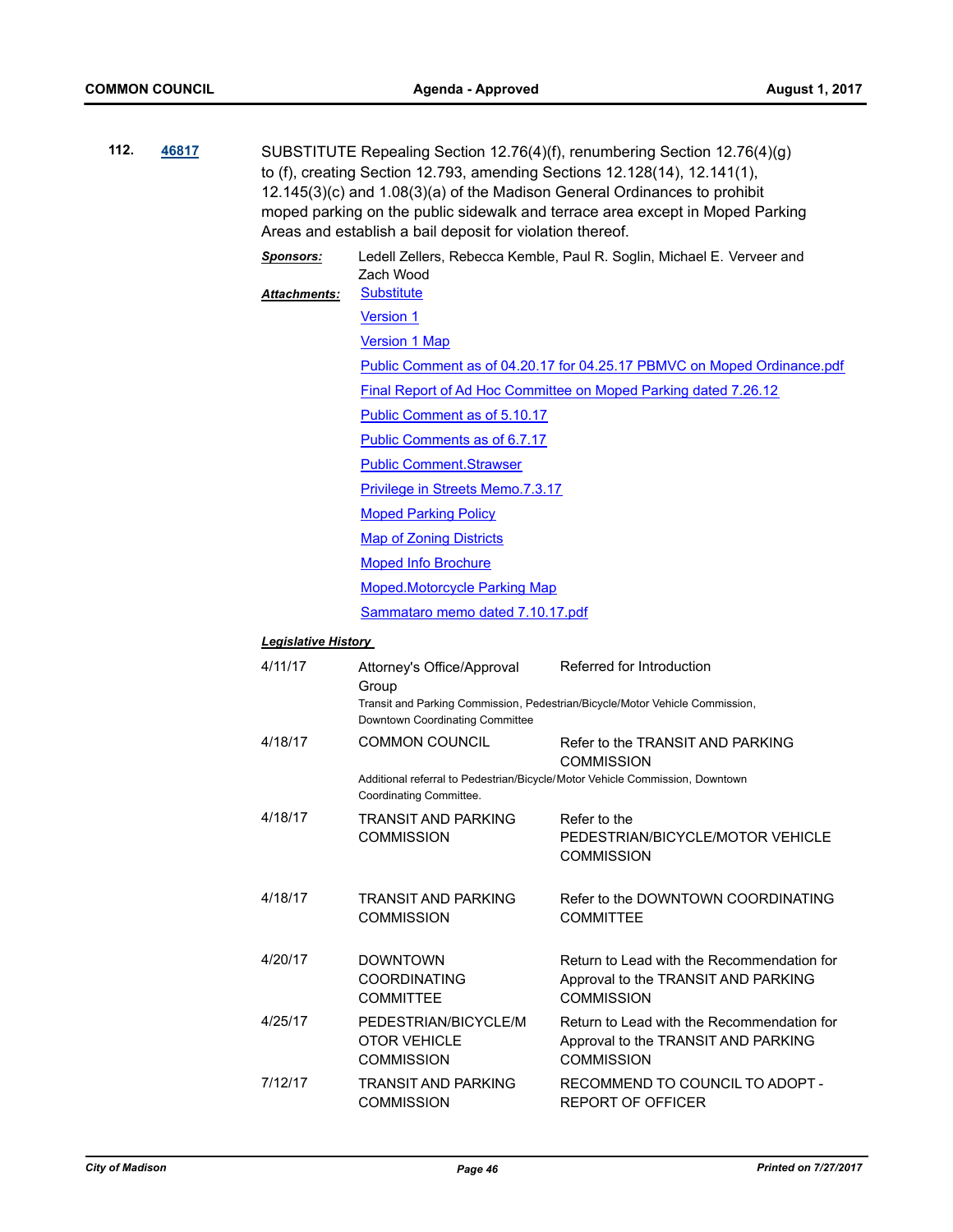**113. [47861](http://madison.legistar.com/gateway.aspx?m=l&id=/matter.aspx?key=51809)** Authorizing the Mayor and the City Clerk to enter into agreements with Circle Graphics, Inc. and Madison Graphics Company for transit advertising design, production, installation and removal services. These contracts are for a period of two (2) years with three one (1) year options by mutual agreement of the parties. *Sponsors:* David Ahrens *Legislative History*  6/30/17 Metro Transit Referred for Introduction Transit and Parking Commission 7/11/17 COMMON COUNCIL Refer to the TRANSIT AND PARKING **COMMISSION** 7/12/17 TRANSIT AND PARKING **COMMISSION** RECOMMEND TO COUNCIL TO ADOPT - REPORT OF OFFICER

7/24/17 FINANCE COMMITTEE Return to Lead with the Recommendation for Approval to the TRANSIT AND PARKING **COMMISSION** 

#### **REPORT OF URBAN DESIGN COMMISSION**

**114. [46508](http://madison.legistar.com/gateway.aspx?m=l&id=/matter.aspx?key=50522)** CHARTER Creating Section 31.046(2)(c) of the Madison General Ordinances to create a new permit system to allow portable, sandwich-board style signs in the public right-of-way.

| Sponsors:    | Marsha A. Rummel and Michael E. Verveer |
|--------------|-----------------------------------------|
| Attachments: | <b>Body</b>                             |

[CharterOrdinanceReport062817.pdf](http://madison.legistar.com/gateway.aspx?M=F&ID=26166981-89ed-43b9-b02a-d91b83398f00.pdf)

#### *Legislative History*

| 3/10/17 | Attorney's Office/Approval<br>Group<br>Urban Design Commission                                                           | Referred for Introduction                                                                                                    |
|---------|--------------------------------------------------------------------------------------------------------------------------|------------------------------------------------------------------------------------------------------------------------------|
| 3/21/17 | <b>COMMON COUNCIL</b>                                                                                                    | Refer to the URBAN DESIGN COMMISSION                                                                                         |
| 5/24/17 | URBAN DESIGN<br><b>COMMISSION</b>                                                                                        | Refer to the URBAN DESIGN COMMISSION                                                                                         |
| 5/25/17 | DISABILITY RIGHTS<br><b>COMMISSION</b>                                                                                   | Return to Lead with the Recommendation for<br>Approval to the URBAN DESIGN<br><b>COMMISSION</b>                              |
| 6/7/17  | <b>URBAN DESIGN</b><br><b>COMMISSION</b><br>forward. She asked if the Commission had any thoughts or questions to share. | Refer to the URBAN DESIGN COMMISSION<br>Ald. Rummel spoke to the Commission on the work she has done to bring this ordinance |

Sandwich boards are currently illegal; this is a way to make them legal and respects

other competing interests on the street. Al Martin then stated that sandwich boards are legal on private property and require a sign permit.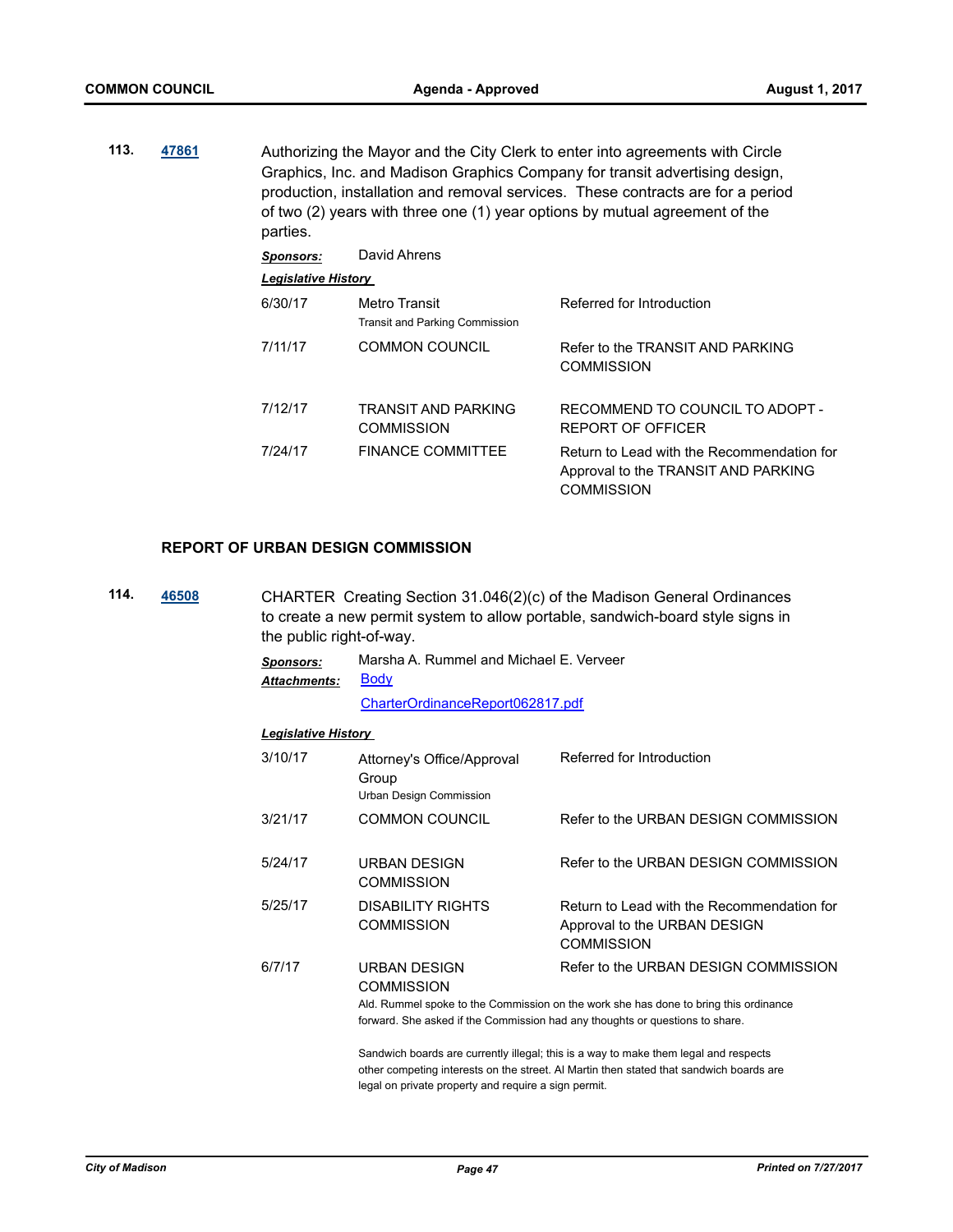|      |       | 6/28/17                                  | <b>URBAN DESIGN</b><br><b>COMMISSION</b>                                                                                                              | RECOMMEND TO COUNCIL TO ADOPT<br>(14 VOTES REQUIRED) - REPORT OF<br><b>OFFICER</b>              |  |  |  |
|------|-------|------------------------------------------|-------------------------------------------------------------------------------------------------------------------------------------------------------|-------------------------------------------------------------------------------------------------|--|--|--|
| 115. | 46509 | signs.                                   | Amending Section 31.046(2) of the Madison General Ordinances to allow<br>portable signs on public sidewalks and modify the allowable size of portable |                                                                                                 |  |  |  |
|      |       | <b>Sponsors:</b><br><u> Attachments:</u> | Marsha A. Rummel and Michael E. Verveer<br>OrdinanceReport062817.pdf                                                                                  |                                                                                                 |  |  |  |
|      |       | <b>Legislative History</b>               |                                                                                                                                                       |                                                                                                 |  |  |  |
|      |       | 3/10/17                                  | Attorney's Office/Approval<br>Group<br>Urban Design Commission                                                                                        | Referred for Introduction                                                                       |  |  |  |
|      |       | 3/21/17                                  | <b>COMMON COUNCIL</b>                                                                                                                                 | Refer to the URBAN DESIGN COMMISSION                                                            |  |  |  |
|      |       | 4/18/17                                  | <b>COMMON COUNCIL</b>                                                                                                                                 | Refer to the<br>PEDESTRIAN/BICYCLE/MOTOR VEHICLE<br><b>COMMISSION</b>                           |  |  |  |
|      |       |                                          | Additional referral to Disability Rights Commission.                                                                                                  |                                                                                                 |  |  |  |
|      |       | 4/19/17                                  | URBAN DESIGN<br><b>COMMISSION</b>                                                                                                                     | Refer to the DISABILITY RIGHTS<br><b>COMMISSION</b>                                             |  |  |  |
|      |       | 4/25/17                                  | PEDESTRIAN/BICYCLE/M<br><b>OTOR VEHICLE</b><br><b>COMMISSION</b>                                                                                      | Return to Lead with the Following<br>Recommendation(s) to the URBAN DESIGN<br><b>COMMISSION</b> |  |  |  |
|      |       | 4/27/17                                  | <b>DISABILITY RIGHTS</b><br><b>COMMISSION</b>                                                                                                         | Table                                                                                           |  |  |  |
|      |       | 5/24/17                                  | <b>URBAN DESIGN</b><br><b>COMMISSION</b>                                                                                                              | Refer to the URBAN DESIGN COMMISSION                                                            |  |  |  |
|      |       | 5/25/17                                  | <b>DISABILITY RIGHTS</b><br><b>COMMISSION</b>                                                                                                         | Return to Lead with the Recommendation for<br>Approval to the URBAN DESIGN<br><b>COMMISSION</b> |  |  |  |
|      |       | 6/7/17                                   | URBAN DESIGN<br><b>COMMISSION</b>                                                                                                                     | Refer to the URBAN DESIGN COMMISSION                                                            |  |  |  |
|      |       | 6/28/17                                  | <b>URBAN DESIGN</b><br><b>COMMISSION</b>                                                                                                              | RECOMMEND TO COUNCIL TO ADOPT -<br><b>REPORT OF OFFICER</b>                                     |  |  |  |

# **REPORT OF WATER UTILITY BOARD**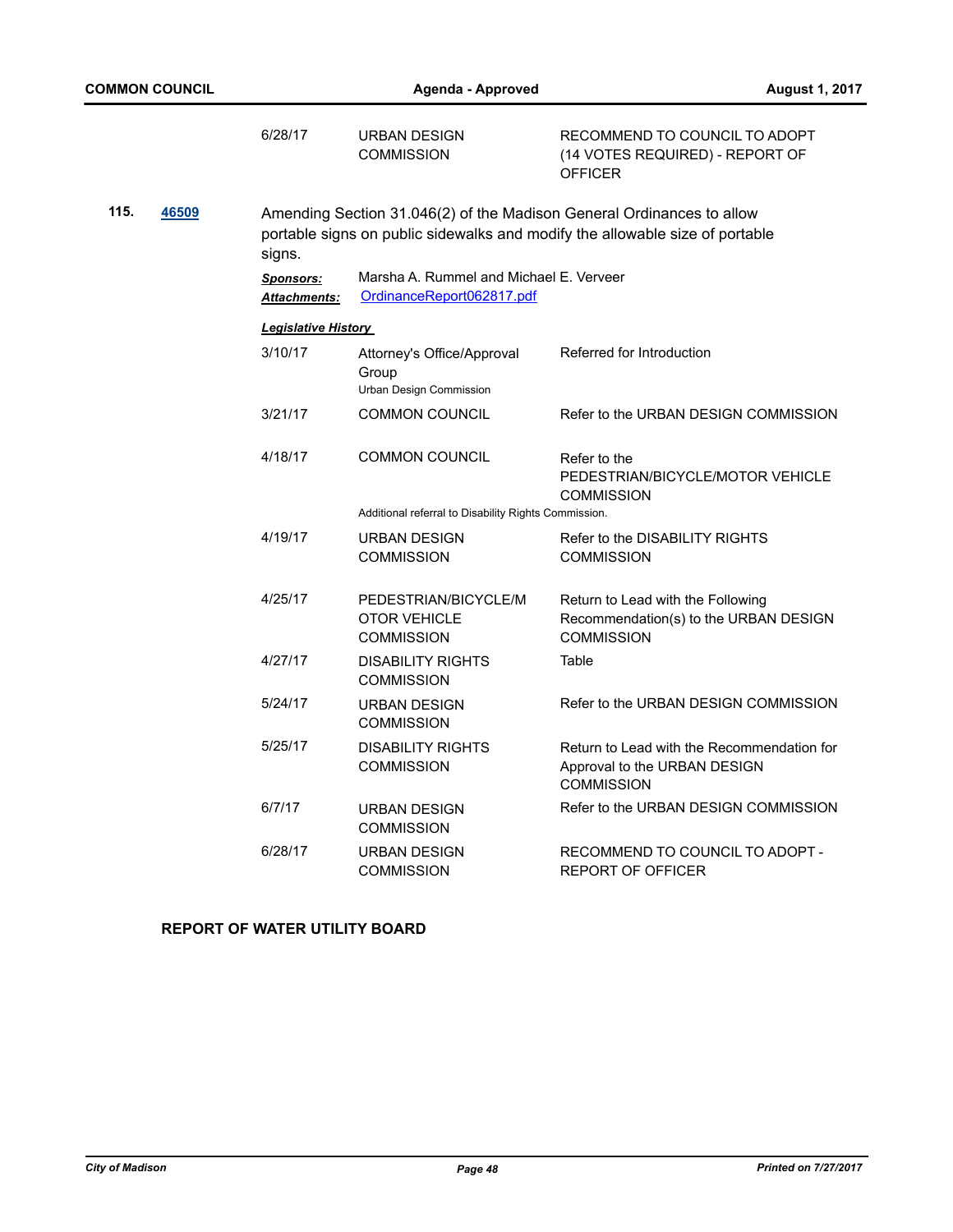**116. [47895](http://madison.legistar.com/gateway.aspx?m=l&id=/matter.aspx?key=51840)** Authorizing the Mayor and the City Clerk to execute Amendment #4 to the Professional Services Agreement with Mead and Hunt Inc. for public participation support, the preparation of final construction drawings and specifications, permitting, bidding, and construction administration for additional design and construction administration services for the Water Utility Operations Center located at 110 S. Paterson Street. And amending the adopted 2017 capital budget to provide a net-neutral transfer of \$83,000 of revenue bond funding from the Water Utility's Facility Improvements capital program and \$267,000 of revenue bond funding from the Water Utility's Pump Station Improvement capital program to provide the necessary \$350,000 of additional funding for Amendment #4 and other anticipated costs to the Paterson Street Operations Center Remodel project.

| David Ahrens<br><b>Sponsors:</b> |
|----------------------------------|
|----------------------------------|

*Legislative History* 

| 7/11/17 | <b>Water Utility</b><br>Water Utility Board, Finance Committee | Referred for Introduction                                                         |
|---------|----------------------------------------------------------------|-----------------------------------------------------------------------------------|
| 7/18/17 | COMMON COUNCIL<br>Additional referral to Finance Committee.    | Refer to the WATER UTILITY BOARD                                                  |
| 7/18/17 | WATER UTILITY BOARD                                            | Refer to the FINANCE COMMITTEE                                                    |
| 7/24/17 | <b>FINANCE COMMITTEE</b><br>RECUSED: Ald. Eskrich              | Return to Lead with the Recommendation for<br>Approval to the WATER UTILITY BOARD |
|         | Eskrich ; Absent Verveer ; Non-voting Soglin                   | Roll Call Vote 4-0: Ayes: Rummel, Wood, Harrington-McKinney, Skidmore ; Recused:  |
| 7/25/17 | <b>WATER UTILITY BOARD</b>                                     | RECOMMEND TO COUNCIL TO ADOPT<br>(15 VOTES REQUIRED) - REPORT OF<br>OFFICER       |

# **INTRODUCTION OF NEW BUSINESS FOR REFERRAL WITHOUT DEBATE**

#### **ORDINANCES**

**117. [48110](http://madison.legistar.com/gateway.aspx?m=l&id=/matter.aspx?key=52034)** Adopting and confirming the Agreement between the City of Madison and the Association of Madison Fire Supervisors (AMFS) for the period January 1, 2016 to December 31, 2017.

> *Sponsors:* Paul R. Soglin *Attachments:* [Labor/Management Report](http://madison.legistar.com/gateway.aspx?M=F&ID=f6cda823-9e84-4f38-bb29-ba9f19184e45.doc)

#### *Legislative History*

7/19/17 Attorney's Office/Approval Group Referred for Introduction Finance Committee (8/7/17), Common Council (9/5/17)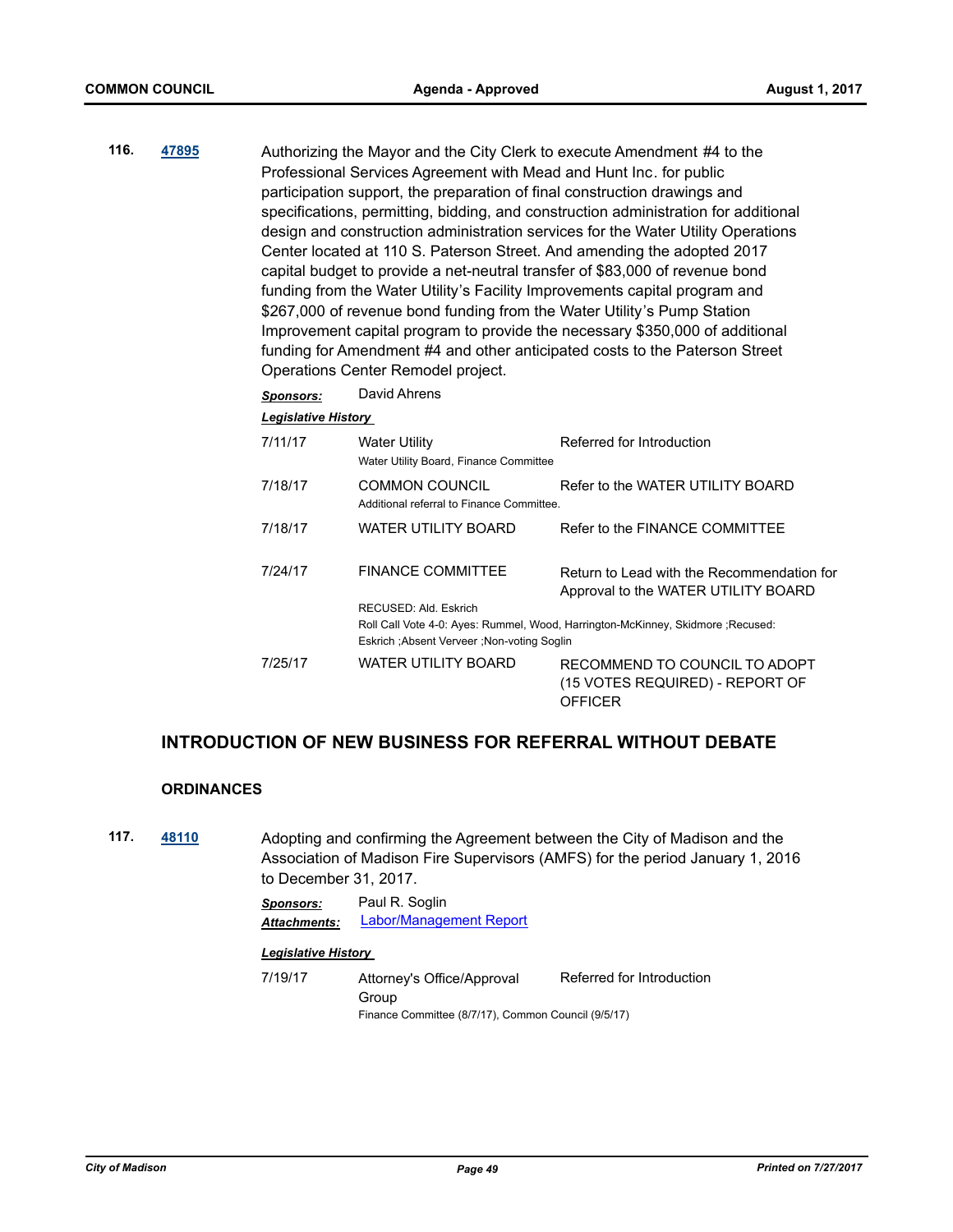| 118.          | 48136        | Creating Section 28.022 -- 00292 of the Madison General Ordinances to change<br>the zoning of property located at 204 Bernard Court, 8th Aldermanic District,<br>from TR-U2 (Traditional Residential - Urban 2) District to CI (Campus<br>Institutional) District. |                                                                                           |                                                                                                                                                                                                                                                                                                                             |  |
|---------------|--------------|--------------------------------------------------------------------------------------------------------------------------------------------------------------------------------------------------------------------------------------------------------------------|-------------------------------------------------------------------------------------------|-----------------------------------------------------------------------------------------------------------------------------------------------------------------------------------------------------------------------------------------------------------------------------------------------------------------------------|--|
|               |              | <b>Sponsors:</b>                                                                                                                                                                                                                                                   | <b>Planning Division</b>                                                                  |                                                                                                                                                                                                                                                                                                                             |  |
|               |              | <b>Legislative History</b>                                                                                                                                                                                                                                         |                                                                                           |                                                                                                                                                                                                                                                                                                                             |  |
|               |              | 7/21/17                                                                                                                                                                                                                                                            | Attorney's Office                                                                         | Referred for Introduction<br>Plan Commission; Public Hearings: Plan Commission 8/28/17, Common Council 9/5/17                                                                                                                                                                                                               |  |
| 119.          | <u>48163</u> | Amending Sections 27.03(2), 27.05(1) and 27.05(2)(f) of the Madison General<br>Ordinances to clarify a property owner's responsibility over the adjoining<br>terrace.                                                                                              |                                                                                           |                                                                                                                                                                                                                                                                                                                             |  |
|               |              | <b>Sponsors:</b>                                                                                                                                                                                                                                                   |                                                                                           | Samba Baldeh, Mark Clear, Denise DeMarb and Michael E. Verveer                                                                                                                                                                                                                                                              |  |
|               |              | <b>Legislative History</b>                                                                                                                                                                                                                                         |                                                                                           |                                                                                                                                                                                                                                                                                                                             |  |
|               |              | 7/24/17                                                                                                                                                                                                                                                            | Attorney's Office/Approval<br>Group<br>Board                                              | Referred for Introduction<br>Board of Public Works, Building Code, Fire Code, Conveyance Code, Licensing Appeals                                                                                                                                                                                                            |  |
| 120.<br>48226 |              |                                                                                                                                                                                                                                                                    | to approve an Amended Specific Implementation Plan.                                       | Creating Section 28.022 - 00293 of the Madison General Ordinances to amend<br>a Planned Development District at property located at 550 Junction Road, 9th<br>Aldermanic District and to approve an Amended General Development Plan,<br>and creating Section 28.022 - 00294 to amend a Planned Development District        |  |
|               |              | <b>Sponsors:</b>                                                                                                                                                                                                                                                   | <b>Planning Division</b>                                                                  |                                                                                                                                                                                                                                                                                                                             |  |
|               |              | <b>Legislative History</b>                                                                                                                                                                                                                                         |                                                                                           |                                                                                                                                                                                                                                                                                                                             |  |
|               |              | 7/25/17                                                                                                                                                                                                                                                            | Attorney's Office/Approval<br>Group<br>Plan Commission (8/28/17), Common Council (9/5/17) | Referred for Introduction                                                                                                                                                                                                                                                                                                   |  |
| 121.          | 48227        |                                                                                                                                                                                                                                                                    | multi-use site proposed to occur all in TE zoning.                                        | Creating Section 28.022 - 00295 of the Madison General Ordinances to change<br>the zoning of property located at 2114 Winnebago Street, 6th Aldermanic<br>District, from TSS (Traditional Shopping Street) District to TE (Traditional<br>Employment) District to rezone portion of property as part of a three-lot planned |  |
|               |              | <b>Sponsors:</b>                                                                                                                                                                                                                                                   | Planning Division                                                                         |                                                                                                                                                                                                                                                                                                                             |  |
|               |              | Legislative History                                                                                                                                                                                                                                                |                                                                                           |                                                                                                                                                                                                                                                                                                                             |  |
|               |              | 7/25/17                                                                                                                                                                                                                                                            | Attorney's Office/Approval<br>Group<br>Plan Commission (8/28/17), Common Council (9/5/17) | Referred for Introduction                                                                                                                                                                                                                                                                                                   |  |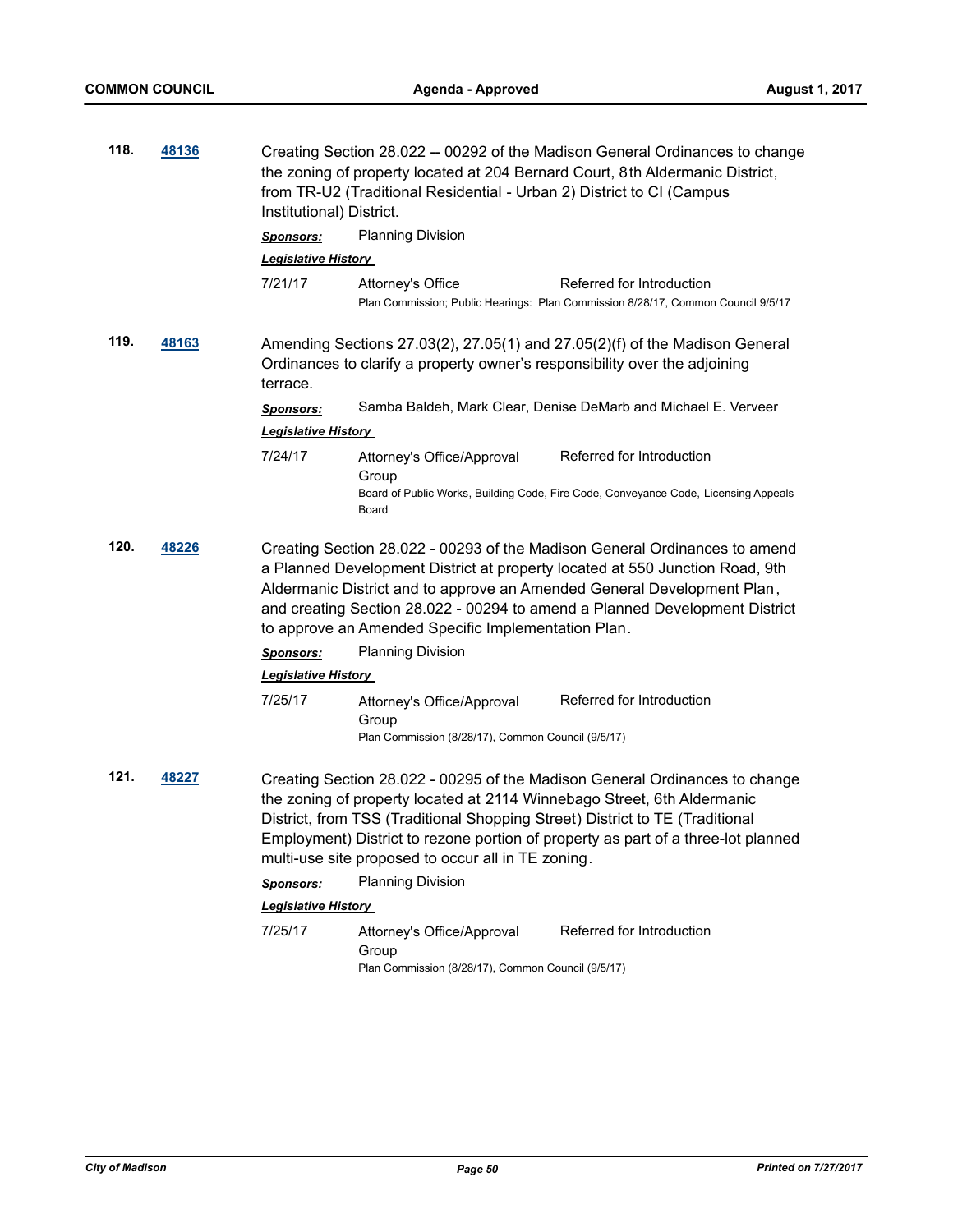| 122.                                                                                                                                            | 48228              | Creating Section 28.022 - 00296, Section 28.022 - 00297 and Section 28.022 -<br>00298 of the Madison General Ordinances to change the zoning of properties<br>located at 645-703 South Point Road, 9th Aldermanic District, from Temp A<br>(Temporary Agriculture) District to TR-C3 (Traditional Residential - Consistent<br>District 3) District, TR-P (Traditional Residential - Planned) District, and CC-T<br>(Commercial Corridor - Transitional) District. |                                                                                           |                                                                                                                                                                                                                                                                                                                     |  |  |
|-------------------------------------------------------------------------------------------------------------------------------------------------|--------------------|-------------------------------------------------------------------------------------------------------------------------------------------------------------------------------------------------------------------------------------------------------------------------------------------------------------------------------------------------------------------------------------------------------------------------------------------------------------------|-------------------------------------------------------------------------------------------|---------------------------------------------------------------------------------------------------------------------------------------------------------------------------------------------------------------------------------------------------------------------------------------------------------------------|--|--|
|                                                                                                                                                 |                    | <b>Sponsors:</b>                                                                                                                                                                                                                                                                                                                                                                                                                                                  | <b>Planning Division</b>                                                                  |                                                                                                                                                                                                                                                                                                                     |  |  |
|                                                                                                                                                 |                    | <b>Legislative History</b>                                                                                                                                                                                                                                                                                                                                                                                                                                        |                                                                                           |                                                                                                                                                                                                                                                                                                                     |  |  |
|                                                                                                                                                 |                    | 7/25/17                                                                                                                                                                                                                                                                                                                                                                                                                                                           | Attorney's Office/Approval<br>Group<br>Plan Commission (8/28/17), Common Council (9/5/17) | Referred for Introduction                                                                                                                                                                                                                                                                                           |  |  |
| 123.<br>48229<br>Aldermanic District and to approve an Amended General Development Plan,<br>to approve an Amended Specific Implementation Plan. |                    |                                                                                                                                                                                                                                                                                                                                                                                                                                                                   |                                                                                           | Creating Section 28.022 - 00299 of the Madison General Ordinances to amend<br>a Planned Development District at property located at 116 Juneberry Drive, 3rd<br>and creating Section 28.022 - 00300 to amend a Planned Development District                                                                         |  |  |
|                                                                                                                                                 |                    | <b>Sponsors:</b>                                                                                                                                                                                                                                                                                                                                                                                                                                                  | <b>Planning Division</b>                                                                  |                                                                                                                                                                                                                                                                                                                     |  |  |
|                                                                                                                                                 |                    | <b>Legislative History</b>                                                                                                                                                                                                                                                                                                                                                                                                                                        |                                                                                           |                                                                                                                                                                                                                                                                                                                     |  |  |
|                                                                                                                                                 |                    | 7/25/17                                                                                                                                                                                                                                                                                                                                                                                                                                                           | Attorney's Office/Approval<br>Group<br>Plan Commission (8/28/17), Common Council (9/5/17) | Referred for Introduction                                                                                                                                                                                                                                                                                           |  |  |
| 124.                                                                                                                                            | 48230              |                                                                                                                                                                                                                                                                                                                                                                                                                                                                   | Implementation Plan) District.                                                            | Creating Section 28.022 - 00301 and Section 28.022 - 00302 of the Madison<br>General Ordinances to change the zoning of property located at 130 E. Gilman<br>Street, 2nd Aldermanic District, from DR-1 (Downtown Residential 1) District to<br>PD(GDP-SIP) (Planned Development (General Development Plan-Specific |  |  |
|                                                                                                                                                 |                    | Sponsors:                                                                                                                                                                                                                                                                                                                                                                                                                                                         | <b>Planning Division</b>                                                                  |                                                                                                                                                                                                                                                                                                                     |  |  |
|                                                                                                                                                 |                    | <b>Legislative History</b>                                                                                                                                                                                                                                                                                                                                                                                                                                        |                                                                                           |                                                                                                                                                                                                                                                                                                                     |  |  |
|                                                                                                                                                 |                    | 7/25/17                                                                                                                                                                                                                                                                                                                                                                                                                                                           | Attorney's Office/Approval<br>Group<br>Plan Commission (8/28/17), Common Council (9/5/17) | Referred for Introduction                                                                                                                                                                                                                                                                                           |  |  |
|                                                                                                                                                 | <b>RESOLUTIONS</b> |                                                                                                                                                                                                                                                                                                                                                                                                                                                                   |                                                                                           |                                                                                                                                                                                                                                                                                                                     |  |  |
| 125.                                                                                                                                            | 48108              | Sponsors:                                                                                                                                                                                                                                                                                                                                                                                                                                                         | other planning analysis tools<br>Mark Clear and David Ahrens                              | Authorizing, on behalf of the Madison Area Transportation Planning Board - An<br>MPO, the sole source purchase of transportation planning services from Fehr &<br>Peers to develop a strategic plan for improving the MPO's travel model and                                                                        |  |  |
|                                                                                                                                                 |                    | <b>Legislative History</b>                                                                                                                                                                                                                                                                                                                                                                                                                                        |                                                                                           |                                                                                                                                                                                                                                                                                                                     |  |  |
|                                                                                                                                                 |                    |                                                                                                                                                                                                                                                                                                                                                                                                                                                                   |                                                                                           |                                                                                                                                                                                                                                                                                                                     |  |  |

7/18/17 Department of Planning and Community and Economic Development Referred for Introduction Finance Committee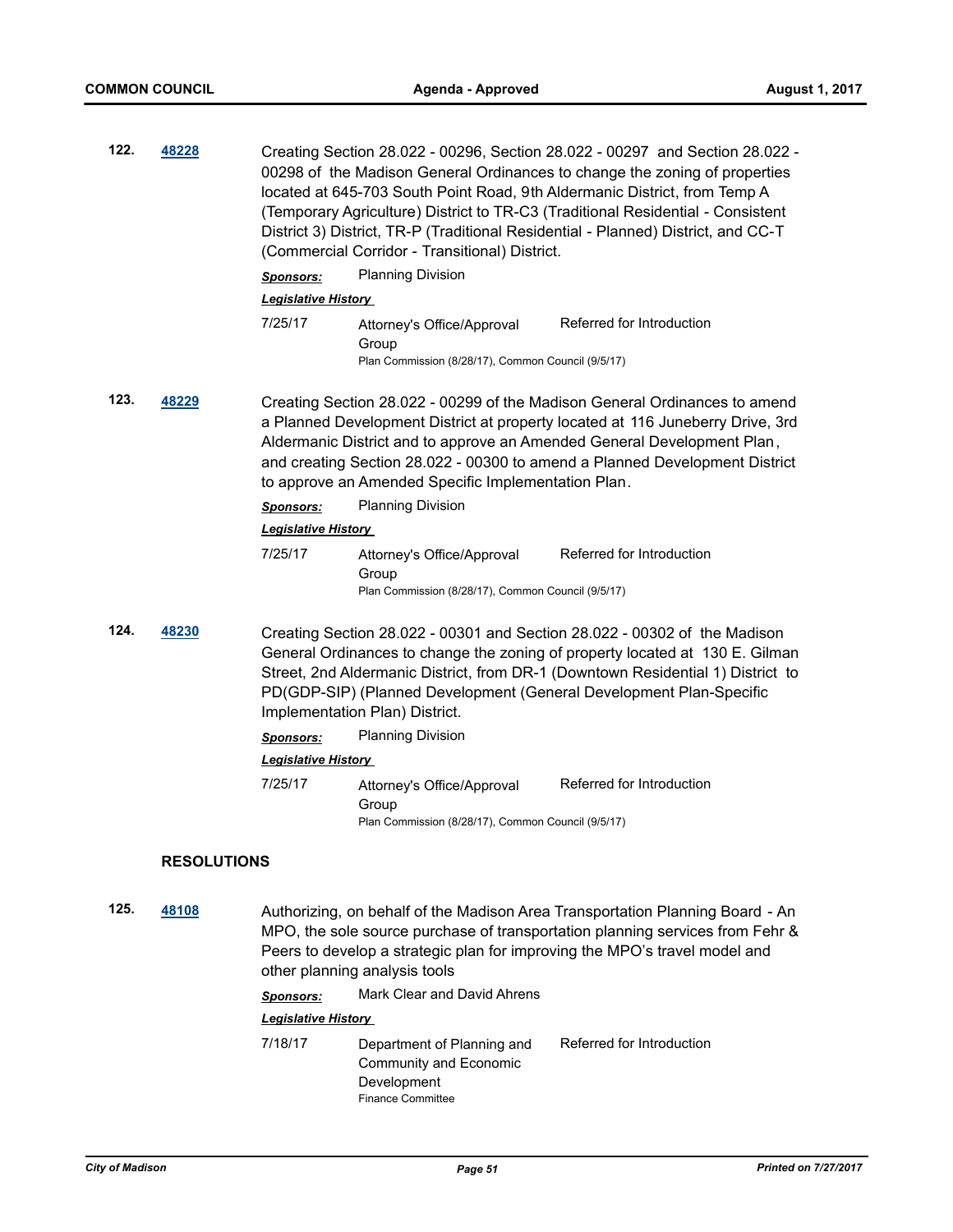| 126. | 48160        |                                         | Authorizing the Mayor and City Clerk to enter into a contract for Purchase of<br>Services (Architect) with TBD Architects, Inc. to provide professional<br>architectural and engineering design services and construction administration<br>services for the design and construction of the Public Health Offices Remodel<br>in the City-County Building.                                               |                                                                                                                                                                                                                                                                                                                   |  |  |
|------|--------------|-----------------------------------------|---------------------------------------------------------------------------------------------------------------------------------------------------------------------------------------------------------------------------------------------------------------------------------------------------------------------------------------------------------------------------------------------------------|-------------------------------------------------------------------------------------------------------------------------------------------------------------------------------------------------------------------------------------------------------------------------------------------------------------------|--|--|
|      |              | <b>Sponsors:</b>                        | Matthew J. Phair and Michael E. Verveer                                                                                                                                                                                                                                                                                                                                                                 |                                                                                                                                                                                                                                                                                                                   |  |  |
|      |              | <b>Legislative History</b>              |                                                                                                                                                                                                                                                                                                                                                                                                         |                                                                                                                                                                                                                                                                                                                   |  |  |
|      |              | 7/24/17                                 | <b>Engineering Division</b><br>(8/10/2017)                                                                                                                                                                                                                                                                                                                                                              | Referred for Introduction<br>Board of Public Works (8/23/2017), Board of Health for Madison and Dane County                                                                                                                                                                                                       |  |  |
| 127. | <u>48173</u> | Water Utility.                          |                                                                                                                                                                                                                                                                                                                                                                                                         | A Resolution authorizing the sole source purchase of services from GHD, Inc.<br>for strategic and tactical asset management planning purposes for Madison                                                                                                                                                         |  |  |
|      |              | <b>Sponsors:</b>                        | David Ahrens and Arvina Martin                                                                                                                                                                                                                                                                                                                                                                          |                                                                                                                                                                                                                                                                                                                   |  |  |
|      |              | <b>Legislative History</b>              |                                                                                                                                                                                                                                                                                                                                                                                                         |                                                                                                                                                                                                                                                                                                                   |  |  |
|      |              | 7/24/17                                 | <b>Water Utility</b><br>Water Utility Board, Finance Committee                                                                                                                                                                                                                                                                                                                                          | Referred for Introduction                                                                                                                                                                                                                                                                                         |  |  |
| 128. | 48174        | 1st Street project.<br><b>Sponsors:</b> | Approving the roadway geometry for East Johnson Street from Baldwin Street<br>to First Street (2nd and 12th AD), authorizing to execute an Amendment to the<br>contract with the design consultant, and Amending the 2017 Engineering Major<br>Streets Capital Budget to transfer \$140,000 of GO Borrowing from the Mckee<br>Road (CTH PD) Improvements project to the East Johnson Street: Baldwin to |                                                                                                                                                                                                                                                                                                                   |  |  |
|      |              | Attachments:                            | <b>Ledell Zellers</b><br><b>East Johnson St Exhibit.pdf</b>                                                                                                                                                                                                                                                                                                                                             |                                                                                                                                                                                                                                                                                                                   |  |  |
|      |              |                                         | East Johnson St Geometrics.pdf                                                                                                                                                                                                                                                                                                                                                                          |                                                                                                                                                                                                                                                                                                                   |  |  |
|      |              |                                         | <b>East Johnson St Typicals.pdf</b>                                                                                                                                                                                                                                                                                                                                                                     |                                                                                                                                                                                                                                                                                                                   |  |  |
|      |              | <u> Legislative History</u>             |                                                                                                                                                                                                                                                                                                                                                                                                         |                                                                                                                                                                                                                                                                                                                   |  |  |
|      |              | 7/24/17                                 | <b>Engineering Division</b>                                                                                                                                                                                                                                                                                                                                                                             | Referred for Introduction<br>Finance Committee, Board of Public Works, Pedestrian Bicycle Motor Vehicle Commission                                                                                                                                                                                                |  |  |
| 129. | 48175        |                                         | (CTH PD) Improvement project to the Buckeye Road project.                                                                                                                                                                                                                                                                                                                                               | Approving the roadway geometry for CTH AB - Buckeye Road from Monona<br>Drive to Stoughton Road (15th AD), authorizing an Amendment to the contract<br>with the design consultant, and Amending the 2017 Engineering Major Streets<br>Capital Budget by transferring \$65,000 of GO Borrowing from the McKee Road |  |  |
|      |              | <b>Sponsors:</b>                        | David Ahrens                                                                                                                                                                                                                                                                                                                                                                                            |                                                                                                                                                                                                                                                                                                                   |  |  |
|      |              | Attachments:                            | 2017 07 11 Buckeye Road PIM Exhibit.pdf                                                                                                                                                                                                                                                                                                                                                                 |                                                                                                                                                                                                                                                                                                                   |  |  |
|      |              |                                         | <b>BuckeyeRd Geometrics.pdf</b>                                                                                                                                                                                                                                                                                                                                                                         |                                                                                                                                                                                                                                                                                                                   |  |  |
|      |              |                                         | <b>BuckeyeRd Typicals.pdf</b>                                                                                                                                                                                                                                                                                                                                                                           |                                                                                                                                                                                                                                                                                                                   |  |  |
|      |              | <b>Legislative History</b>              |                                                                                                                                                                                                                                                                                                                                                                                                         |                                                                                                                                                                                                                                                                                                                   |  |  |
|      |              | 7/24/17                                 | <b>Engineering Division</b>                                                                                                                                                                                                                                                                                                                                                                             | Referred for Introduction                                                                                                                                                                                                                                                                                         |  |  |

Finance Committee, Board of Public Works, Pedestrian Bicycle Motor Vehicle Commission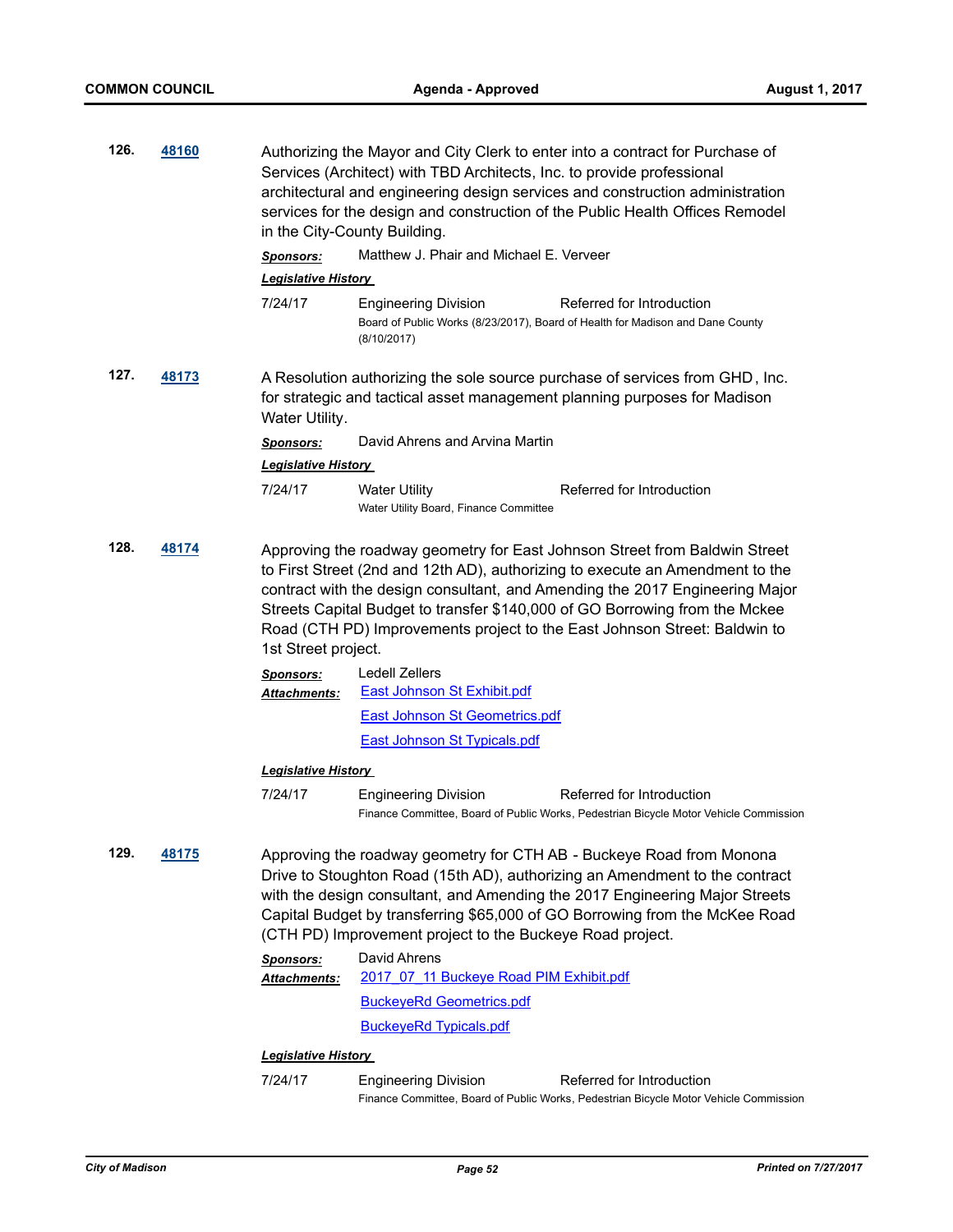| 130.                                       | 48182        |                                                                    | Authorizing the Water Utility General Manager to certify water and sewer bills,<br>assessments, and charges to the 2017 tax rolls of other governmental units for<br>delinquent accounts in those jurisdictions.                                                                                               |                                                                                                                                                                  |  |
|--------------------------------------------|--------------|--------------------------------------------------------------------|----------------------------------------------------------------------------------------------------------------------------------------------------------------------------------------------------------------------------------------------------------------------------------------------------------------|------------------------------------------------------------------------------------------------------------------------------------------------------------------|--|
|                                            |              | <b>Sponsors:</b>                                                   | David Ahrens                                                                                                                                                                                                                                                                                                   |                                                                                                                                                                  |  |
|                                            |              | <b>Legislative History</b>                                         |                                                                                                                                                                                                                                                                                                                |                                                                                                                                                                  |  |
|                                            |              | 7/24/17                                                            | <b>Water Utility</b><br>Water Utility Board, Finance Committee                                                                                                                                                                                                                                                 | Referred for Introduction                                                                                                                                        |  |
| 131.<br><u>48186</u><br>budgeted for 2017. |              | and commensurate expenditures, which exceed the amounts originally | Authorizing the City of Madison to accept \$550,000 in 2017 Housing Cost<br>Reduction Initiative (HCRI) grant funds from the Wisconsin Department of<br>Administration; and amending the Community Development Division's 2017<br>Adopted Operating Budget as appropriate to recognize the associated revenues |                                                                                                                                                                  |  |
|                                            |              | <b>Sponsors:</b><br><b>Attachments:</b>                            | Samba Baldeh, Maurice S. Cheeks and Matthew J. Phair<br><b>HCRI Memo Approval of Additional Funds</b>                                                                                                                                                                                                          |                                                                                                                                                                  |  |
|                                            |              | <b>Legislative History</b>                                         |                                                                                                                                                                                                                                                                                                                |                                                                                                                                                                  |  |
|                                            |              | 7/24/17                                                            | <b>Community Development</b><br>Division<br>Finance Committee, CDBG Committee                                                                                                                                                                                                                                  | Referred for Introduction                                                                                                                                        |  |
| 132.                                       | <u>48187</u> |                                                                    | various city buildings to the building automation system.                                                                                                                                                                                                                                                      | Authorizing the sole source purchase of services contract with Controlworks for<br>low voltage HVAC controls for the installation and programming of upgrades at |  |
|                                            |              | <b>Sponsors:</b>                                                   | Mark Clear, Denise DeMarb and Sara Eskrich                                                                                                                                                                                                                                                                     |                                                                                                                                                                  |  |
|                                            |              | <b>Legislative History</b>                                         |                                                                                                                                                                                                                                                                                                                |                                                                                                                                                                  |  |
|                                            |              | 7/24/17                                                            | <b>Engineering Division</b><br>Finance Committee (8/7/2017), Board of Public Works (8/23/2017)                                                                                                                                                                                                                 | Referred for Introduction                                                                                                                                        |  |
| 133.                                       | <u>48188</u> |                                                                    | on a permanent basis or until February 1, 2018, whichever is earlier.                                                                                                                                                                                                                                          | Approving an extension of a provisional appointment for Matt Wachter from<br>August 1, 2017 until such time as the position of CDA Executive Director is filled  |  |
|                                            |              | <b>Sponsors:</b>                                                   | Paul R. Soglin                                                                                                                                                                                                                                                                                                 |                                                                                                                                                                  |  |
|                                            |              | <b>Legislative History</b>                                         |                                                                                                                                                                                                                                                                                                                |                                                                                                                                                                  |  |
|                                            |              | 7/24/17                                                            | <b>Human Resources</b><br>Department<br>Finance Committee (8/7/2017), Common Council (9/5/2017)                                                                                                                                                                                                                | Referred for Introduction                                                                                                                                        |  |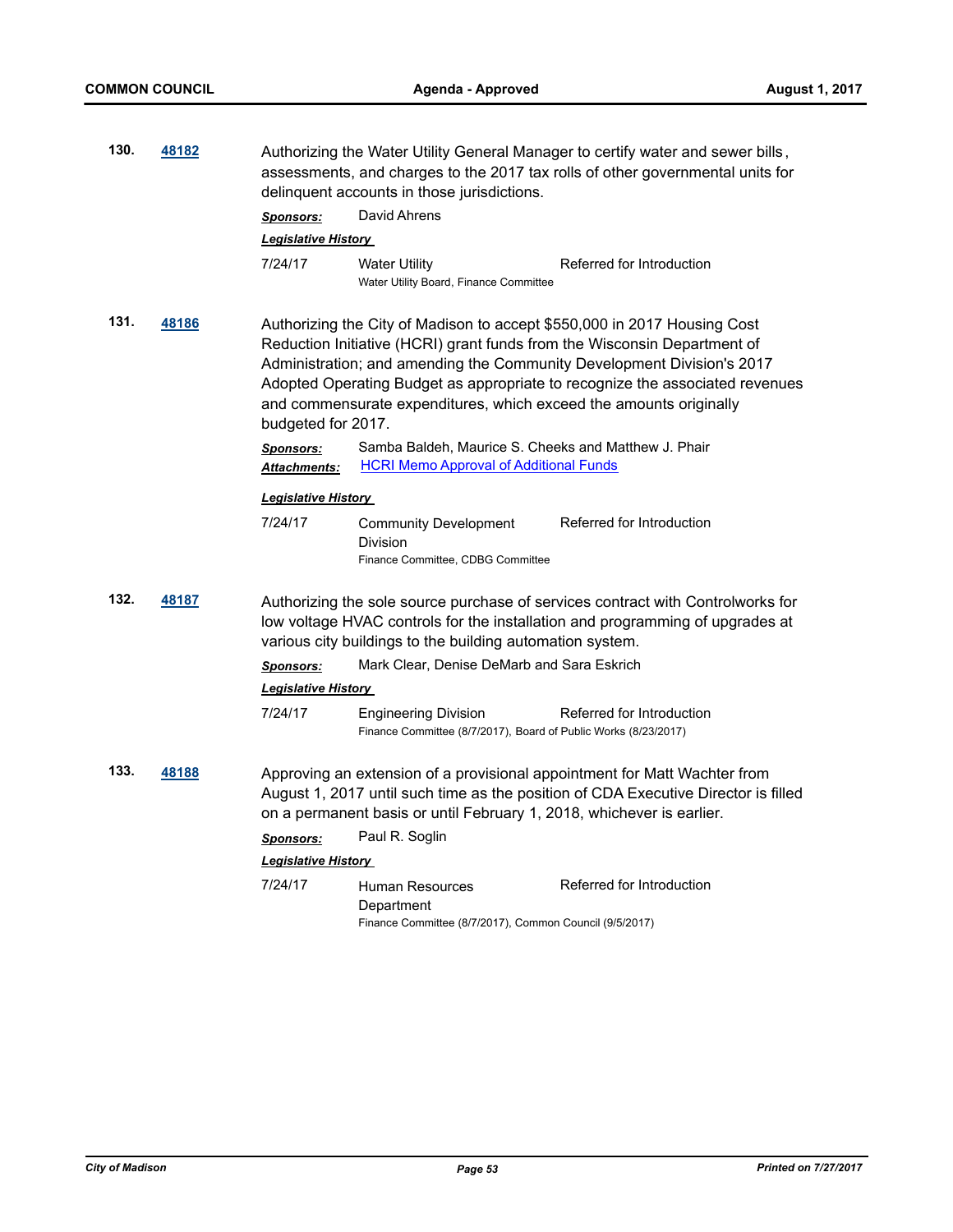| 134. | 48189 | Authorizing the Madison Senior Center, on behalf of the City of Madison, to<br>accept funds in support of the Aging Mastery Program® (AMP); and amending<br>the Community Development Division's Adopted 2017 Operating Budget as<br>appropriate to recognize AMP-associated revenues and commensurate<br>expenditures for 2017-2018. |                                                                                                                                                                                                                                              |                                                                                                                                                                                                                                                                                                                 |  |  |
|------|-------|---------------------------------------------------------------------------------------------------------------------------------------------------------------------------------------------------------------------------------------------------------------------------------------------------------------------------------------|----------------------------------------------------------------------------------------------------------------------------------------------------------------------------------------------------------------------------------------------|-----------------------------------------------------------------------------------------------------------------------------------------------------------------------------------------------------------------------------------------------------------------------------------------------------------------|--|--|
|      |       | <b>Sponsors:</b>                                                                                                                                                                                                                                                                                                                      | Paul R. Soglin and Michael E. Verveer                                                                                                                                                                                                        |                                                                                                                                                                                                                                                                                                                 |  |  |
|      |       | <b>Legislative History</b>                                                                                                                                                                                                                                                                                                            |                                                                                                                                                                                                                                              |                                                                                                                                                                                                                                                                                                                 |  |  |
|      |       | 7/24/17                                                                                                                                                                                                                                                                                                                               | <b>Community Development</b><br><b>Division</b><br><b>Finance Committee</b>                                                                                                                                                                  | Referred for Introduction                                                                                                                                                                                                                                                                                       |  |  |
| 135. | 48190 | <b>Sponsors:</b><br>Attachments:                                                                                                                                                                                                                                                                                                      | provide services using these ETH funds; and amending the Community<br>Development Division's 2017 Adopted Operating Budget as appropriate.<br>Samba Baldeh, Maurice S. Cheeks and Matthew J. Phair<br><b>ETH Memo Approval of Grants.pdf</b> | Authorizing the City of Madison, on behalf of the Dane County Continuum of<br>Care (CoC), to accept an ETH grant award not to exceed \$585,423 from the<br>Wisconsin Department of Administration, and the Mayor and City Clerk to<br>execute agreements with specific Homeless Services Consortium agencies to |  |  |
|      |       | <b>Legislative History</b>                                                                                                                                                                                                                                                                                                            |                                                                                                                                                                                                                                              |                                                                                                                                                                                                                                                                                                                 |  |  |
|      |       | 7/24/17                                                                                                                                                                                                                                                                                                                               | <b>Community Development</b><br>Division<br>Finance Committee, Community Development Block Grant Committee                                                                                                                                   | Referred for Introduction                                                                                                                                                                                                                                                                                       |  |  |
| 136. | 48191 | is earlier.                                                                                                                                                                                                                                                                                                                           | 29, 2017 until such time as the position of Housing Operations Program                                                                                                                                                                       | Approving an extension of a provisional appointment for Tom Conrad from May<br>Manager is filled on a permanent basis or until November 29, 2017, whichever                                                                                                                                                     |  |  |
|      |       | <b>Sponsors:</b>                                                                                                                                                                                                                                                                                                                      | Paul R. Soglin                                                                                                                                                                                                                               |                                                                                                                                                                                                                                                                                                                 |  |  |
|      |       | <b>Legislative History</b>                                                                                                                                                                                                                                                                                                            |                                                                                                                                                                                                                                              |                                                                                                                                                                                                                                                                                                                 |  |  |
|      |       | 7/24/17                                                                                                                                                                                                                                                                                                                               | <b>Human Resources</b><br>Department<br>Finance Committee (8/7/2017), Common Council (9/5/2017)                                                                                                                                              | Referred for Introduction                                                                                                                                                                                                                                                                                       |  |  |
| 137. | 48193 | Restroom Replacement.                                                                                                                                                                                                                                                                                                                 | Authorizing the Mayor and the City Clerk to enter into an agreement with<br>Destree Design Architects Inc, in the amount of \$34,500.00 for additional                                                                                       | architectural and engineering design services to complete the construction<br>documents for a Park Restroom Prototype Building and the Walter Street                                                                                                                                                            |  |  |
|      |       | <b>Sponsors:</b>                                                                                                                                                                                                                                                                                                                      | Marsha A. Rummel                                                                                                                                                                                                                             |                                                                                                                                                                                                                                                                                                                 |  |  |
|      |       | <b>Legislative History</b>                                                                                                                                                                                                                                                                                                            |                                                                                                                                                                                                                                              |                                                                                                                                                                                                                                                                                                                 |  |  |
|      |       | 7/25/17                                                                                                                                                                                                                                                                                                                               | <b>Engineering Division</b><br>Finance Committee (8/7/2017), Board of Public Works (8/23/2017)                                                                                                                                               | Referred for Introduction                                                                                                                                                                                                                                                                                       |  |  |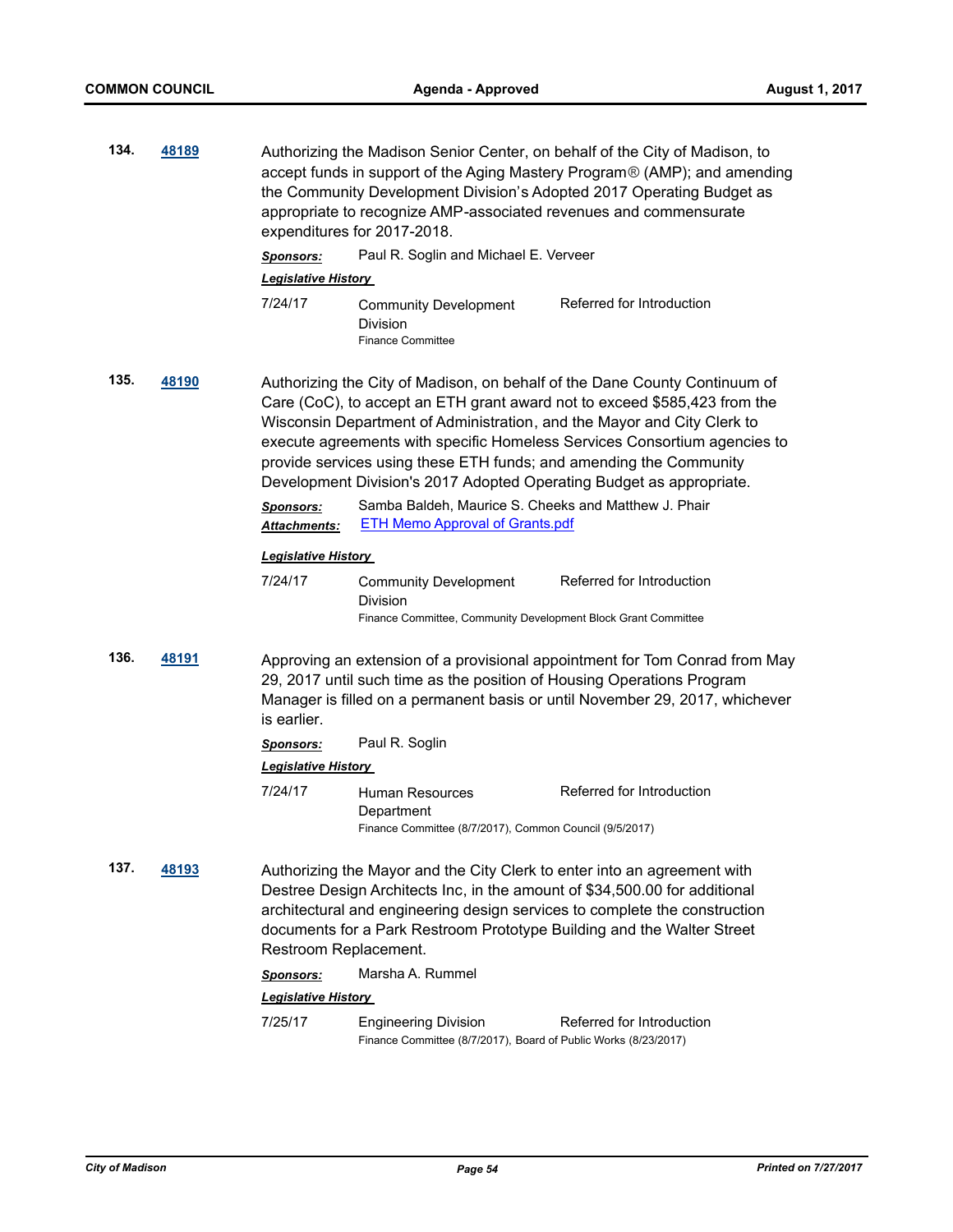| 138.          | 48194            |                                                                                                                                                                                               | Adding Eastside Planning Council, Inc. as the fiscal agent for the Worthington<br>Park Neighborhood Association for their 2017 Neighborhood Grant project. |                                                                                                                                                                |  |  |
|---------------|------------------|-----------------------------------------------------------------------------------------------------------------------------------------------------------------------------------------------|------------------------------------------------------------------------------------------------------------------------------------------------------------|----------------------------------------------------------------------------------------------------------------------------------------------------------------|--|--|
|               | <b>Sponsors:</b> |                                                                                                                                                                                               | Marsha A. Rummel                                                                                                                                           |                                                                                                                                                                |  |  |
|               |                  | <b>Legislative History</b>                                                                                                                                                                    |                                                                                                                                                            |                                                                                                                                                                |  |  |
|               |                  | 7/27/17                                                                                                                                                                                       | Department of Planning and<br>Community and Economic<br>Development                                                                                        | RECOMMEND TO COUNCIL TO ADOPT<br>UNDER SUSPENSION OF RULES 2.04,<br>2.05, 2.24, & 2.25 - REPORT OF OFFICER                                                     |  |  |
| 139.<br>48206 |                  | Authorizing the City of Madison to accept ownership of a "Little Free Library"<br>from the Junction Ridge Neighborhood Association located in Junction Ridge<br>Park at 8502 Elderberry Road. |                                                                                                                                                            |                                                                                                                                                                |  |  |
|               |                  | <b>Sponsors:</b><br>Attachments:                                                                                                                                                              | Paul E. Skidmore<br>11371 Exhibit A - Location Map.pdf                                                                                                     |                                                                                                                                                                |  |  |
|               |                  |                                                                                                                                                                                               | 11371 Exhibit B - Library Picture.pdf                                                                                                                      |                                                                                                                                                                |  |  |
|               |                  | <b>Legislative History</b>                                                                                                                                                                    |                                                                                                                                                            |                                                                                                                                                                |  |  |
|               |                  | 7/25/17                                                                                                                                                                                       | Economic Development<br>Division                                                                                                                           | Referred for Introduction                                                                                                                                      |  |  |
|               |                  |                                                                                                                                                                                               | Board of Park Commissioners, Board of Public Works, Plan Commission                                                                                        |                                                                                                                                                                |  |  |
| 140.          | 48215            |                                                                                                                                                                                               | and Electric Company across a portion of property owned by the City of<br>Madison located at 435 Milky Way.                                                | Authorizing the execution of an Underground Electric Easement to Madison Gas                                                                                   |  |  |
|               |                  | <b>Sponsors:</b><br>Attachments:                                                                                                                                                              | Amanda Hall<br>11314 Milky Way Electric Exhibit A.pdf                                                                                                      |                                                                                                                                                                |  |  |
|               |                  | <b>Legislative History</b>                                                                                                                                                                    |                                                                                                                                                            |                                                                                                                                                                |  |  |
|               |                  | 7/25/17                                                                                                                                                                                       | Economic Development<br><b>Division</b>                                                                                                                    | Referred for Introduction                                                                                                                                      |  |  |
|               |                  |                                                                                                                                                                                               | Board of Public Works, Plan Commission, Water Utility Board                                                                                                |                                                                                                                                                                |  |  |
| 141.          | 48220            | Mifflin St.                                                                                                                                                                                   |                                                                                                                                                            | Authorizing the execution of an Underground Electric Easement to Madison Gas<br>and Electric Company across a portion of the City's property located at 917 E. |  |  |
|               |                  | Sponsors:<br><u> Attachments:</u>                                                                                                                                                             | Ledell Zellers<br>11316 Exhibit A.pdf                                                                                                                      |                                                                                                                                                                |  |  |
|               |                  | <b>Legislative History</b>                                                                                                                                                                    |                                                                                                                                                            |                                                                                                                                                                |  |  |
|               |                  | 7/25/17                                                                                                                                                                                       | Economic Development<br>Division<br>Board of Park Commissioners, Plan Commission, Board of Public Works.                                                   | Referred for Introduction                                                                                                                                      |  |  |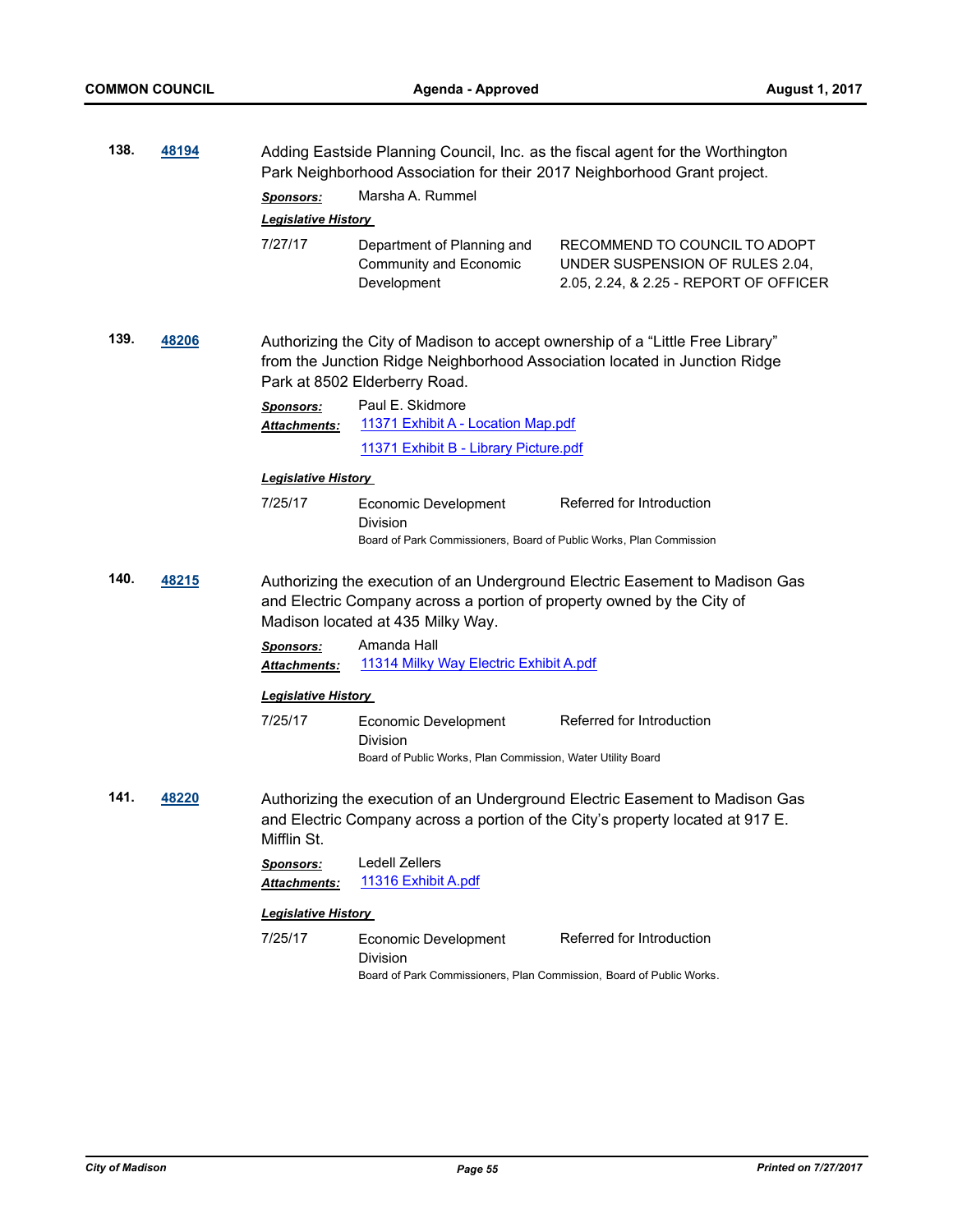| 142.                                                                                                                                                  | 48222 | Avenue.                                 | Authorizing the execution of an Underground Electric Easement to Madison Gas<br>and Electric Company across a portion of Olbrich Park located at 3527 Atwood |                                                                             |  |  |  |
|-------------------------------------------------------------------------------------------------------------------------------------------------------|-------|-----------------------------------------|--------------------------------------------------------------------------------------------------------------------------------------------------------------|-----------------------------------------------------------------------------|--|--|--|
|                                                                                                                                                       |       | <b>Sponsors:</b>                        | David Ahrens                                                                                                                                                 |                                                                             |  |  |  |
|                                                                                                                                                       |       | Attachments:                            | 11317 Exhibit A.pdf                                                                                                                                          |                                                                             |  |  |  |
|                                                                                                                                                       |       | <b>Legislative History</b>              |                                                                                                                                                              |                                                                             |  |  |  |
|                                                                                                                                                       |       | 7/25/17                                 | Economic Development                                                                                                                                         | Referred for Introduction                                                   |  |  |  |
|                                                                                                                                                       |       |                                         | Division                                                                                                                                                     |                                                                             |  |  |  |
|                                                                                                                                                       |       |                                         | Board of Park Commissioners, Plan Commission, Board of Public Works.                                                                                         |                                                                             |  |  |  |
| 143.                                                                                                                                                  | 48224 |                                         | Approving State Street District Retail Improvement Grants for August VIII, LLC;<br>Little Luxuries of Madison, LLC; and, 107 King Street LLC.                |                                                                             |  |  |  |
|                                                                                                                                                       |       | <b>Sponsors:</b>                        | Michael E. Verveer and Paul R. Soglin                                                                                                                        |                                                                             |  |  |  |
|                                                                                                                                                       |       | Attachments:                            | 07-2017 Report of the Retail Improvement Grant.pdf                                                                                                           |                                                                             |  |  |  |
|                                                                                                                                                       |       | <u> Legislative History</u>             |                                                                                                                                                              |                                                                             |  |  |  |
|                                                                                                                                                       |       | 7/25/17                                 | Economic Development                                                                                                                                         | Referred for Introduction                                                   |  |  |  |
|                                                                                                                                                       |       |                                         | Division<br><b>Finance Committee</b>                                                                                                                         |                                                                             |  |  |  |
| 144.<br>48225<br>Approving the Amendment to the Project Plan and Boundary for Tax Incremental<br>District (TID) #46 (Research Park), City of Madison. |       |                                         |                                                                                                                                                              |                                                                             |  |  |  |
|                                                                                                                                                       |       | Sponsors:<br><b>Attachments:</b>        | Mark Clear and Maurice S. Cheeks                                                                                                                             | 11268 TID #46 Research Park - 2017 Project Plan and Boundary Amendment.p    |  |  |  |
|                                                                                                                                                       |       | <b>Legislative History</b>              |                                                                                                                                                              |                                                                             |  |  |  |
|                                                                                                                                                       |       | 7/25/17                                 | Economic Development<br><b>Division</b><br>Finance Committee, Plan Commission.                                                                               | Referred for Introduction                                                   |  |  |  |
| 145.                                                                                                                                                  | 48231 |                                         | Approving the Creation of and the Project Plan and Boundary for Tax<br>Incremental District (TID) #47 (Silicon Prairie), City of Madison.                    |                                                                             |  |  |  |
|                                                                                                                                                       |       | <b>Sponsors:</b><br><b>Attachments:</b> | Paul E. Skidmore<br>11257 TID #47 Silicon Prairie Project Plan.pdf                                                                                           |                                                                             |  |  |  |
|                                                                                                                                                       |       |                                         | <b>Legislative History</b>                                                                                                                                   |                                                                             |  |  |  |
|                                                                                                                                                       |       | 7/25/17                                 | Economic Development<br>Division<br>Finance Committee, Plan Commission.                                                                                      | Referred for Introduction                                                   |  |  |  |
| 146.                                                                                                                                                  | 48235 |                                         | spending through the 2nd Quarter of 2017.                                                                                                                    | BY TITLE ONLY - Transferring funds within agency budgets based on projected |  |  |  |
|                                                                                                                                                       |       | <b>Sponsors:</b>                        | Paul R. Soglin                                                                                                                                               |                                                                             |  |  |  |
|                                                                                                                                                       |       | <b>Legislative History</b>              |                                                                                                                                                              |                                                                             |  |  |  |
|                                                                                                                                                       |       | 7/26/17                                 | <b>Finance Department</b><br><b>Finance Committee</b>                                                                                                        | Referred for Introduction                                                   |  |  |  |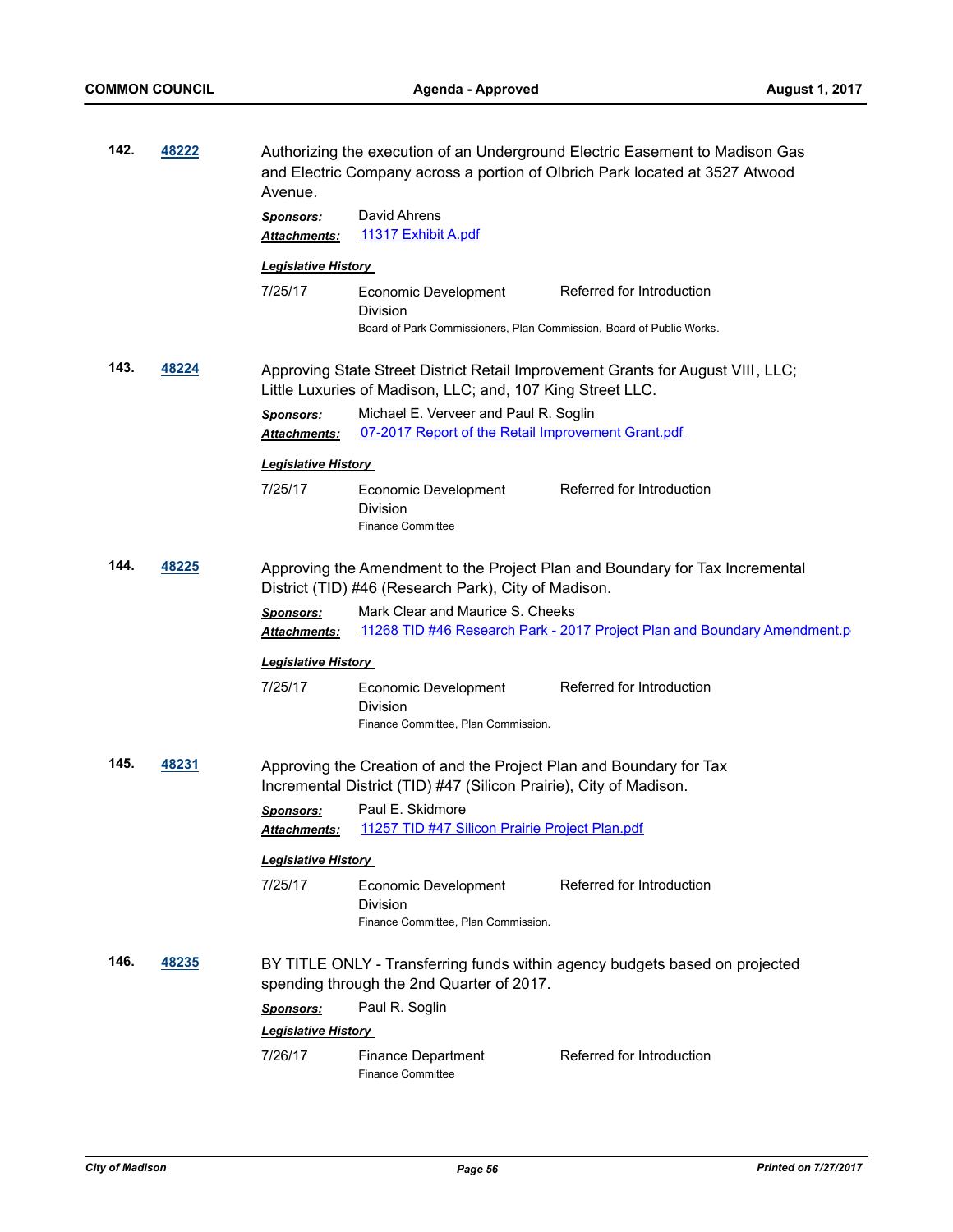| 147.                                                                                                                                                                                                              | 48236 | Strategic Plan.                                               | Accepting the report and recommendations of the Owl Creek Assessment and                                                                                          |                                                                                                                                                          |  |  |
|-------------------------------------------------------------------------------------------------------------------------------------------------------------------------------------------------------------------|-------|---------------------------------------------------------------|-------------------------------------------------------------------------------------------------------------------------------------------------------------------|----------------------------------------------------------------------------------------------------------------------------------------------------------|--|--|
|                                                                                                                                                                                                                   |       | <b>Sponsors:</b><br><b>Attachments:</b>                       | Denise DeMarb<br><b>Owl Creek Summary.pdf</b>                                                                                                                     |                                                                                                                                                          |  |  |
|                                                                                                                                                                                                                   |       |                                                               | <b>RESJfast Owl Creek Assessment and Strategic Plan.pdf</b>                                                                                                       |                                                                                                                                                          |  |  |
|                                                                                                                                                                                                                   |       |                                                               | 13-00585 Legislation Details (With Text).pdf                                                                                                                      |                                                                                                                                                          |  |  |
|                                                                                                                                                                                                                   |       | <b>Legislative History</b>                                    |                                                                                                                                                                   |                                                                                                                                                          |  |  |
|                                                                                                                                                                                                                   |       | 7/26/17                                                       | Economic Development<br>Division                                                                                                                                  | Referred for Introduction<br>Housing Strategy Committee, Community Development Block Grant Committee.                                                    |  |  |
| 148.                                                                                                                                                                                                              | 48240 |                                                               |                                                                                                                                                                   | Authorizing the City's acquisition of 1202 S. Park Street in order to pursue<br>development with Heartland Housing, Inc. in accordance with RES-16-00897 |  |  |
|                                                                                                                                                                                                                   |       | <b>Sponsors:</b><br><b>Attachments:</b>                       | Purchase & Sale Agreement executed 3-2-2017.pdf                                                                                                                   | Samba Baldeh, Maurice S. Cheeks, Matthew J. Phair and Sara Eskrich                                                                                       |  |  |
|                                                                                                                                                                                                                   |       | <b>Legislative History</b>                                    |                                                                                                                                                                   |                                                                                                                                                          |  |  |
|                                                                                                                                                                                                                   |       | 7/26/17                                                       | <b>Community Development</b><br>Division<br>Finance Committee, Community Development Block Grant Committee                                                        | Referred for Introduction                                                                                                                                |  |  |
| 149.<br>Authorizing a contract with Frank Productions, Inc. for Freakfest 2017 and<br>48244                                                                                                                       |       | authorize gating and ticketing for entry into the event area. |                                                                                                                                                                   |                                                                                                                                                          |  |  |
|                                                                                                                                                                                                                   |       | Sponsors:                                                     | Michael E. Verveer and Marsha A. Rummel                                                                                                                           |                                                                                                                                                          |  |  |
|                                                                                                                                                                                                                   |       | <b>Legislative History</b>                                    |                                                                                                                                                                   |                                                                                                                                                          |  |  |
|                                                                                                                                                                                                                   |       | 7/27/17                                                       | Mayor's Office<br>Board of Estimates, Common Council 08/01/2017                                                                                                   | Referred for Introduction                                                                                                                                |  |  |
| 150.<br>48245<br>contract with CORRE, Inc. for relocation assistance and property management<br>expansion of Central Park, located at 202 S. Baldwin Street, 212 S. Baldwin<br>Street, and 1130 E. Wilson Street. |       |                                                               | Authorizing the City of Madison to enter into a sole source purchase of services<br>services for the tenants and improvements remaining on land purchased for the |                                                                                                                                                          |  |  |
|                                                                                                                                                                                                                   |       | Sponsors:                                                     | Marsha A. Rummel and Paul R. Soglin                                                                                                                               |                                                                                                                                                          |  |  |
|                                                                                                                                                                                                                   |       | <b>Legislative History</b>                                    |                                                                                                                                                                   |                                                                                                                                                          |  |  |
|                                                                                                                                                                                                                   |       | 7/27/17                                                       | Economic Development<br>Division<br><b>Finance Committee</b>                                                                                                      | Referred for Introduction                                                                                                                                |  |  |

# **LICENSES**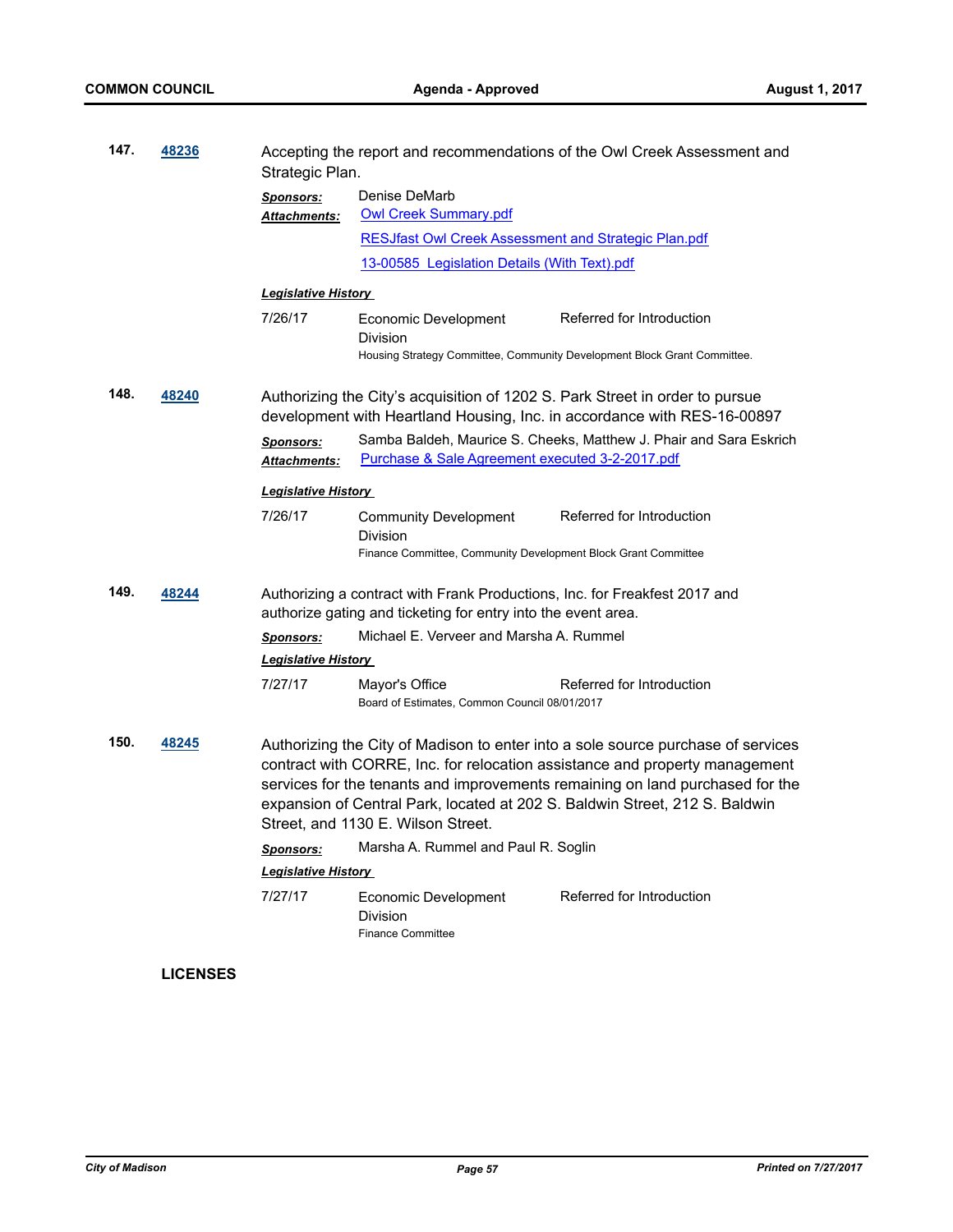| 151. | 48137 | Public Hearing - New License<br>Belair Cantina Capitol Square, Inc. • dba Belair Cantina<br>111 Martin Luther King Jr. Boulevard · Agent: Kristyn Eitel<br><b>Estimated Capacity: 200</b><br>Class B Combination Liquor & Beer . 40% alcohol, 60% food<br>Aldermanic District 4 (Alder Verveer) • Police Sector 405 |                                                                   |                           |  |  |
|------|-------|---------------------------------------------------------------------------------------------------------------------------------------------------------------------------------------------------------------------------------------------------------------------------------------------------------------------|-------------------------------------------------------------------|---------------------------|--|--|
|      |       | <b>Attachments:</b>                                                                                                                                                                                                                                                                                                 | 20170721115909650.pdf                                             |                           |  |  |
|      |       |                                                                                                                                                                                                                                                                                                                     | LICLIB-2017-00636 Supplemental.pdf                                |                           |  |  |
|      |       | <b>Legislative History</b>                                                                                                                                                                                                                                                                                          |                                                                   |                           |  |  |
|      |       | 7/21/17                                                                                                                                                                                                                                                                                                             | Clerk's Office<br>Alcohol License Review Committee Public Hearing | Referred for Introduction |  |  |
| 152. | 48138 | Public Hearing - New License<br>Nippon LLC · dba Sakura Restaurant<br>6654 Mineral Point Road • Agent: Eiji Shirai • Estimated Capacity: 140<br>Class B Combination Liquor & Beer . 20% alcohol, 80% food<br>Aldermanic District 19 (Alder Clear) · Police Sector 112                                               |                                                                   |                           |  |  |
|      |       | <b>Attachments:</b>                                                                                                                                                                                                                                                                                                 | LICLIB-2017-00689 Supplemental.pdf                                |                           |  |  |
|      |       |                                                                                                                                                                                                                                                                                                                     | <u>20170721144110556.pdf</u>                                      |                           |  |  |
|      |       | <b>Legislative History</b>                                                                                                                                                                                                                                                                                          |                                                                   |                           |  |  |
|      |       | 7/21/17                                                                                                                                                                                                                                                                                                             | Clerk's Office<br>Alcohol License Review Committee Public Hearing | Referred for Introduction |  |  |
| 153. | 48139 | Public Hearing - New License<br>Williamson Street Grocery Cooperative . dba Willy Street Co-op<br>1221 Williamson Street • Agent: Kristin Esselstrom<br>Class A Beer, Class A Liquor<br>Aldermanic District 6 (Alder Rummel) • Police Sector 408                                                                    |                                                                   |                           |  |  |
|      |       | <b>Attachments:</b>                                                                                                                                                                                                                                                                                                 | LICLIA-2017-00699 Supplemental.pdf                                |                           |  |  |
|      |       |                                                                                                                                                                                                                                                                                                                     | 20170721154346370.pdf                                             |                           |  |  |
|      |       | <b>Legislative History</b>                                                                                                                                                                                                                                                                                          |                                                                   |                           |  |  |
|      |       | 7/21/17                                                                                                                                                                                                                                                                                                             | Clerk's Office<br>Alcohol License Review Committee Public Hearing | Referred for Introduction |  |  |